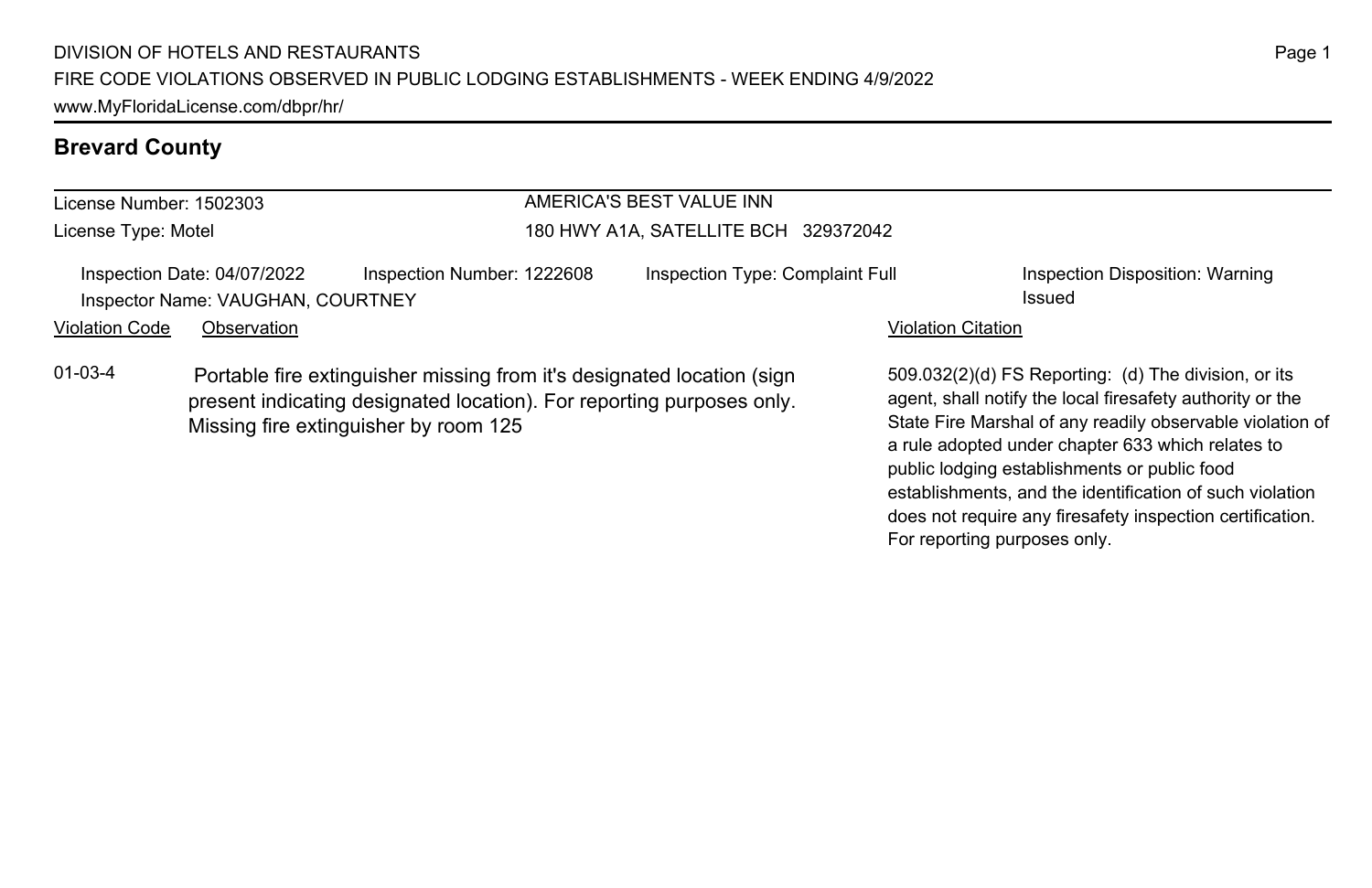| License Number: 1620867 |                                                                |                                                                                                                                                      | CAMBRIA SUITES FT LAUDERDALE |                                 |                           |                                                                                                                                                                                                                                                                                                                                                              |  |
|-------------------------|----------------------------------------------------------------|------------------------------------------------------------------------------------------------------------------------------------------------------|------------------------------|---------------------------------|---------------------------|--------------------------------------------------------------------------------------------------------------------------------------------------------------------------------------------------------------------------------------------------------------------------------------------------------------------------------------------------------------|--|
| License Type: Hotel     |                                                                |                                                                                                                                                      | 141 SW 19 CT, DANIA 33004    |                                 |                           |                                                                                                                                                                                                                                                                                                                                                              |  |
|                         | Inspection Date: 04/06/2022<br>Inspector Name: LONDONO, GLORIA | Inspection Number: 1164366                                                                                                                           |                              | Inspection Type: Complaint Full |                           | Inspection Disposition: Warning<br>Issued                                                                                                                                                                                                                                                                                                                    |  |
| <b>Violation Code</b>   | Observation                                                    |                                                                                                                                                      |                              |                                 | <b>Violation Citation</b> |                                                                                                                                                                                                                                                                                                                                                              |  |
| $04 - 01 - 4$           | Action Taken**                                                 | Trouble/alarm light illuminated on the fire alarm control panel. For<br>reporting purposes only. Per operator, there is an open permit. **Corrective |                              |                                 |                           | 509.032(2)(d) FS Reporting: The division, or its agent.<br>shall notify the local firesafety authority or the State<br>Fire Marshal of any readily observable violation of a<br>rule adopted under chapter 633 which relates to public<br>lodging establishments or public food establishments,<br>and the identification of such violation does not require |  |

Page 2

any firesafety inspection certification. For reporting

purposes only.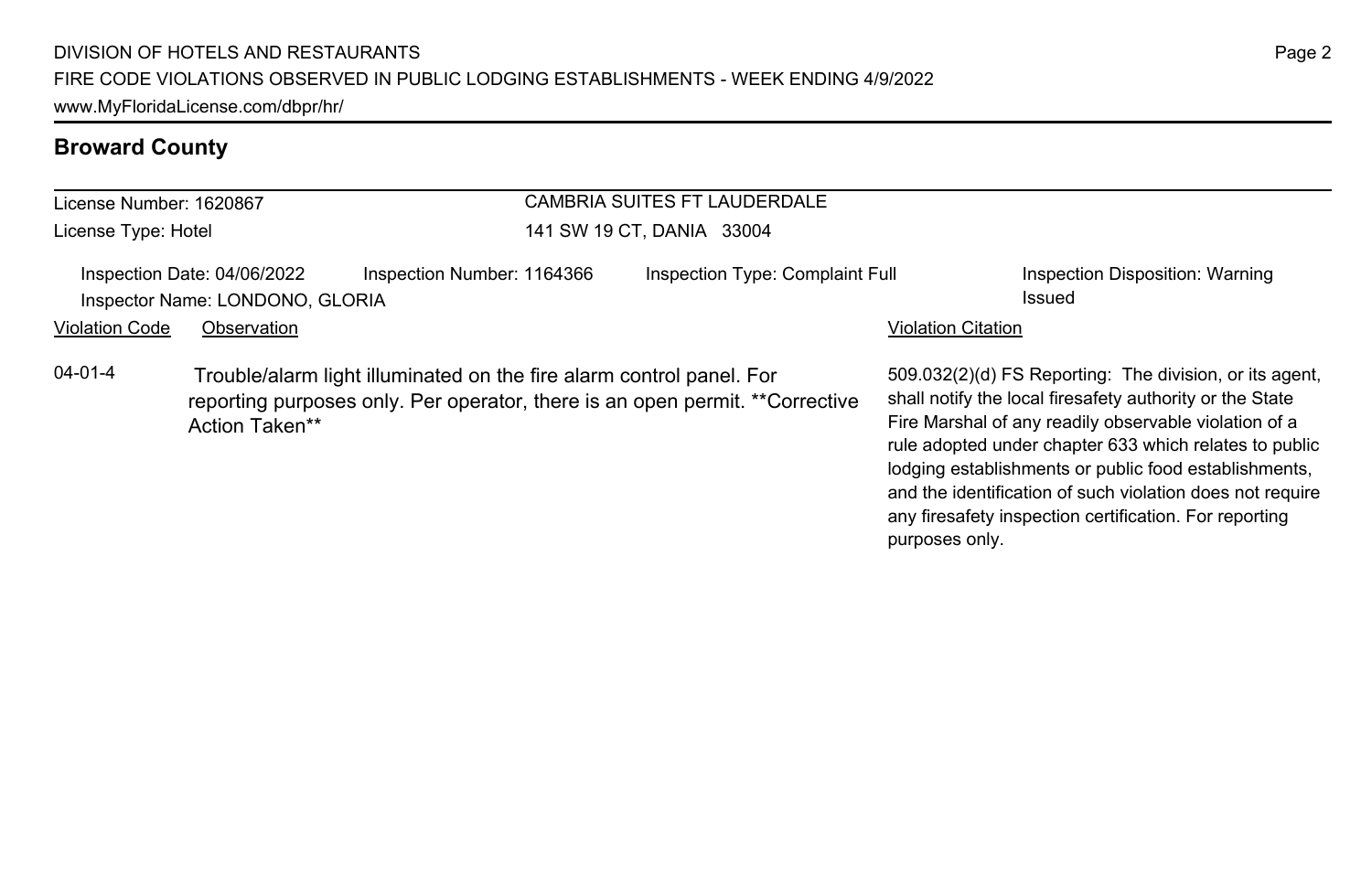| License Number: 1620885                                      |             |                                                                          | <b>BEACHWALK RESORT</b>                              |                                    |                           |                                                                                                                                                                                                                                                                                                                                                                                                                                                                                                                                                                              |  |
|--------------------------------------------------------------|-------------|--------------------------------------------------------------------------|------------------------------------------------------|------------------------------------|---------------------------|------------------------------------------------------------------------------------------------------------------------------------------------------------------------------------------------------------------------------------------------------------------------------------------------------------------------------------------------------------------------------------------------------------------------------------------------------------------------------------------------------------------------------------------------------------------------------|--|
| License Type: Hotel                                          |             |                                                                          | 2600 E HALLANDALE BEACH BLVD, HALLANDALE BEACH 33009 |                                    |                           |                                                                                                                                                                                                                                                                                                                                                                                                                                                                                                                                                                              |  |
| Inspection Date: 04/06/2022<br>Inspector Name: GANPAT, INDAR |             | Inspection Number: 1163342                                               |                                                      | Inspection Type: Routine - Lodging |                           | Inspection Disposition: Inspection<br>Completed - No Further Action                                                                                                                                                                                                                                                                                                                                                                                                                                                                                                          |  |
| <b>Violation Code</b>                                        | Observation |                                                                          |                                                      |                                    | <b>Violation Citation</b> |                                                                                                                                                                                                                                                                                                                                                                                                                                                                                                                                                                              |  |
| 08-04-4                                                      | only.       | Boiler certificate not posted in the boiler room. For reporting purposes |                                                      |                                    |                           | 61C-1.004(10) FAC and 509.032(2)(d) FS Reporting:<br>61C-1.004(10) The insurance inspector's boiler report<br>shall be posted in the boiler room. 509.032(2)(d) The<br>division, or its agent, shall notify the local firesafety<br>authority or the State Fire Marshal of any readily<br>observable violation of a rule adopted under chapter<br>633 which relates to public lodging establishments or<br>public food establishments, and the identification of<br>such violation does not require any firesafety<br>inspection certification. For reporting purposes only. |  |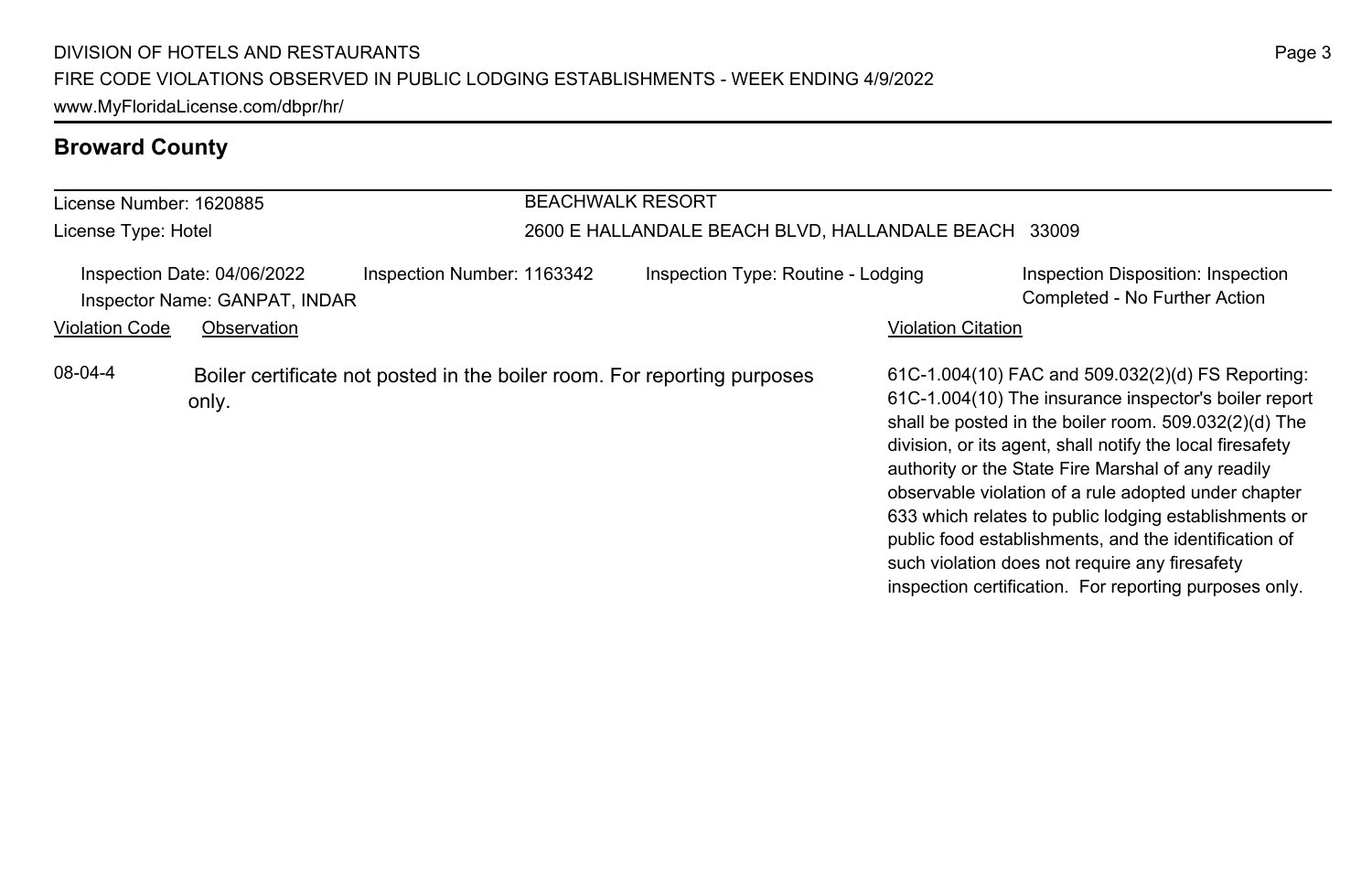License Number: 1621764 License Type: Apartment

1818 PARK

1818 HOLLYWOOD BLVD, HOLLYWOOD 33020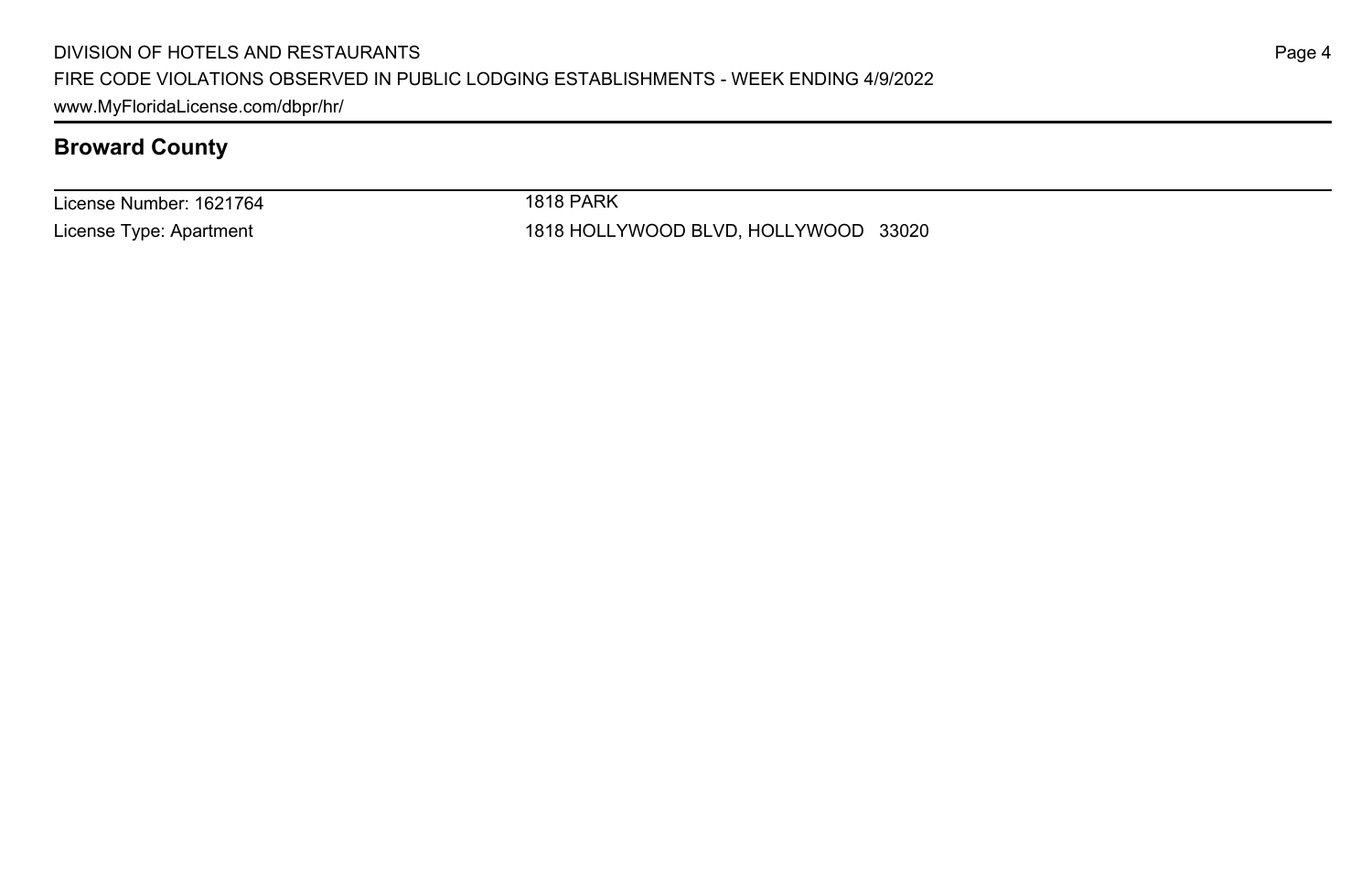| Inspection Date: 04/05/2022<br>Inspector Name: CHRISTGEN, THOM | Inspection Number: 1534368                                                  | Inspection Type: Lodging-Licensing<br>Inspection |                           | Inspection Disposition: Warning<br>Issued                                                                                                                                                                                                                                                                                                                                                                                                                                                                                                                                                                                                                                         |
|----------------------------------------------------------------|-----------------------------------------------------------------------------|--------------------------------------------------|---------------------------|-----------------------------------------------------------------------------------------------------------------------------------------------------------------------------------------------------------------------------------------------------------------------------------------------------------------------------------------------------------------------------------------------------------------------------------------------------------------------------------------------------------------------------------------------------------------------------------------------------------------------------------------------------------------------------------|
| Violation Code<br>Observation                                  |                                                                             |                                                  | <b>Violation Citation</b> |                                                                                                                                                                                                                                                                                                                                                                                                                                                                                                                                                                                                                                                                                   |
| 08-03-4<br>reporting purposes only.                            | No boiler certificate or insurance inspector's boiler report available. For |                                                  | purposes only.            | 61C-1.004(10) FAC and 509.032(2)(d) FS Reporting:<br>61C-1.004(10) The insurance inspector's boiler report<br>is required annually for power boilers and high<br>pressure/high temperature boilers and biannually for<br>low pressure steam or vapor heating boilers.<br>509.032(2)(d) The division, or its agent, shall notify the<br>local firesafety authority or the State Fire Marshal of<br>any readily observable violation of a rule adopted under<br>chapter 633 which relates to public lodging<br>establishments or public food establishments, and the<br>identification of such violation does not require any<br>firesafety inspection certification. For reporting |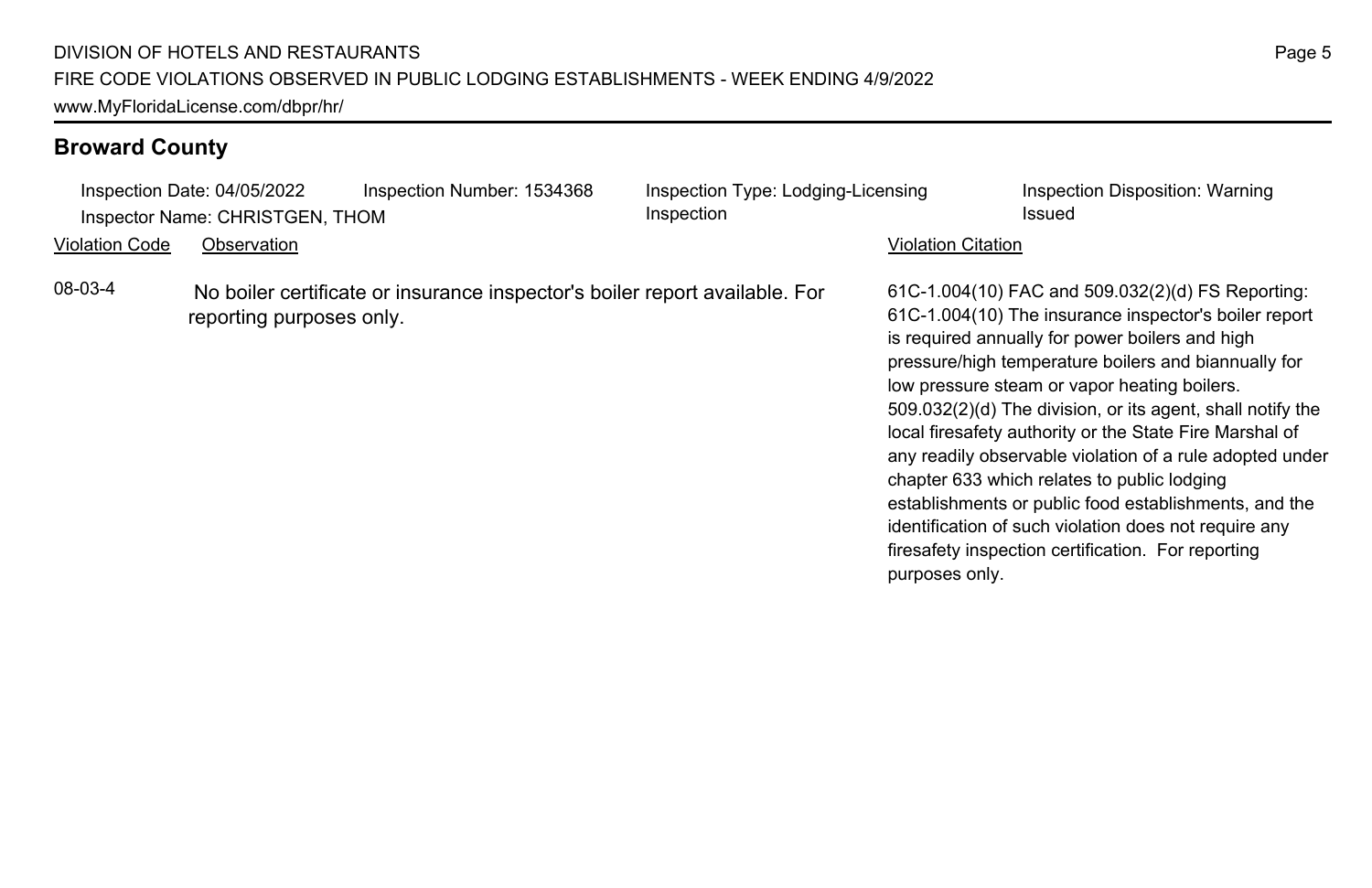08-03-4 - From initial inspection : No boiler certificate or insurance inspector's boiler report available. For reporting purposes only. - From follow-up inspection 2022-04-07: Same - pending installation of fan and inspection per Maintenance Engineer. \*\*Time Extended\*\*

61C-1.004(10) FAC and 509.032(2)(d) FS Reporting: 61C-1.004(10) The insurance inspector's boiler report is required annually for power boilers and high pressure/high temperature boilers and biannually for low pressure steam or vapor heating boilers. 509.032(2)(d) The division, or its agent, shall notify the local firesafety authority or the State Fire Marshal of any readily observable violation of a rule adopted under chapter 633 which relates to public lodging establishments or public food establishments, and the identification of such violation does not require any firesafety inspection certification. For reporting purposes only.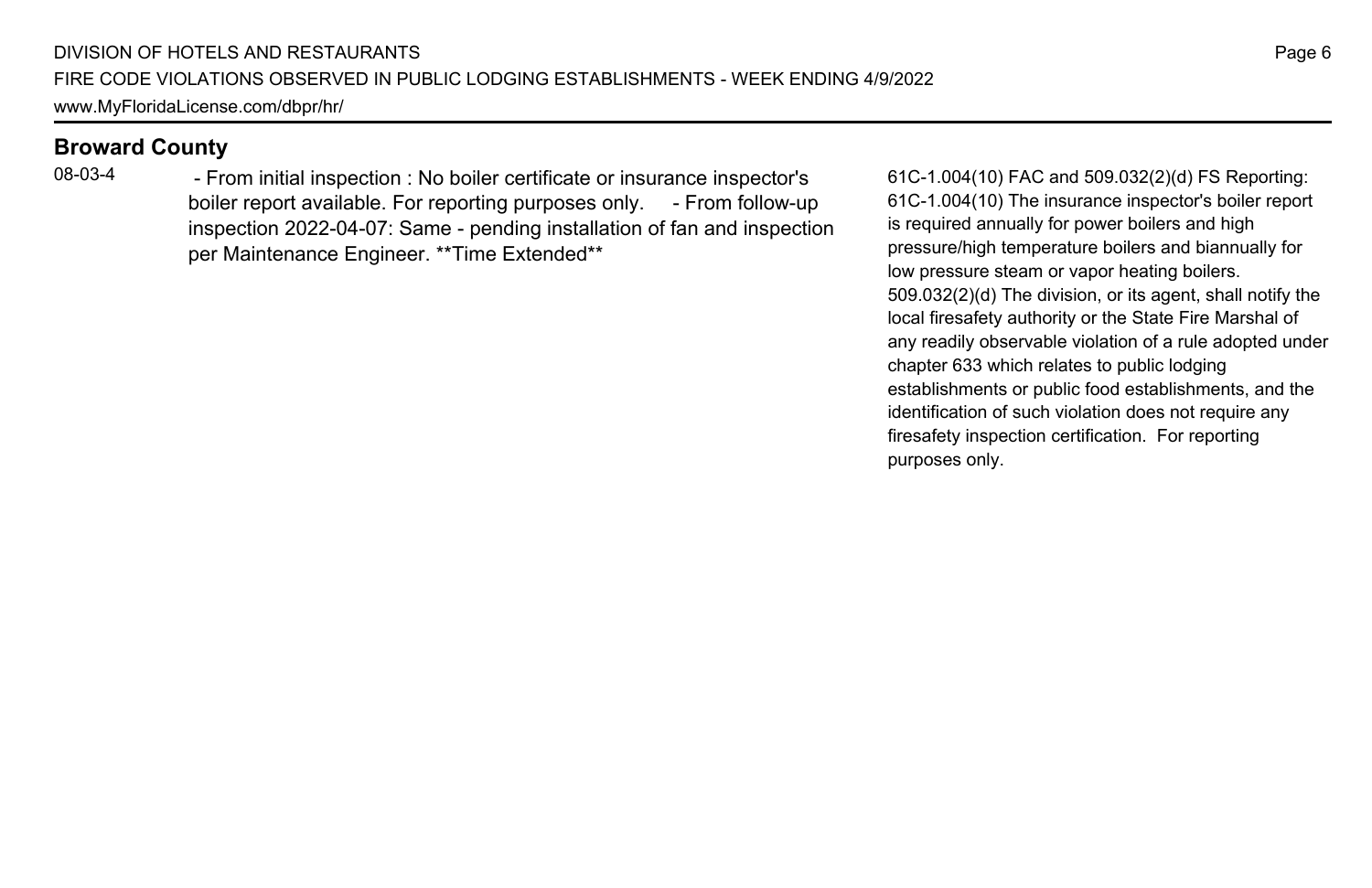| License Number: 2329828 |                                                                  |                                                                                                                                                                                                         | THE BUSH INVESTMENT SVCS           |                           |                                                                                                                                                                                                                                                                                     |  |  |
|-------------------------|------------------------------------------------------------------|---------------------------------------------------------------------------------------------------------------------------------------------------------------------------------------------------------|------------------------------------|---------------------------|-------------------------------------------------------------------------------------------------------------------------------------------------------------------------------------------------------------------------------------------------------------------------------------|--|--|
| License Type: Apartment |                                                                  |                                                                                                                                                                                                         | 317 SW 5 AVE, HOMESTEAD 33030      |                           |                                                                                                                                                                                                                                                                                     |  |  |
|                         | Inspection Date: 04/05/2022<br>Inspector Name: LEIDECKER, EDILMA | Inspection Number: 1526548                                                                                                                                                                              | Inspection Type: Routine - Lodging |                           | Inspection Disposition: Administrative<br>complaint recommended                                                                                                                                                                                                                     |  |  |
| <b>Violation Code</b>   | Observation                                                      |                                                                                                                                                                                                         |                                    | <b>Violation Citation</b> |                                                                                                                                                                                                                                                                                     |  |  |
| $01 - 06 - 4$           |                                                                  | Portable fire extinguisher locked in a box with no means of access to the<br>fire extinguisher. For reporting purposes only. Observed portable fire<br>extinguisher locked in a box in front of u it 5. |                                    |                           | 509.032(2)(d) FS Reporting: (d) The division, or its<br>agent, shall notify the local firesafety authority or the<br>State Fire Marshal of any readily observable violation of<br>a rule adopted under chapter 633 which relates to<br>public lodging establishments or public food |  |  |

establishments, and the identification of such violation does not require any firesafety inspection certification.

For reporting purposes only.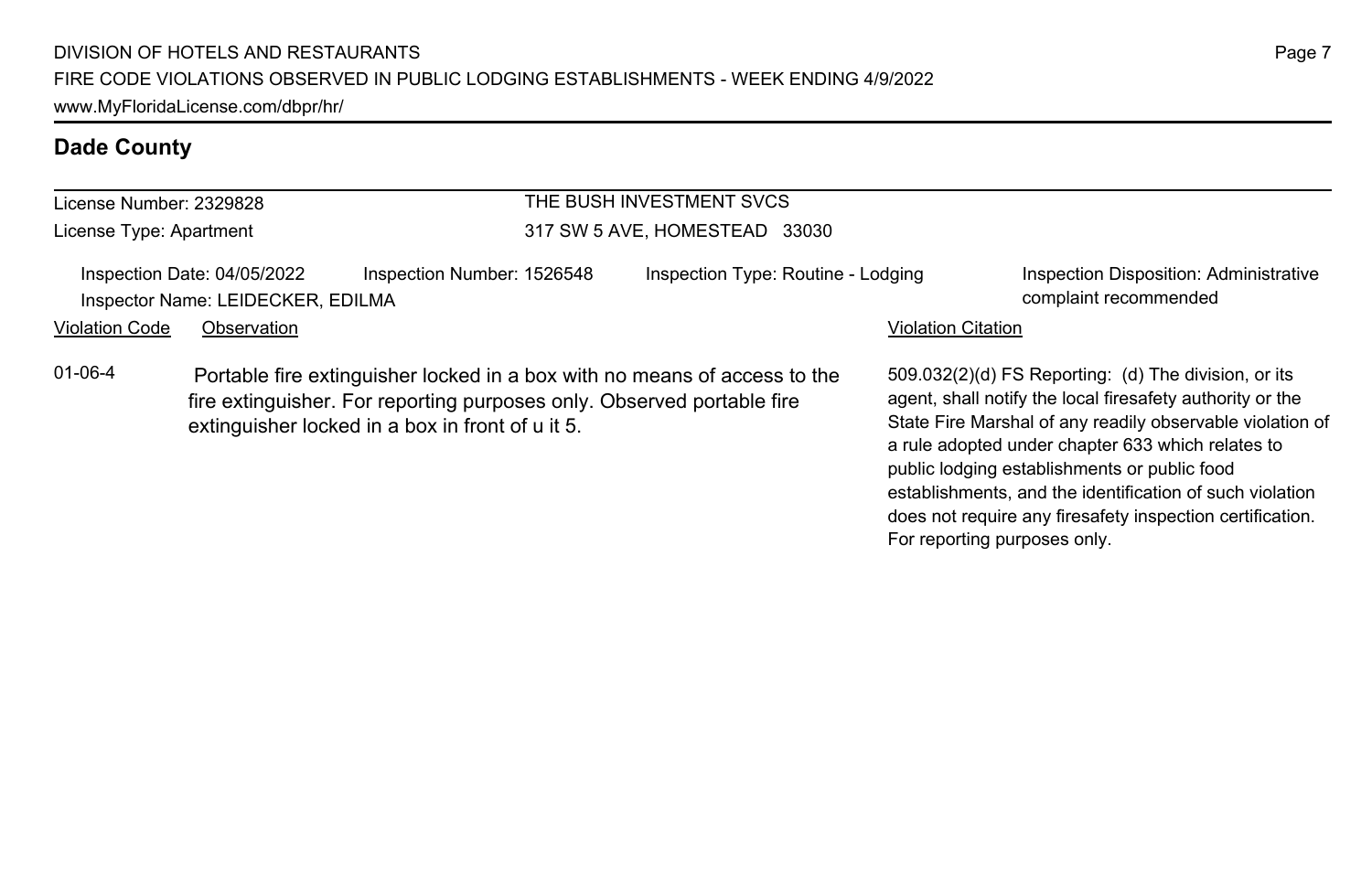| License Number: 2320410<br>License Type: Motel |                                                                  | YES MOTEL<br>28475 S DIXIE HWY, HOMESTEAD 33033                                                                                           |  |                                    |                           |                                                                                                                                                                                                                                                                                     |
|------------------------------------------------|------------------------------------------------------------------|-------------------------------------------------------------------------------------------------------------------------------------------|--|------------------------------------|---------------------------|-------------------------------------------------------------------------------------------------------------------------------------------------------------------------------------------------------------------------------------------------------------------------------------|
|                                                | Inspection Date: 04/07/2022<br>Inspector Name: GONZALEZ, RICARDO | Inspection Number: 1222147                                                                                                                |  | Inspection Type: Routine - Lodging |                           | Inspection Disposition: Warning<br>Issued                                                                                                                                                                                                                                           |
| <b>Violation Code</b>                          | Observation                                                      |                                                                                                                                           |  |                                    | <b>Violation Citation</b> |                                                                                                                                                                                                                                                                                     |
| $01 - 05 - 4$                                  | purposes only.                                                   | Portable fire extinguisher obstructed/not accessible. For reporting<br>Observed no breaking device for fire extinguisher by apartment 30. |  |                                    |                           | 509.032(2)(d) FS Reporting: (d) The division, or its<br>agent, shall notify the local firesafety authority or the<br>State Fire Marshal of any readily observable violation of<br>a rule adopted under chapter 633 which relates to<br>public lodging establishments or public food |

establishments, and the identification of such violation does not require any firesafety inspection certification.

For reporting purposes only.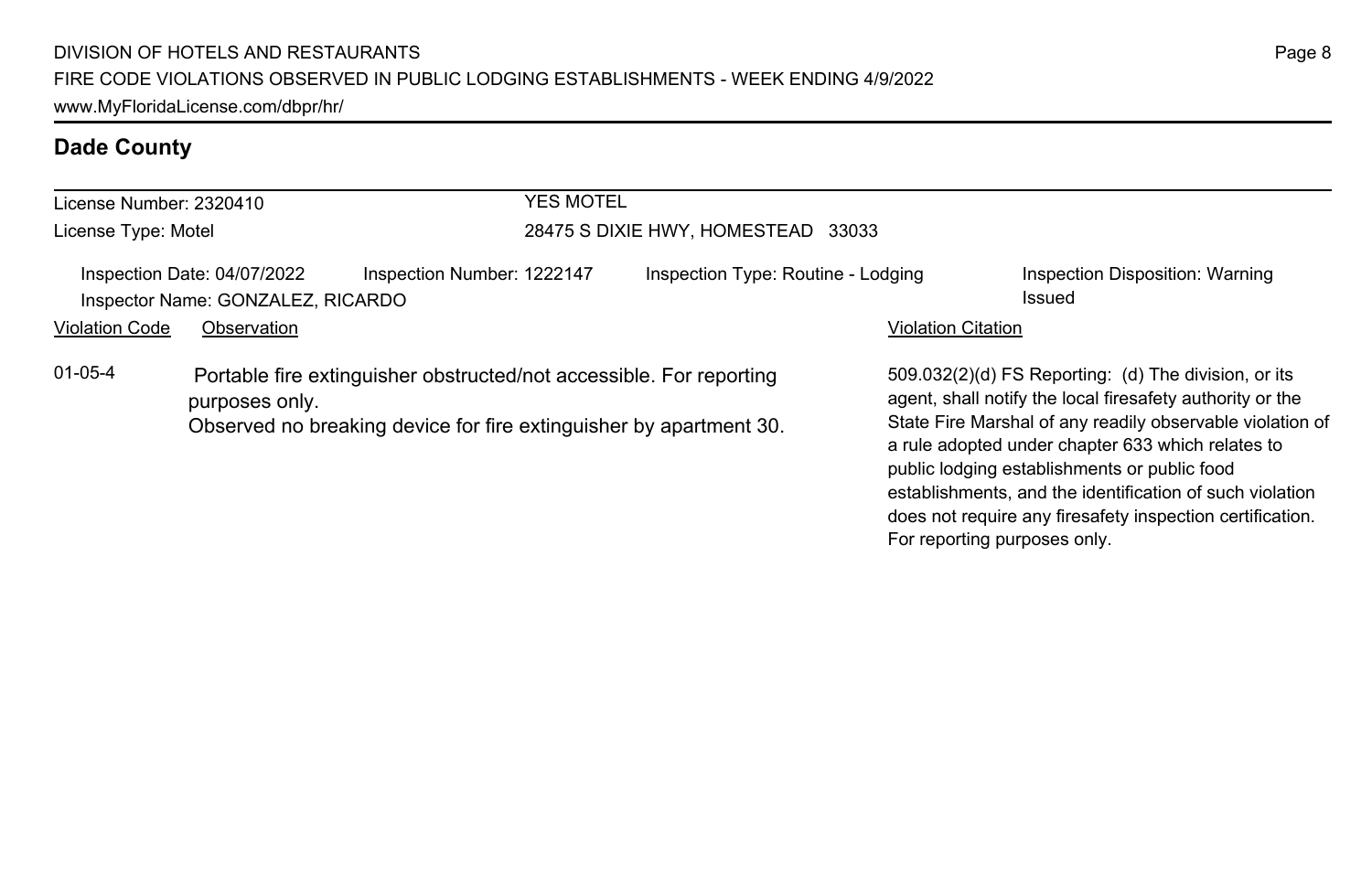| License Number: 2322094 |                                                                  | DAYS INN                                                                                                                                       |                                    |                           |                                                                                                                   |
|-------------------------|------------------------------------------------------------------|------------------------------------------------------------------------------------------------------------------------------------------------|------------------------------------|---------------------------|-------------------------------------------------------------------------------------------------------------------|
| License Type: Motel     |                                                                  |                                                                                                                                                | 124 E PALM DR, FLORIDA CITY 33034  |                           |                                                                                                                   |
|                         | Inspection Date: 04/05/2022<br>Inspector Name: LEIDECKER, EDILMA | Inspection Number: 1220924                                                                                                                     | Inspection Type: Routine - Lodging |                           | Inspection Disposition: Inspection<br>Completed - No Further Action                                               |
| <b>Violation Code</b>   | Observation                                                      |                                                                                                                                                |                                    | <b>Violation Citation</b> |                                                                                                                   |
| $01 - 03 - 4$           |                                                                  | Portable fire extinguisher missing from it's designated location (sign<br>present indicating designated location). For reporting purposes only |                                    |                           | 509.032(2)(d) FS Reporting: (d) The division, or its<br>agent, shall notify the local firesafety authority or the |

present indicating designated location). For reporting purposes only. Observed one portable fire extinguisher missing from it's designed location in front of room 111.

agent, shall notify the local firesafety authority or the State Fire Marshal of any readily observable violation of a rule adopted under chapter 633 which relates to public lodging establishments or public food establishments, and the identification of such violation does not require any firesafety inspection certification. For reporting purposes only.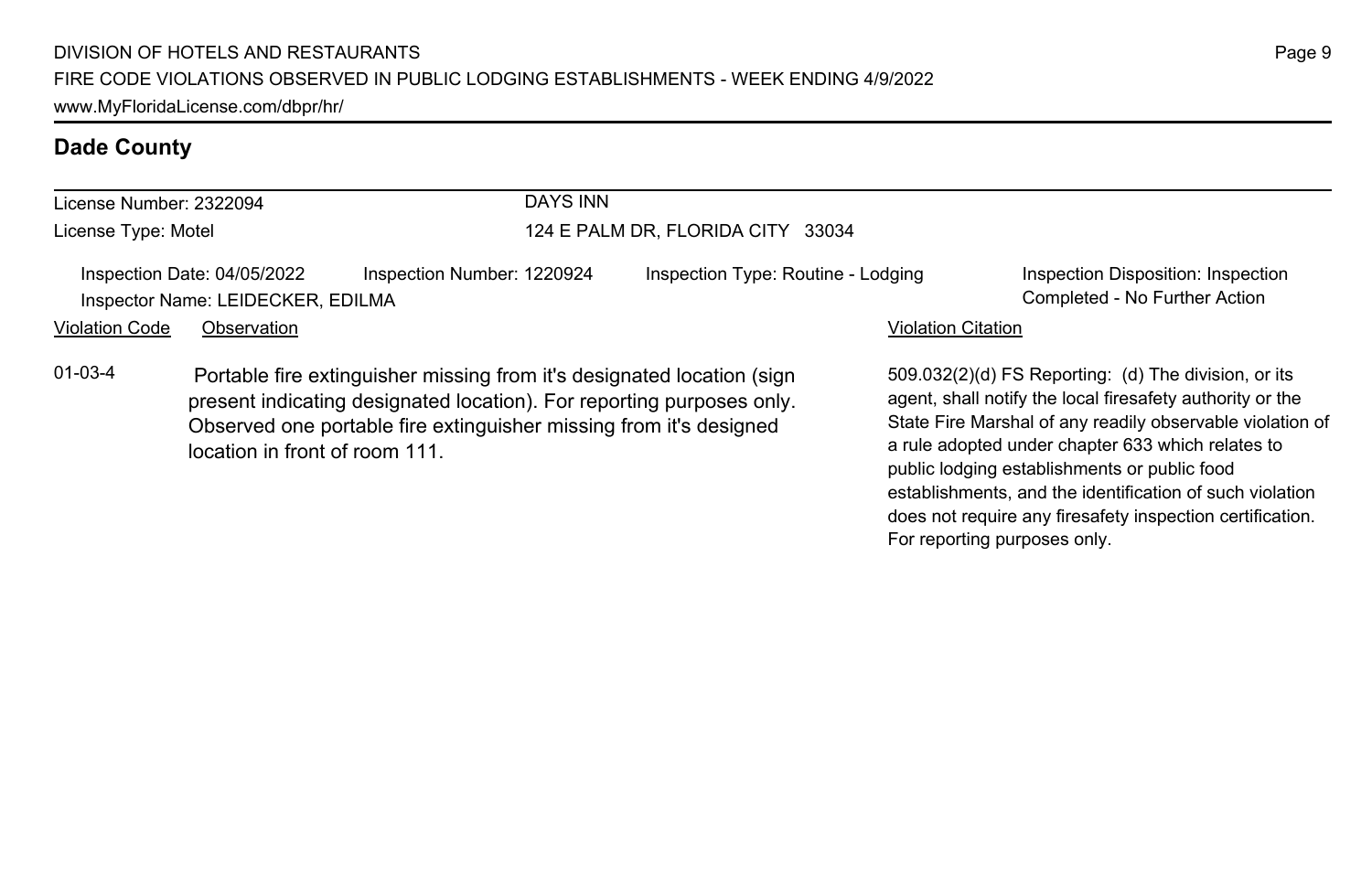| License Number: 2329349 |                                                             | DABRE LLC                                                                                                                                                                                                                                                                                                                                                                                    |                                    |                           |                                                                                                                                                                                                                                                                                                                                                                                                              |
|-------------------------|-------------------------------------------------------------|----------------------------------------------------------------------------------------------------------------------------------------------------------------------------------------------------------------------------------------------------------------------------------------------------------------------------------------------------------------------------------------------|------------------------------------|---------------------------|--------------------------------------------------------------------------------------------------------------------------------------------------------------------------------------------------------------------------------------------------------------------------------------------------------------------------------------------------------------------------------------------------------------|
| License Type: Apartment |                                                             |                                                                                                                                                                                                                                                                                                                                                                                              | 1330 NW 5 ST. MIAMI 33125          |                           |                                                                                                                                                                                                                                                                                                                                                                                                              |
|                         | Inspection Date: 04/08/2022<br>Inspector Name: SAENZ, HILDA | Inspection Number: 1481351                                                                                                                                                                                                                                                                                                                                                                   | Inspection Type: Routine - Lodging |                           | Inspection Disposition: Call Back -<br>Admin. complaint recommended                                                                                                                                                                                                                                                                                                                                          |
| <b>Violation Code</b>   | Observation                                                 |                                                                                                                                                                                                                                                                                                                                                                                              |                                    | <b>Violation Citation</b> |                                                                                                                                                                                                                                                                                                                                                                                                              |
| $01 - 06 - 4$           | **Time Extended**                                           | - From initial inspection : Portable fire extinguisher locked in a box with no<br>means of access to the fire extinguisher. For reporting purposes only.<br>Observed fire extinguisher with no breaking device, located in front of unit<br>number 5. - From follow-up inspection 2022-04-08: Observed fire<br>extinguisher with with no breaking device, located in front of unit number 5. |                                    |                           | 509.032(2)(d) FS Reporting: (d) The division, or its<br>agent, shall notify the local firesafety authority or the<br>State Fire Marshal of any readily observable violation of<br>a rule adopted under chapter 633 which relates to<br>public lodging establishments or public food<br>establishments, and the identification of such violation<br>does not require any firesafety inspection certification. |

For reporting purposes only.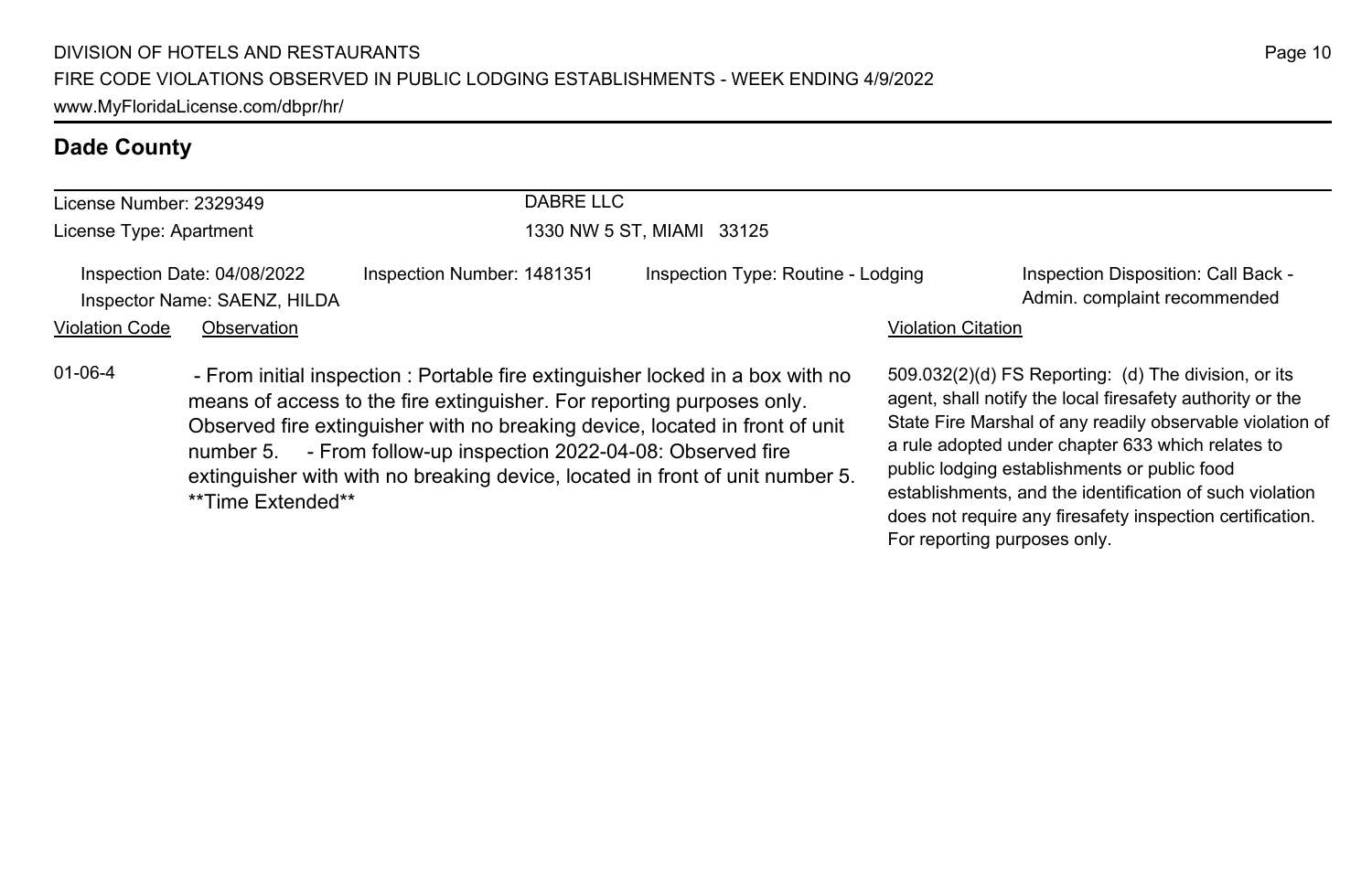| License Number: 2330533 |                                                                | <b>DOWNTOWN VILLAS</b>                                                                                                                                     |                                    |                           |                                                                                                                                                                                                                                                                                                                                                                                                              |  |  |
|-------------------------|----------------------------------------------------------------|------------------------------------------------------------------------------------------------------------------------------------------------------------|------------------------------------|---------------------------|--------------------------------------------------------------------------------------------------------------------------------------------------------------------------------------------------------------------------------------------------------------------------------------------------------------------------------------------------------------------------------------------------------------|--|--|
| License Type: Apartment |                                                                |                                                                                                                                                            | 419 NW 8 ST, MIAMI 33136           |                           |                                                                                                                                                                                                                                                                                                                                                                                                              |  |  |
|                         | Inspection Date: 04/08/2022<br>Inspector Name: HENLEY, LATONYA | Inspection Number: 1531673                                                                                                                                 | Inspection Type: Routine - Lodging |                           | Inspection Disposition: Inspection<br>Completed - No Further Action                                                                                                                                                                                                                                                                                                                                          |  |  |
| <b>Violation Code</b>   | Observation                                                    |                                                                                                                                                            |                                    | <b>Violation Citation</b> |                                                                                                                                                                                                                                                                                                                                                                                                              |  |  |
| 01-06-4                 |                                                                | Portable fire extinguisher locked in a box with no means of access to the<br>fire extinguisher. For reporting purposes only. By 102. ** Repeat Violation** |                                    |                           | 509.032(2)(d) FS Reporting: (d) The division, or its<br>agent, shall notify the local firesafety authority or the<br>State Fire Marshal of any readily observable violation of<br>a rule adopted under chapter 633 which relates to<br>public lodging establishments or public food<br>establishments, and the identification of such violation<br>does not require any firesafety inspection certification. |  |  |

For reporting purposes only.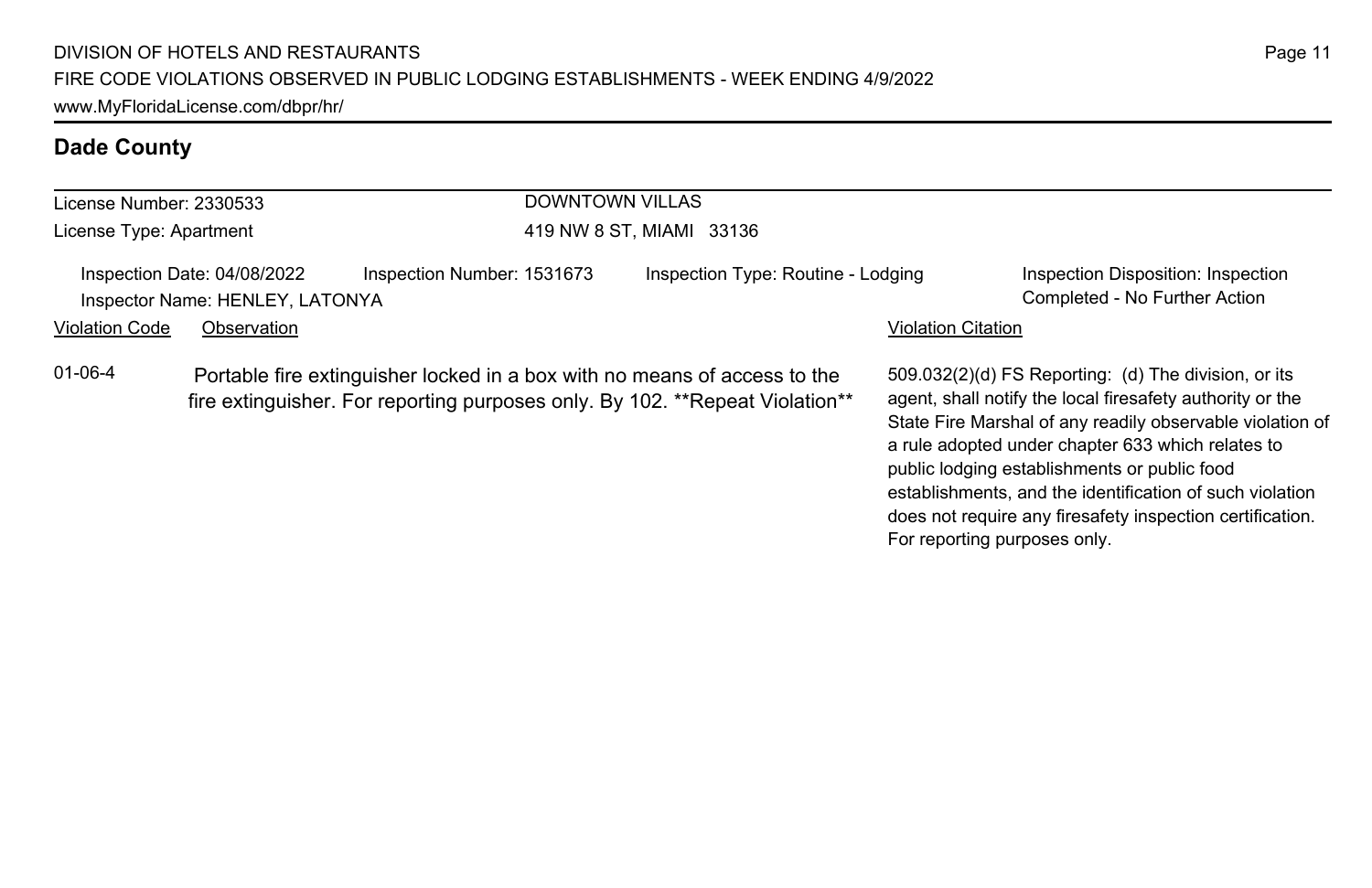| License Number: 2304637                                          |                          | <b>TIFFANY HOTEL</b>                                                                                                     |                                    |                    |                                                                                                                                                                                                                                                                                                                                                                                                                                                                                                                                                                                                                                                                                   |
|------------------------------------------------------------------|--------------------------|--------------------------------------------------------------------------------------------------------------------------|------------------------------------|--------------------|-----------------------------------------------------------------------------------------------------------------------------------------------------------------------------------------------------------------------------------------------------------------------------------------------------------------------------------------------------------------------------------------------------------------------------------------------------------------------------------------------------------------------------------------------------------------------------------------------------------------------------------------------------------------------------------|
| License Type: Hotel                                              |                          |                                                                                                                          | 801 COLLINS AVE, MIAMI BEACH 33139 |                    |                                                                                                                                                                                                                                                                                                                                                                                                                                                                                                                                                                                                                                                                                   |
| Inspection Date: 04/08/2022<br>Inspector Name: WILLIAMS, ALFREDA |                          | Inspection Number: 1163339                                                                                               | Inspection Type: Routine - Lodging |                    | Inspection Disposition: Inspection<br>Completed - No Further Action                                                                                                                                                                                                                                                                                                                                                                                                                                                                                                                                                                                                               |
| Violation Code                                                   | Observation              |                                                                                                                          |                                    | Violation Citation |                                                                                                                                                                                                                                                                                                                                                                                                                                                                                                                                                                                                                                                                                   |
| 08-01-4                                                          | reporting purposes only. | Boiler certificate or insurance inspector's boiler report expired. For<br>121051 expired 6/19/20, 121050 expired 6/19/20 |                                    | purposes only.     | 61C-1.004(10) FAC and 509.032(2)(d) FS Reporting:<br>61C-1.004(10) The insurance inspector's boiler report<br>is required annually for power boilers and high<br>pressure/high temperature boilers and biannually for<br>low pressure steam or vapor heating boilers.<br>509.032(2)(d) The division, or its agent, shall notify the<br>local firesafety authority or the State Fire Marshal of<br>any readily observable violation of a rule adopted under<br>chapter 633 which relates to public lodging<br>establishments or public food establishments, and the<br>identification of such violation does not require any<br>firesafety inspection certification. For reporting |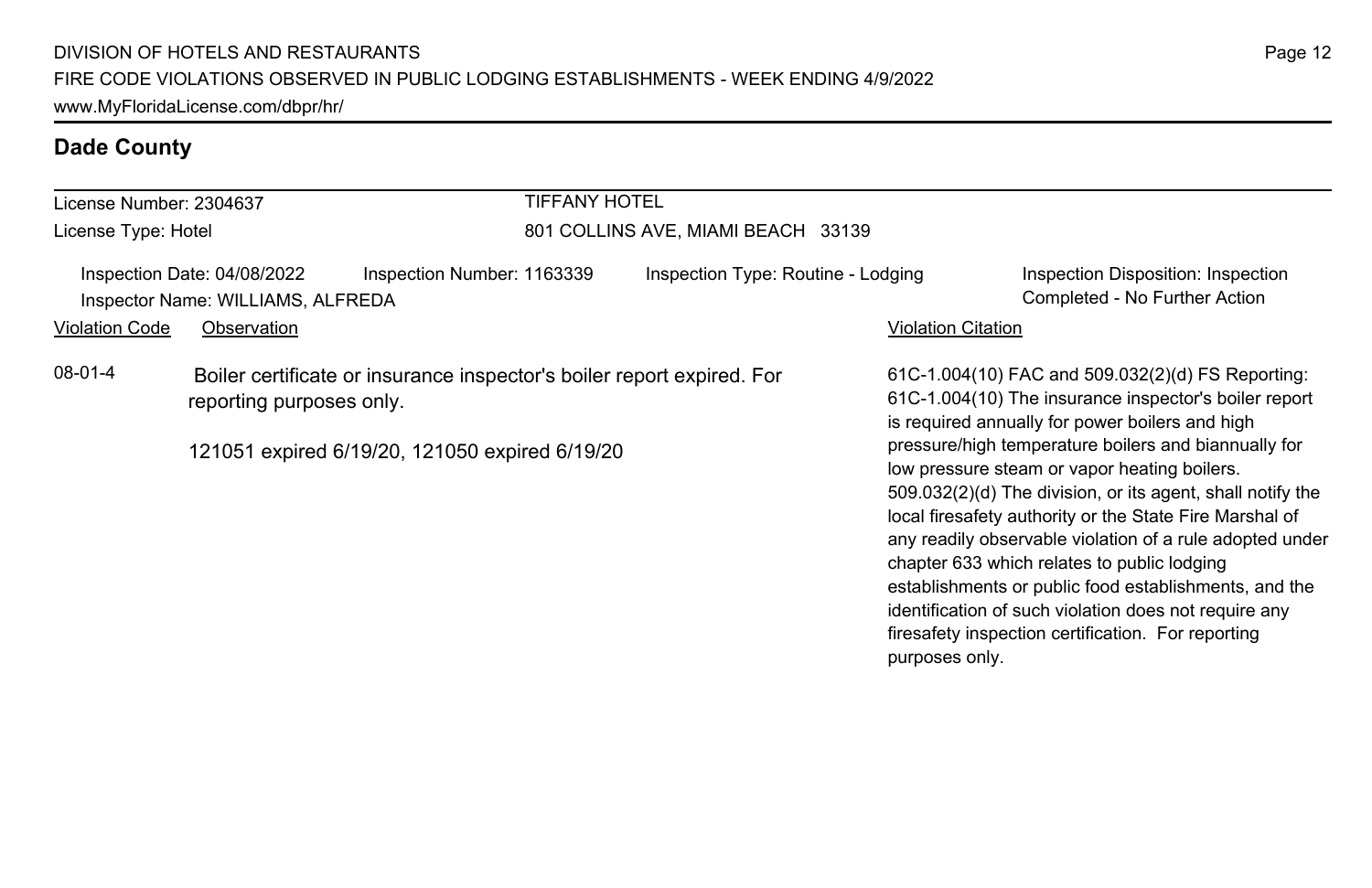| License Number: 2329209 |                                                                                                                                                      |                            | THE TONY HOTEL |                                    |                    |                                                                                                                                                                                                                                                                                                                                                                                                                                                                                                                                                                                                                                                                                   |
|-------------------------|------------------------------------------------------------------------------------------------------------------------------------------------------|----------------------------|----------------|------------------------------------|--------------------|-----------------------------------------------------------------------------------------------------------------------------------------------------------------------------------------------------------------------------------------------------------------------------------------------------------------------------------------------------------------------------------------------------------------------------------------------------------------------------------------------------------------------------------------------------------------------------------------------------------------------------------------------------------------------------------|
| License Type: Hotel     |                                                                                                                                                      |                            |                | 800 OCEAN DR, MIAMI BEACH 33139    |                    |                                                                                                                                                                                                                                                                                                                                                                                                                                                                                                                                                                                                                                                                                   |
|                         | Inspection Date: 04/06/2022<br>Inspector Name: WILLIAMS, ALFREDA                                                                                     | Inspection Number: 1163432 |                | Inspection Type: Routine - Lodging |                    | Inspection Disposition: Inspection<br>Completed - No Further Action                                                                                                                                                                                                                                                                                                                                                                                                                                                                                                                                                                                                               |
| <b>Violation Code</b>   | Observation                                                                                                                                          |                            |                |                                    | Violation Citation |                                                                                                                                                                                                                                                                                                                                                                                                                                                                                                                                                                                                                                                                                   |
| 08-01-4                 | Boiler certificate or insurance inspector's boiler report expired. For<br>reporting purposes only.<br>121051 expired 6/19/20, 121050 expired 6/19/20 |                            |                |                                    |                    | 61C-1.004(10) FAC and 509.032(2)(d) FS Reporting:<br>61C-1.004(10) The insurance inspector's boiler report<br>is required annually for power boilers and high<br>pressure/high temperature boilers and biannually for<br>low pressure steam or vapor heating boilers.<br>509.032(2)(d) The division, or its agent, shall notify the<br>local firesafety authority or the State Fire Marshal of<br>any readily observable violation of a rule adopted under<br>chapter 633 which relates to public lodging<br>establishments or public food establishments, and the<br>identification of such violation does not require any<br>firesafety inspection certification. For reporting |

purposes only.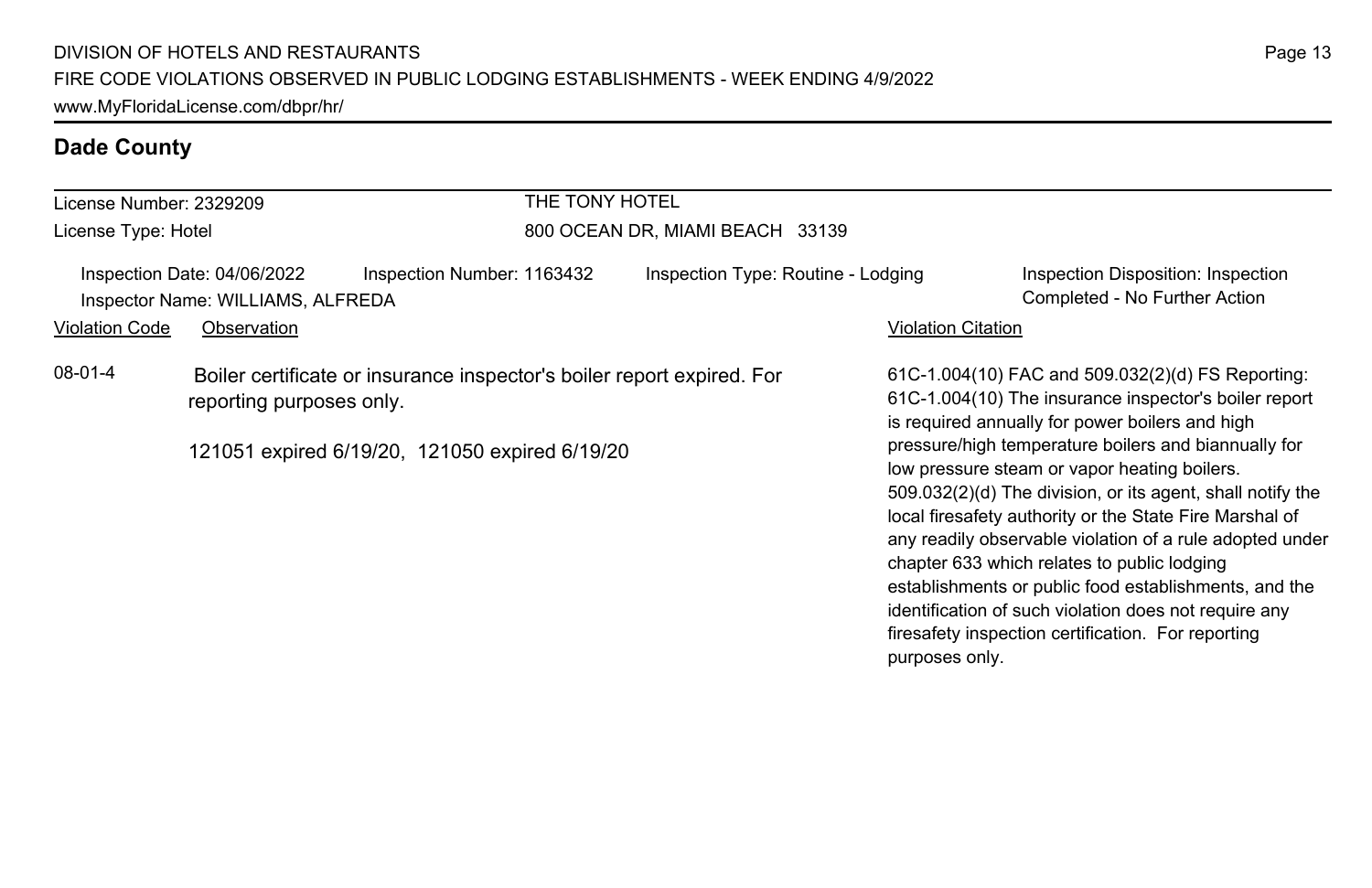| License Number: 2329281                                                                                                                                                                                                      |                            |                                                                                                                              | THE LESLIE HOTEL                   |                           |                                                                                                                                                                                                                                                                                                                                                                                                                                                |  |  |
|------------------------------------------------------------------------------------------------------------------------------------------------------------------------------------------------------------------------------|----------------------------|------------------------------------------------------------------------------------------------------------------------------|------------------------------------|---------------------------|------------------------------------------------------------------------------------------------------------------------------------------------------------------------------------------------------------------------------------------------------------------------------------------------------------------------------------------------------------------------------------------------------------------------------------------------|--|--|
| License Type: Hotel                                                                                                                                                                                                          |                            |                                                                                                                              | 1244 OCEAN DR, MIAMI BEACH 33139   |                           |                                                                                                                                                                                                                                                                                                                                                                                                                                                |  |  |
| Inspection Date: 04/06/2022<br>Inspector Name: WILLIAMS, ALFREDA                                                                                                                                                             |                            | Inspection Number: 1163319                                                                                                   | Inspection Type: Routine - Lodging |                           | Inspection Disposition: Inspection<br>Completed - No Further Action                                                                                                                                                                                                                                                                                                                                                                            |  |  |
| Violation Code                                                                                                                                                                                                               | Observation                |                                                                                                                              |                                    | <b>Violation Citation</b> |                                                                                                                                                                                                                                                                                                                                                                                                                                                |  |  |
| $01 - 02 - 4$                                                                                                                                                                                                                | Located near laundry room. | Portable fire extinguisher pressure gauge indicates the extinguisher is in<br>need of recharge. For reporting purposes only. |                                    |                           | $509.032(2)(d)$ FS Reporting: (d) The division, or its<br>agent, shall notify the local firesafety authority or the<br>State Fire Marshal of any readily observable violation of<br>a rule adopted under chapter 633 which relates to<br>public lodging establishments or public food<br>establishments, and the identification of such violation<br>does not require any firesafety inspection certification.<br>For reporting purposes only. |  |  |
| $01 - 06 - 4$<br>Portable fire extinguisher locked in a box with no means of access to the<br>fire extinguisher. For reporting purposes only.<br>Located near laundry room.<br>Operator unlocked box. ** Corrected On-Site** |                            |                                                                                                                              |                                    |                           | 509.032(2)(d) FS Reporting: (d) The division, or its<br>agent, shall notify the local firesafety authority or the<br>State Fire Marshal of any readily observable violation of<br>a rule adopted under chapter 633 which relates to<br>public lodging establishments or public food<br>establishments, and the identification of such violation<br>does not require any firesafety inspection certification.<br>For reporting purposes only.   |  |  |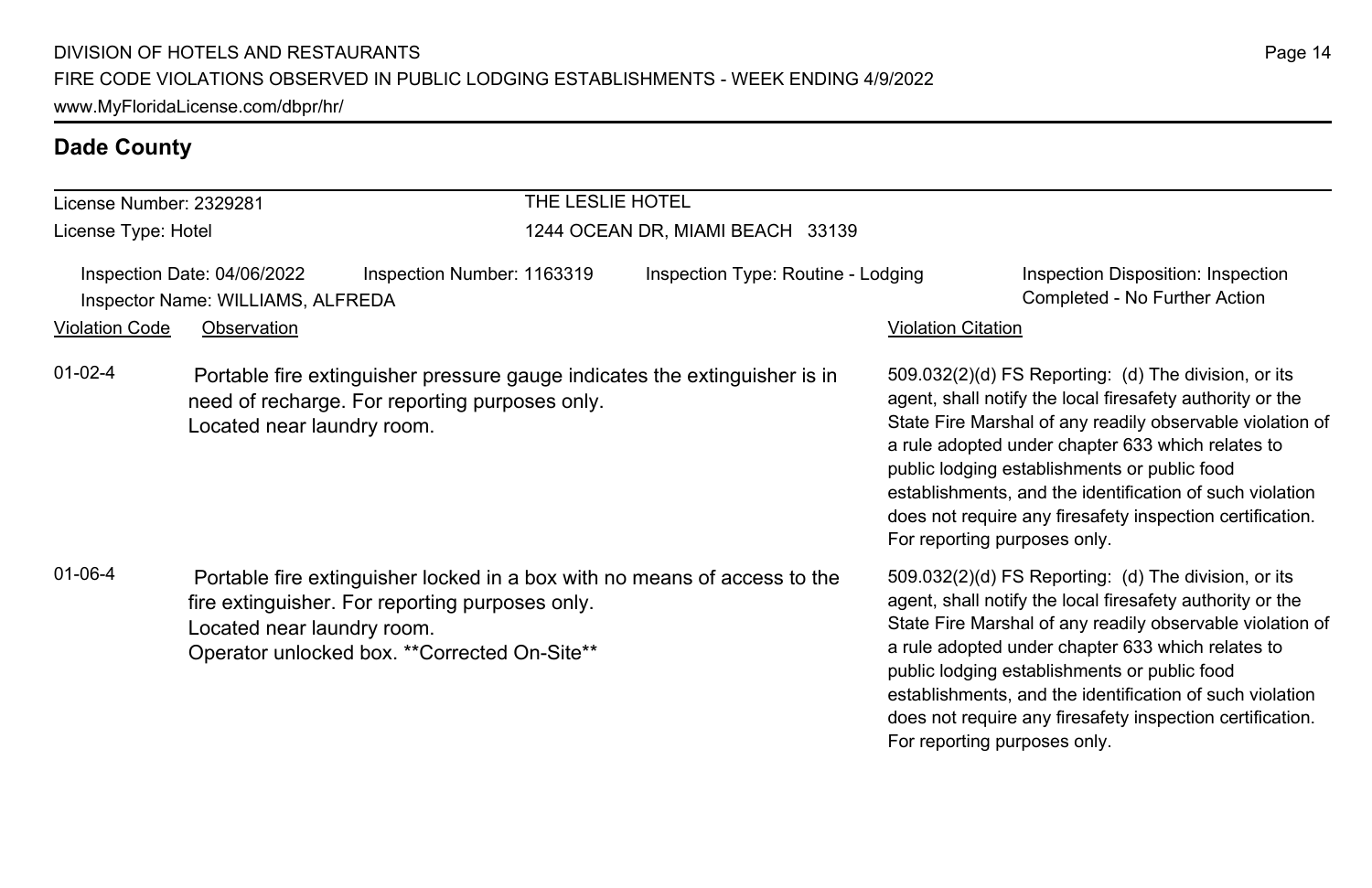| License Number: 2329419 |                                                               |                                                      |  | LENNOX MIAMI                                                               |                           |                                                                                                                                                                                                                                                                                                 |  |
|-------------------------|---------------------------------------------------------------|------------------------------------------------------|--|----------------------------------------------------------------------------|---------------------------|-------------------------------------------------------------------------------------------------------------------------------------------------------------------------------------------------------------------------------------------------------------------------------------------------|--|
| License Type: Hotel     |                                                               | 1900 COLLINS AVE, MIAMI BEACH 33139                  |  |                                                                            |                           |                                                                                                                                                                                                                                                                                                 |  |
|                         | Inspection Date: 04/04/2022<br>Inspector Name: HODGE, KRISTEN | Inspection Number: 1162691                           |  | Inspection Type: Routine - Lodging                                         |                           | Inspection Disposition: Inspection<br>Completed - No Further Action                                                                                                                                                                                                                             |  |
| <b>Violation Code</b>   | Observation                                                   |                                                      |  |                                                                            | <b>Violation Citation</b> |                                                                                                                                                                                                                                                                                                 |  |
| $04 - 01 - 4$           |                                                               | front desk office area. For reporting purposes only. |  | Trouble/alarm light illuminated on the fire alarm control panel located at |                           | 509.032(2)(d) FS Reporting: The division, or its agent.<br>shall notify the local firesafety authority or the State<br>Fire Marshal of any readily observable violation of a<br>rule adopted under chapter 633 which relates to public<br>lodging establishments or public food establishments, |  |

and the identification of such violation does not require any firesafety inspection certification. For reporting

purposes only.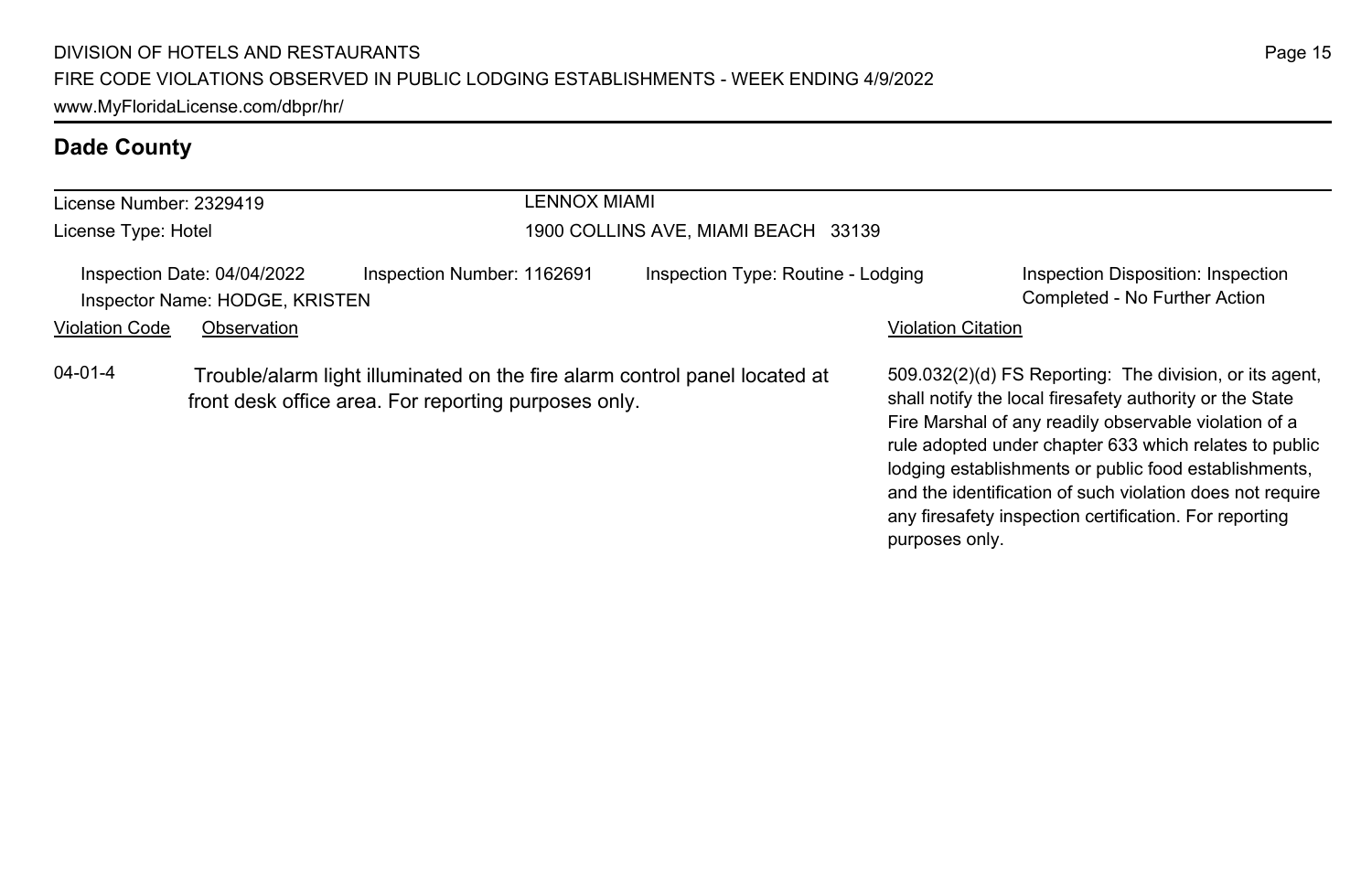| License Number: 2321194 |                                                                                 |                                                                                                                              | 621 LENOX APTS                       |                              |                                                                                                                                                                                                                                                                                                                                                                                                              |  |  |
|-------------------------|---------------------------------------------------------------------------------|------------------------------------------------------------------------------------------------------------------------------|--------------------------------------|------------------------------|--------------------------------------------------------------------------------------------------------------------------------------------------------------------------------------------------------------------------------------------------------------------------------------------------------------------------------------------------------------------------------------------------------------|--|--|
| License Type: Apartment |                                                                                 |                                                                                                                              | 621 LENOX AVE, MIAMI BEACH 331395988 |                              |                                                                                                                                                                                                                                                                                                                                                                                                              |  |  |
| <b>Violation Code</b>   | Inspection Date: 04/06/2022<br>Inspector Name: WILLIAMS, ALFREDA<br>Observation | Inspection Number: 1518144                                                                                                   | Inspection Type: Routine - Lodging   | <b>Violation Citation</b>    | Inspection Disposition: Inspection<br>Completed - No Further Action                                                                                                                                                                                                                                                                                                                                          |  |  |
| $01 - 06 - 4$           | Located on 1st floor.                                                           | Portable fire extinguisher locked in a box with no means of access to the<br>fire extinguisher. For reporting purposes only. |                                      | For reporting purposes only. | 509.032(2)(d) FS Reporting: (d) The division, or its<br>agent, shall notify the local firesafety authority or the<br>State Fire Marshal of any readily observable violation of<br>a rule adopted under chapter 633 which relates to<br>public lodging establishments or public food<br>establishments, and the identification of such violation<br>does not require any firesafety inspection certification. |  |  |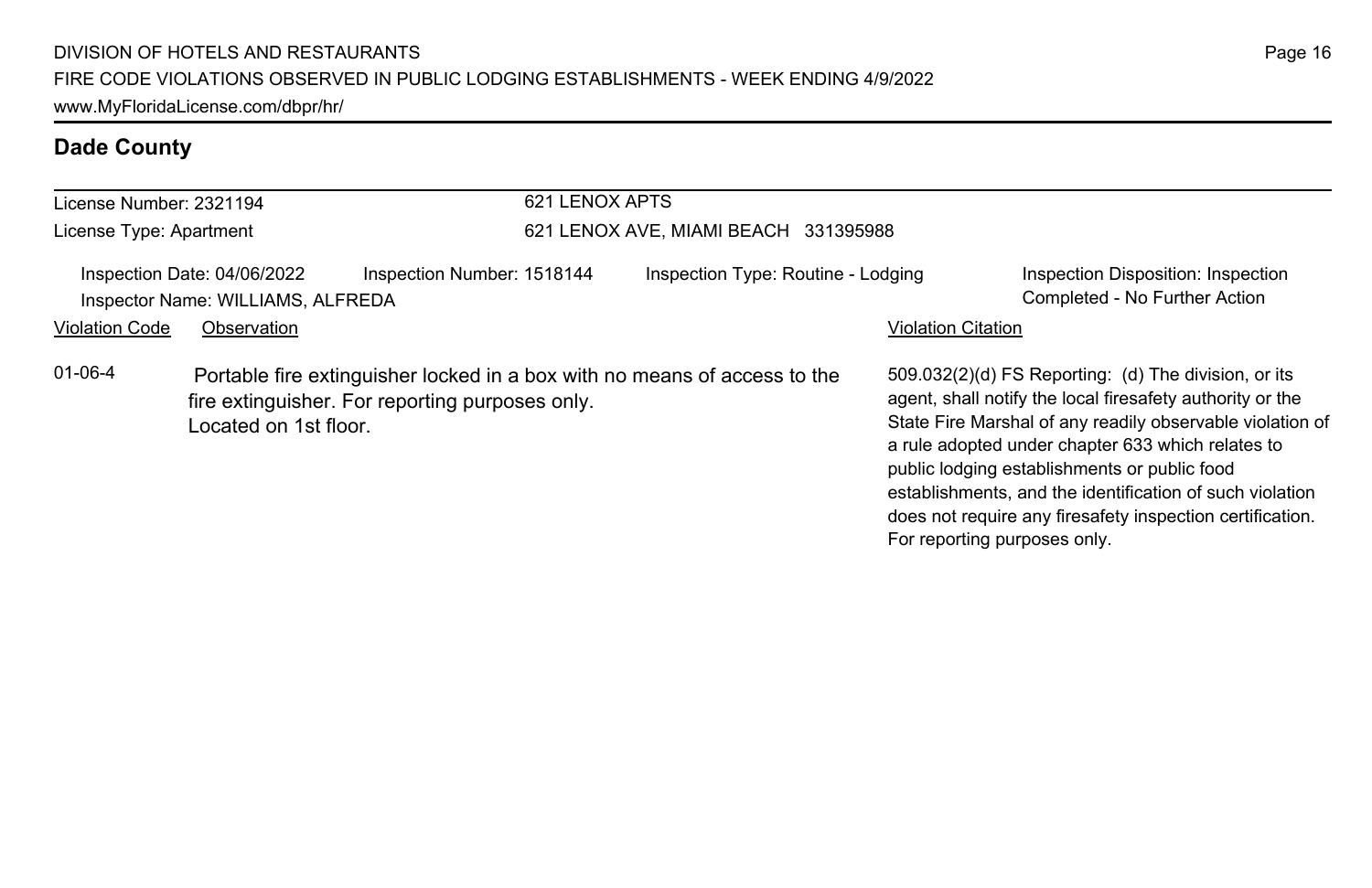| SIERRAS #1 CORPORATION<br>License Number: 2305153 |                                                                |                                                                                                                                                                                                                |                                    |                           |                                                                                                                                                                             |  |  |
|---------------------------------------------------|----------------------------------------------------------------|----------------------------------------------------------------------------------------------------------------------------------------------------------------------------------------------------------------|------------------------------------|---------------------------|-----------------------------------------------------------------------------------------------------------------------------------------------------------------------------|--|--|
| License Type: Apartment                           |                                                                |                                                                                                                                                                                                                | 7124 BAY DR, MIAMI BEACH 33141     |                           |                                                                                                                                                                             |  |  |
|                                                   | Inspection Date: 04/08/2022<br>Inspector Name: PRIETO, VICENTE | Inspection Number: 1519843                                                                                                                                                                                     | Inspection Type: Routine - Lodging |                           | Inspection Disposition: Warning<br>Issued                                                                                                                                   |  |  |
| <b>Violation Code</b>                             | Observation                                                    |                                                                                                                                                                                                                |                                    | <b>Violation Citation</b> |                                                                                                                                                                             |  |  |
| $01 - 06 - 4$                                     |                                                                | Portable fire extinguisher locked in a box with no means of access to the<br>fire extinguisher. For reporting purposes only. Observed missing breaking<br>device for fire extinguisher boxes by units 2 and 5. |                                    |                           | 509.032(2)(d) FS Reporting: (d) The division, or its<br>agent, shall notify the local firesafety authority or the<br>State Fire Marshal of any readily observable violation |  |  |

State Fire Marshal of any readily observable violation of a rule adopted under chapter 633 which relates to public lodging establishments or public food establishments, and the identification of such violation does not require any firesafety inspection certification. For reporting purposes only.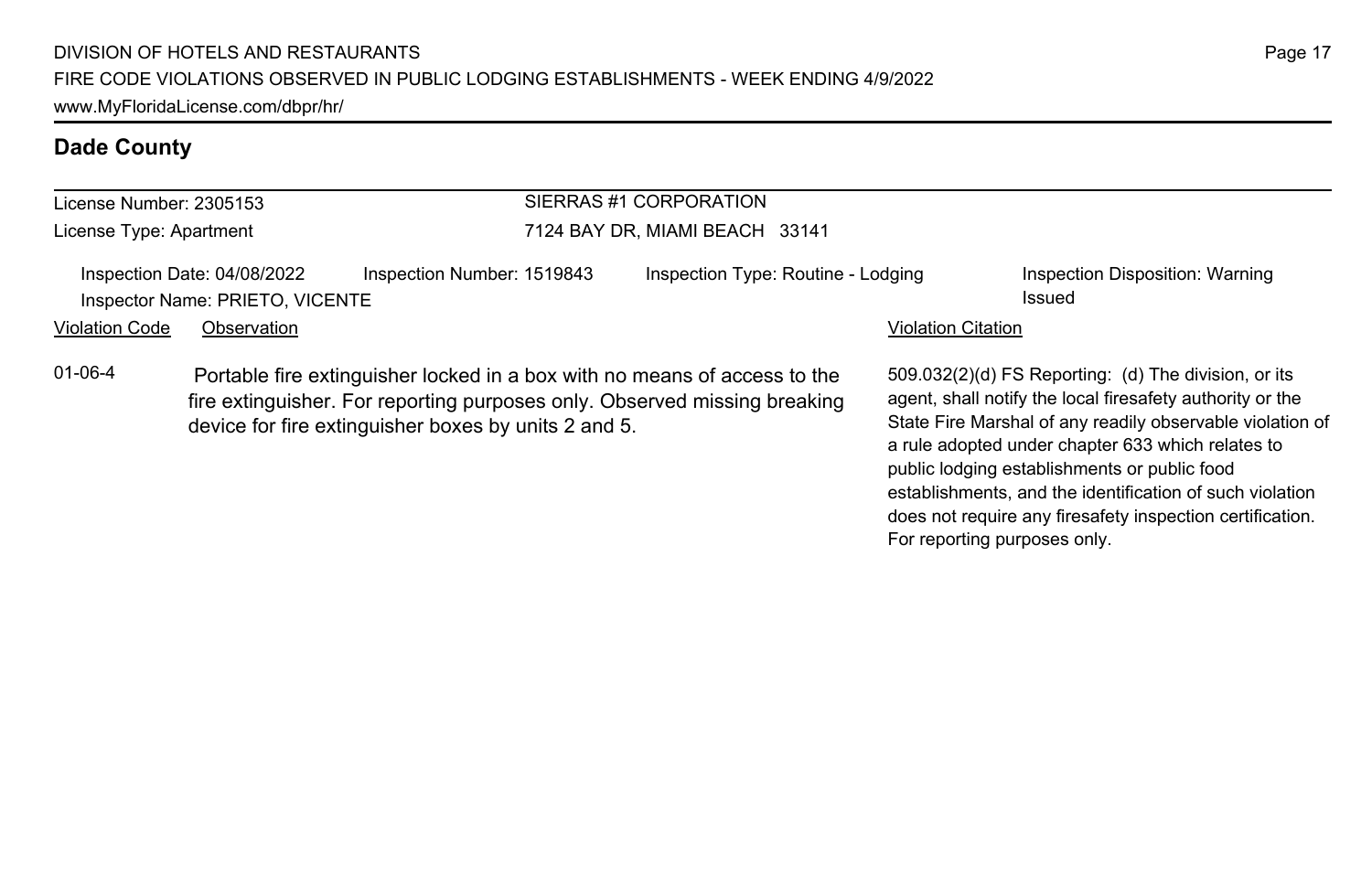| License Number: 2307985 |                                                                |                                                                   |  | 6936 BYRON AVE LLC                                                                                                                                     |                           |                                                                                                                                                                                                                                     |  |  |
|-------------------------|----------------------------------------------------------------|-------------------------------------------------------------------|--|--------------------------------------------------------------------------------------------------------------------------------------------------------|---------------------------|-------------------------------------------------------------------------------------------------------------------------------------------------------------------------------------------------------------------------------------|--|--|
| License Type: Apartment |                                                                | 6936 BYRON AVE, MIAMI BEACH 33141                                 |  |                                                                                                                                                        |                           |                                                                                                                                                                                                                                     |  |  |
|                         | Inspection Date: 04/07/2022<br>Inspector Name: PRIETO, VICENTE | Inspection Number: 1531884                                        |  | Inspection Type: Routine - Lodging                                                                                                                     |                           | Inspection Disposition: Inspection<br>Completed - No Further Action                                                                                                                                                                 |  |  |
| <b>Violation Code</b>   | Observation                                                    |                                                                   |  |                                                                                                                                                        | <b>Violation Citation</b> |                                                                                                                                                                                                                                     |  |  |
| $01 - 06 - 4$           |                                                                | device for fire extinguisher box by unit 1. ** Repeat Violation** |  | Portable fire extinguisher locked in a box with no means of access to the<br>fire extinguisher. For reporting purposes only. Observed missing breaking |                           | 509.032(2)(d) FS Reporting: (d) The division, or its<br>agent, shall notify the local firesafety authority or the<br>State Fire Marshal of any readily observable violation of<br>a rule adopted under chapter 633 which relates to |  |  |

public lodging establishments or public food

For reporting purposes only.

establishments, and the identification of such violation does not require any firesafety inspection certification.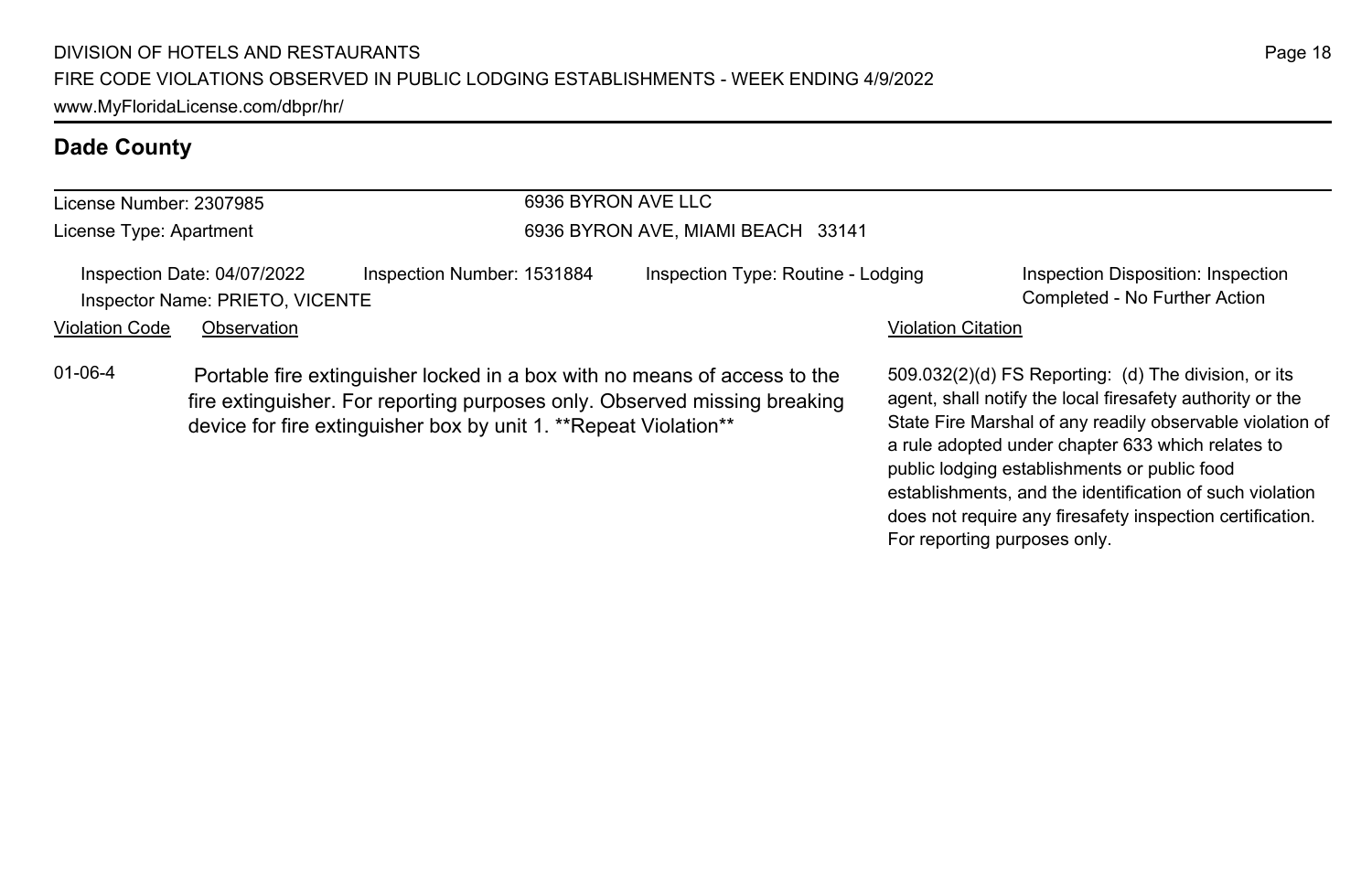#### License Number: 2330786

License Type: Apartment

#### RUSTO KOLENOVIC AND SADIKA KOLENOVIC 6918 BAY DR, MIAMI BEACH 33141

Inspection Date: 04/05/2022 Inspection Number: 1534835 Inspection Type: Lodging-Licensing Inspector Name: PRIETO, VICENTE Completed - No Further Action Completed - No Further Action

Inspection

Inspection Disposition: Inspection

#### Violation Code Observation **Violation Code Observation** Violation Citation Citation Citation Citation Citation Citation Citation Citation Citation Citation Citation Citation Citation Citation Citation Citation Citation Cit

04-01-4 Trouble/alarm light illuminated on the fire alarm control panel. For reporting purposes only. Observed fire panel not connected.

509.032(2)(d) FS Reporting: The division, or its agent, shall notify the local firesafety authority or the State Fire Marshal of any readily observable violation of a rule adopted under chapter 633 which relates to public lodging establishments or public food establishments, and the identification of such violation does not require any firesafety inspection certification. For reporting purposes only.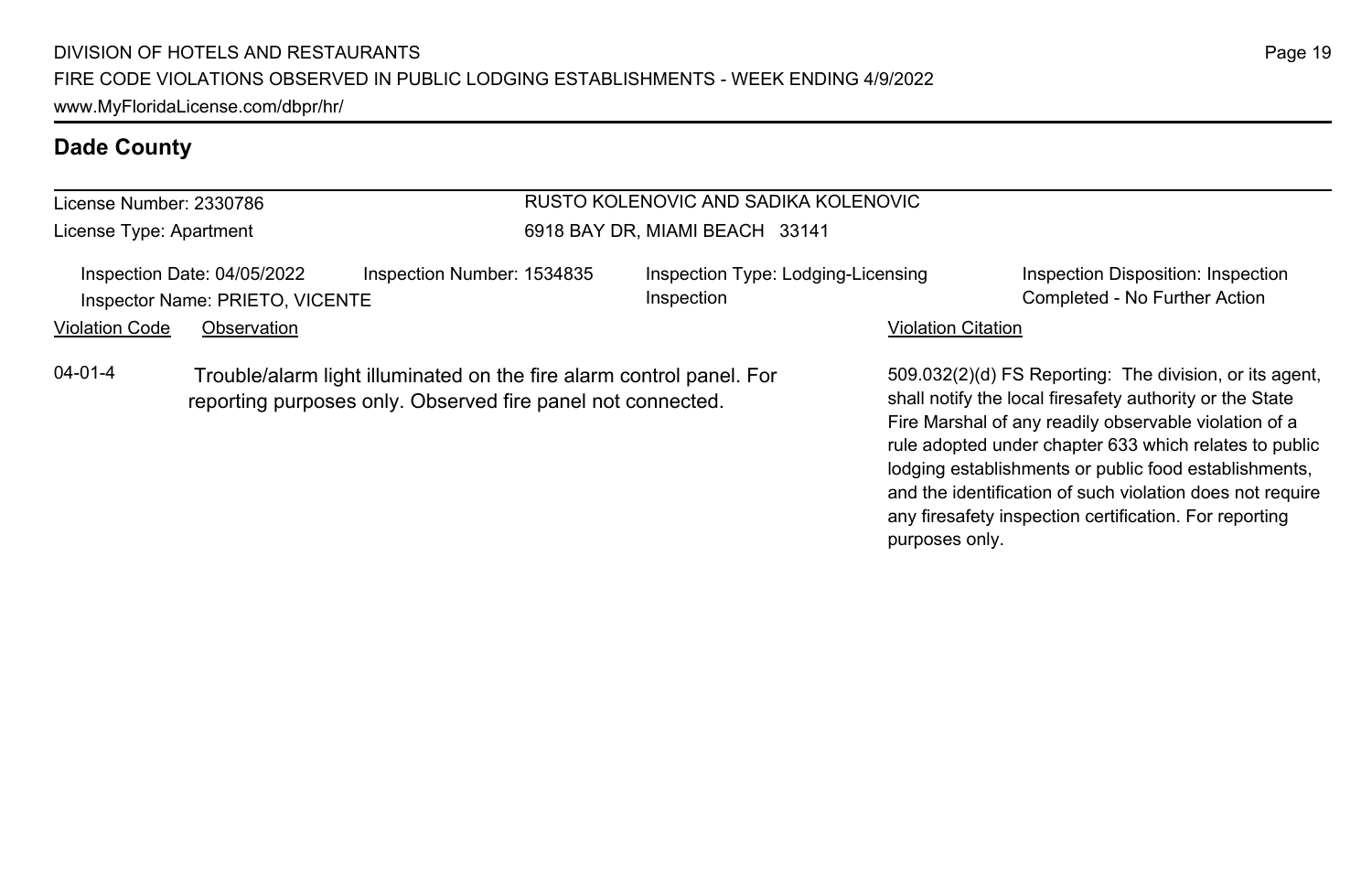| License Number: 2322259 |                                                               | BOWERY EVANS LLC                                                                                                             |                                                  |                              |                                                                                                                                                                                                                                                                                                                                                                                                              |  |  |
|-------------------------|---------------------------------------------------------------|------------------------------------------------------------------------------------------------------------------------------|--------------------------------------------------|------------------------------|--------------------------------------------------------------------------------------------------------------------------------------------------------------------------------------------------------------------------------------------------------------------------------------------------------------------------------------------------------------------------------------------------------------|--|--|
| License Type: Apartment |                                                               |                                                                                                                              | 31 NW 77 ST, MIAMI 33150                         |                              |                                                                                                                                                                                                                                                                                                                                                                                                              |  |  |
|                         | Inspection Date: 04/07/2022<br>Inspector Name: JOSEPH, VANRIE | Inspection Number: 1534809                                                                                                   | Inspection Type: Lodging-Licensing<br>Inspection |                              | Inspection Disposition: Inspection<br>Completed - No Further Action                                                                                                                                                                                                                                                                                                                                          |  |  |
| <b>Violation Code</b>   | Observation                                                   |                                                                                                                              |                                                  | <b>Violation Citation</b>    |                                                                                                                                                                                                                                                                                                                                                                                                              |  |  |
| $01 - 06 - 4$           |                                                               | Portable fire extinguisher locked in a box with no means of access to the<br>fire extinguisher. For reporting purposes only. |                                                  | For reporting purposes only. | 509.032(2)(d) FS Reporting: (d) The division, or its<br>agent, shall notify the local firesafety authority or the<br>State Fire Marshal of any readily observable violation of<br>a rule adopted under chapter 633 which relates to<br>public lodging establishments or public food<br>establishments, and the identification of such violation<br>does not require any firesafety inspection certification. |  |  |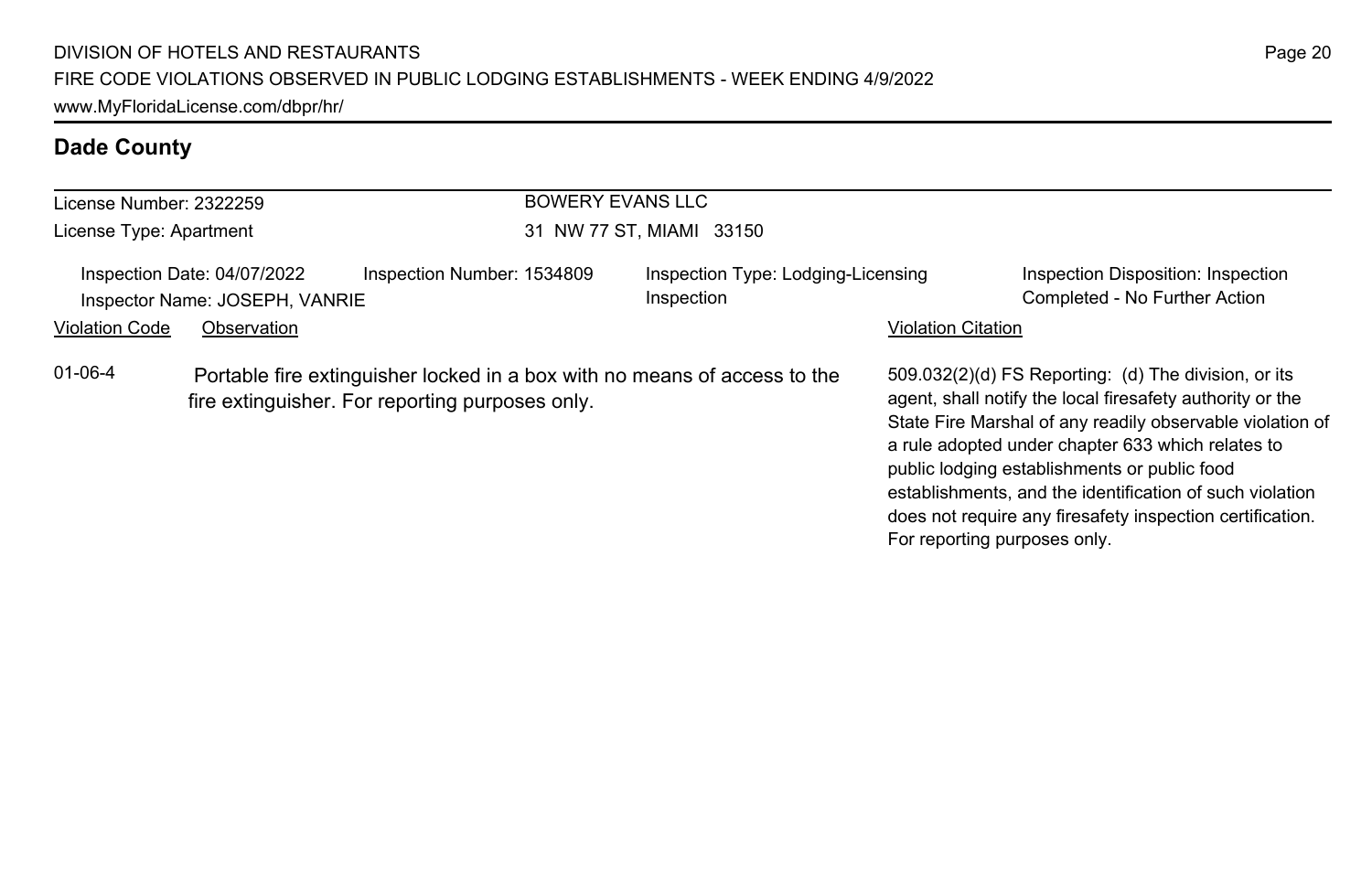| License Number: 2330261 |                                                                 | PALMETTO STATION                                                                                                                                                                                                                                                                                                                                                                                   |                                     |                           |                                                                                                                                                                                                                                                                                                                                                                                                                        |
|-------------------------|-----------------------------------------------------------------|----------------------------------------------------------------------------------------------------------------------------------------------------------------------------------------------------------------------------------------------------------------------------------------------------------------------------------------------------------------------------------------------------|-------------------------------------|---------------------------|------------------------------------------------------------------------------------------------------------------------------------------------------------------------------------------------------------------------------------------------------------------------------------------------------------------------------------------------------------------------------------------------------------------------|
| License Type: Apartment |                                                                 |                                                                                                                                                                                                                                                                                                                                                                                                    | 17945 SW 97 AVE, PALMETTO BAY 33157 |                           |                                                                                                                                                                                                                                                                                                                                                                                                                        |
|                         | Inspection Date: 04/08/2022<br>Inspector Name: SWIGERT, RICHARD | Inspection Number: 1524494                                                                                                                                                                                                                                                                                                                                                                         | Inspection Type: Routine - Lodging  |                           | Inspection Disposition: Call Back -<br>Complied                                                                                                                                                                                                                                                                                                                                                                        |
| <b>Violation Code</b>   | Observation                                                     |                                                                                                                                                                                                                                                                                                                                                                                                    |                                     | <b>Violation Citation</b> |                                                                                                                                                                                                                                                                                                                                                                                                                        |
| $04 - 01 - 4$           | Extended**                                                      | - From initial inspection: Trouble/alarm light illuminated on the fire alarm<br>control panel. For reporting purposes only.<br>Observed the panel in trouble mode located by front door.<br>follow-up inspection 2022-04-08: Trouble/alarm light illuminated on the fire<br>alarm control panel. For reporting purposes only.<br>Observed the panel in trouble mode located by front door. ** Time | - From                              | purposes only.            | 509.032(2)(d) FS Reporting: The division, or its agent,<br>shall notify the local firesafety authority or the State<br>Fire Marshal of any readily observable violation of a<br>rule adopted under chapter 633 which relates to public<br>lodging establishments or public food establishments,<br>and the identification of such violation does not require<br>any firesafety inspection certification. For reporting |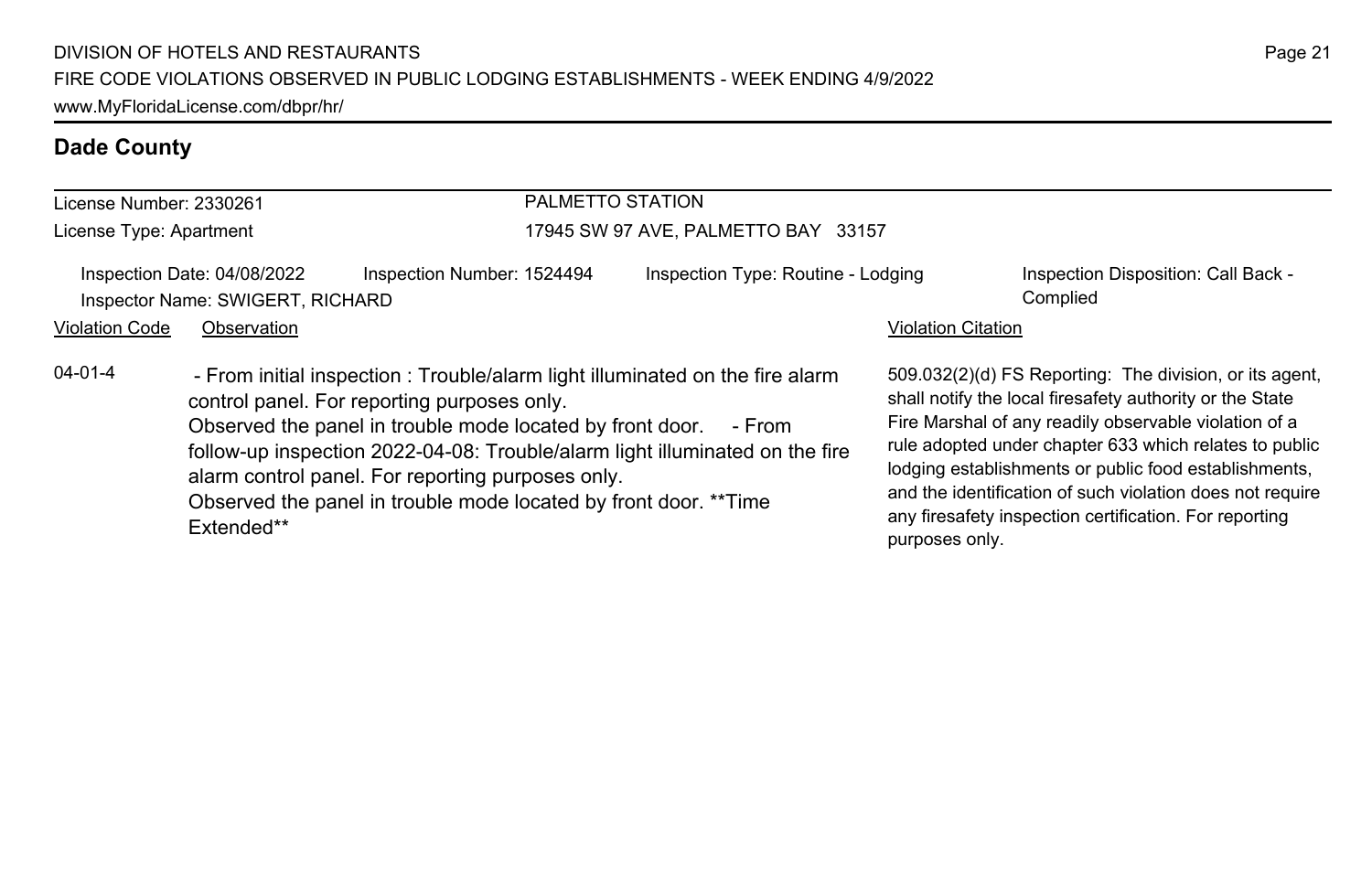| 1755 APARTMENTS<br>License Number: 2308829                         |                                                                  |                                                                                                                                            |                                 |                           |                                                                                                                  |
|--------------------------------------------------------------------|------------------------------------------------------------------|--------------------------------------------------------------------------------------------------------------------------------------------|---------------------------------|---------------------------|------------------------------------------------------------------------------------------------------------------|
| License Type: Apartment<br>1755 NE 164 ST, NORTH MIAMI BEACH 33162 |                                                                  |                                                                                                                                            |                                 |                           |                                                                                                                  |
|                                                                    | Inspection Date: 04/07/2022<br>Inspector Name: STUBBS, CHRISTINE | Inspection Number: 1534871                                                                                                                 | Inspection Type: Complaint Full |                           | Inspection Disposition: Warning<br>Issued                                                                        |
| Violation Code                                                     | Observation                                                      |                                                                                                                                            |                                 | <b>Violation Citation</b> |                                                                                                                  |
| $04 - 01 - 4$                                                      |                                                                  | Trouble/alarm light illuminated on the fire alarm control panel. For<br>reporting purposes only. Observed trouble light is on. **Warning** |                                 |                           | 509.032(2)(d) FS Reporting: The division, or its age<br>shall notify the local firesafety authority or the State |

509.032(2)(d) FS Reporting: The division, or its agent, shall notify the local firesafety authority or the State Fire Marshal of any readily observable violation of a rule adopted under chapter 633 which relates to public lodging establishments or public food establishments, and the identification of such violation does not require any firesafety inspection certification. For reporting purposes only.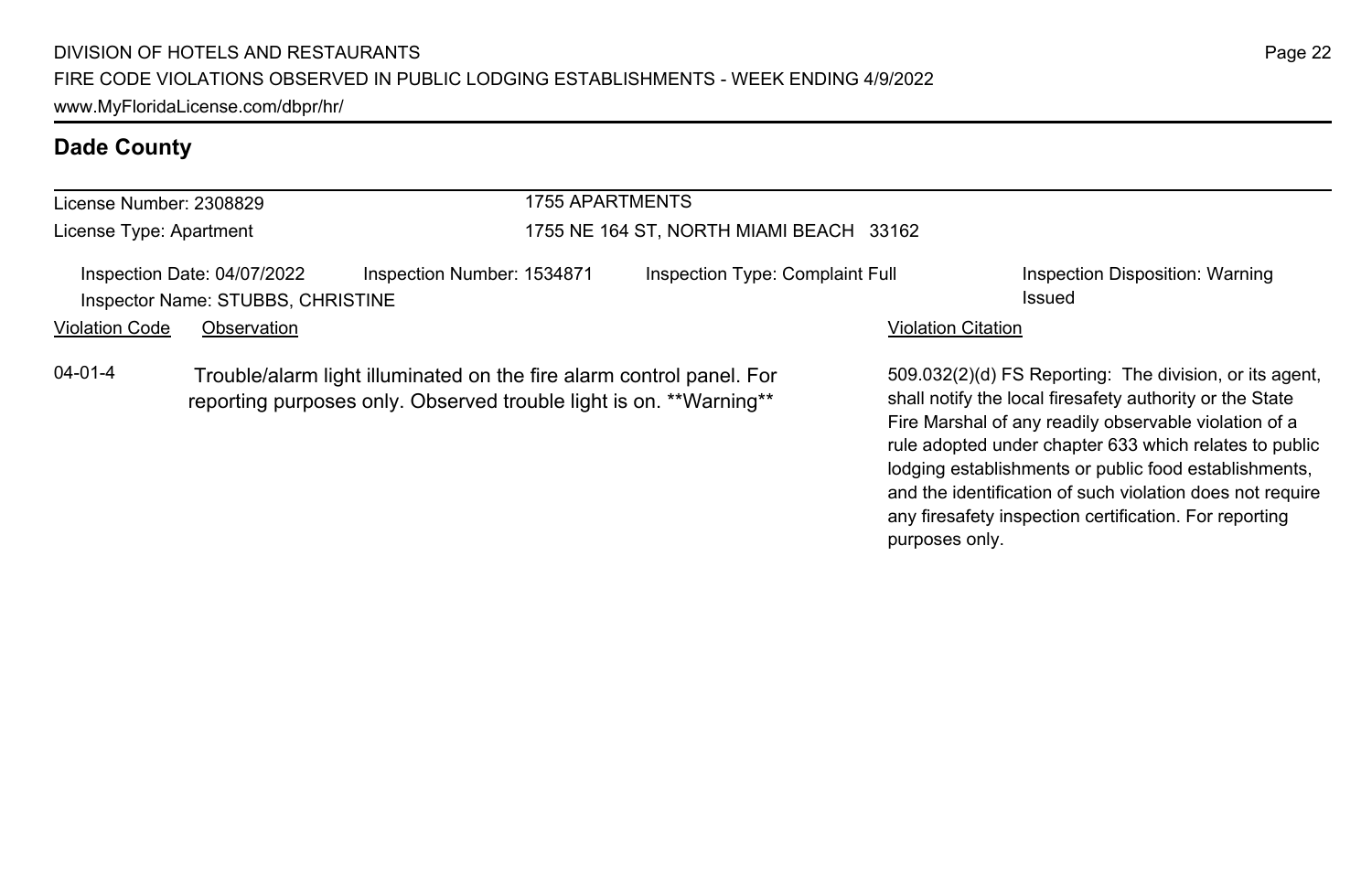| License Number: 2330275 |                                                               |                                                                      | <b>5250 PARK</b>            |                                    |  |                           |                                                                                                                                                                                                                                                                                                                                                                                                                        |
|-------------------------|---------------------------------------------------------------|----------------------------------------------------------------------|-----------------------------|------------------------------------|--|---------------------------|------------------------------------------------------------------------------------------------------------------------------------------------------------------------------------------------------------------------------------------------------------------------------------------------------------------------------------------------------------------------------------------------------------------------|
| License Type: Apartment |                                                               |                                                                      | 5250 NW 84 AVE, DORAL 33166 |                                    |  |                           |                                                                                                                                                                                                                                                                                                                                                                                                                        |
|                         | Inspection Date: 04/08/2022<br>Inspector Name: GONZALEZ, ERIK | Inspection Number: 1524434                                           |                             | Inspection Type: Routine - Lodging |  |                           | Inspection Disposition: Administrative<br>complaint recommended                                                                                                                                                                                                                                                                                                                                                        |
| <b>Violation Code</b>   | Observation                                                   |                                                                      |                             |                                    |  | <b>Violation Citation</b> |                                                                                                                                                                                                                                                                                                                                                                                                                        |
| $04 - 01 - 4$           | reporting purposes only.                                      | Trouble/alarm light illuminated on the fire alarm control panel. For |                             |                                    |  | purposes only.            | 509.032(2)(d) FS Reporting: The division, or its agent,<br>shall notify the local firesafety authority or the State<br>Fire Marshal of any readily observable violation of a<br>rule adopted under chapter 633 which relates to public<br>lodging establishments or public food establishments,<br>and the identification of such violation does not require<br>any firesafety inspection certification. For reporting |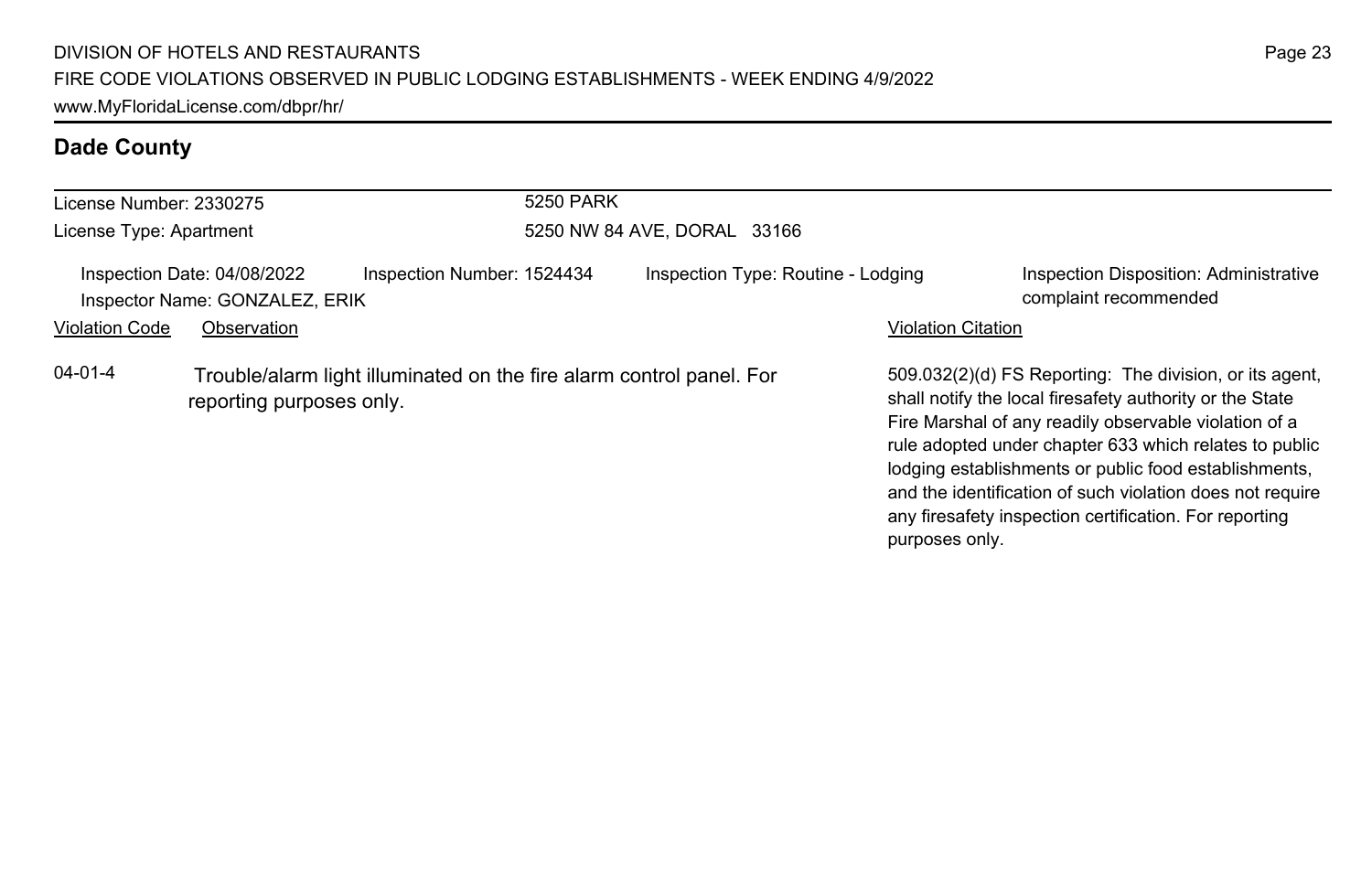| License Number: 2324535 |                                                                  |                                                                                                                                                       | THE PARK AT SHEFFIELD              |                           |                                                                                                                                                                                                                                                                                     |
|-------------------------|------------------------------------------------------------------|-------------------------------------------------------------------------------------------------------------------------------------------------------|------------------------------------|---------------------------|-------------------------------------------------------------------------------------------------------------------------------------------------------------------------------------------------------------------------------------------------------------------------------------|
| License Type: Apartment |                                                                  |                                                                                                                                                       | 15601 SW 137 AVE, MIAMI 33177      |                           |                                                                                                                                                                                                                                                                                     |
|                         | Inspection Date: 04/07/2022<br>Inspector Name: LEIDECKER, EDILMA | Inspection Number: 1519548                                                                                                                            | Inspection Type: Routine - Lodging |                           | Inspection Disposition: Administrative<br>complaint recommended                                                                                                                                                                                                                     |
| <b>Violation Code</b>   | Observation                                                      |                                                                                                                                                       |                                    | <b>Violation Citation</b> |                                                                                                                                                                                                                                                                                     |
| $01 - 06 - 4$           | 110 and 109.                                                     | Portable fire extinguisher locked in a box with no means of access to the<br>fire extinguisher. For reporting purposes only. One located between unit |                                    |                           | 509.032(2)(d) FS Reporting: (d) The division, or its<br>agent, shall notify the local firesafety authority or the<br>State Fire Marshal of any readily observable violation of<br>a rule adopted under chapter 633 which relates to<br>public lodging establishments or public food |

establishments, and the identification of such violation does not require any firesafety inspection certification.

For reporting purposes only.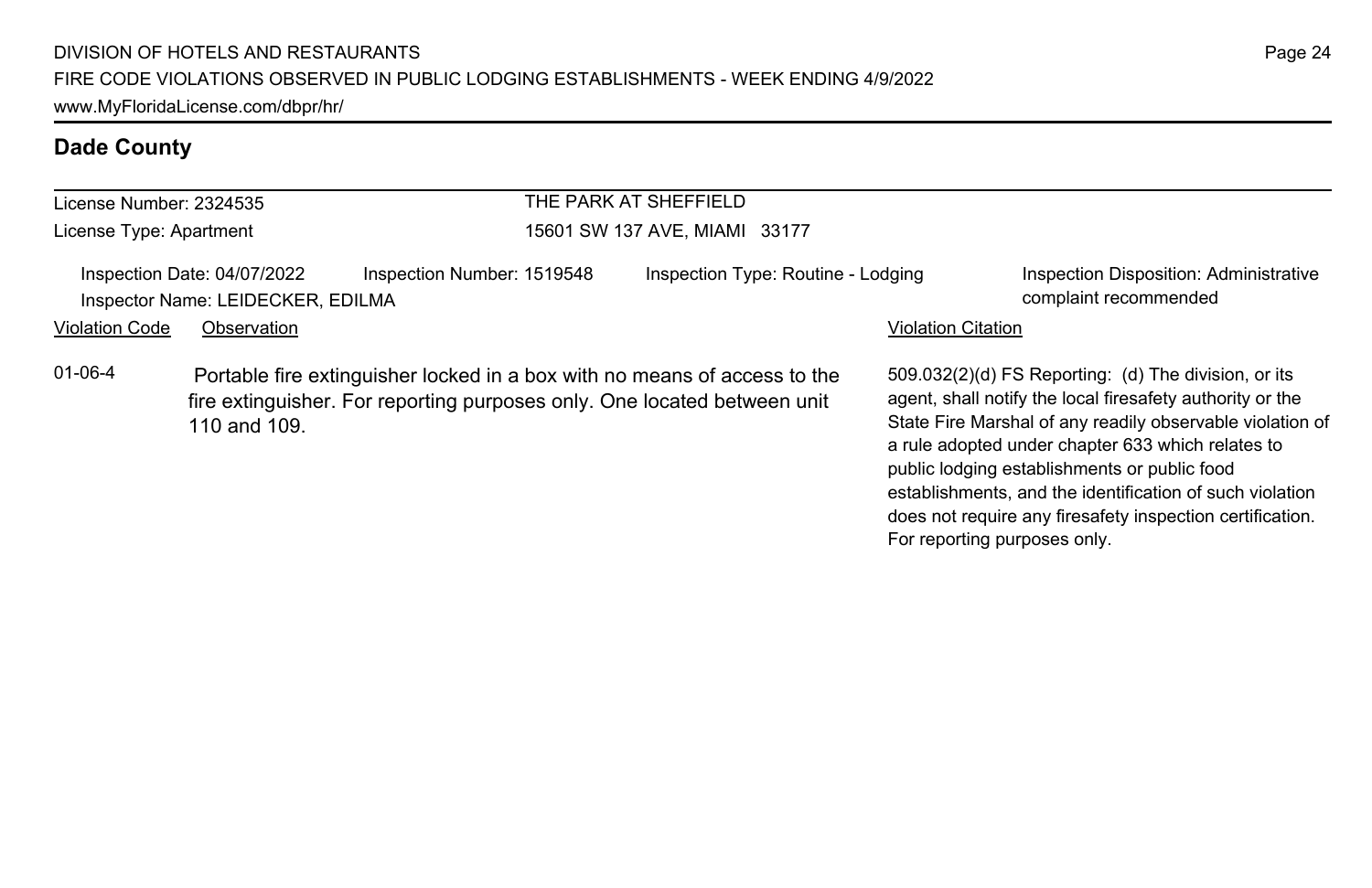License Number: 2315280 License Type: Hotel

#### JW MARRIOTT MIAMI TURNBERRY RESORT & SPA 19999 W COUNTRY CLUB DR, AVENTURA 33180

| Inspection Number: 1163341<br>Inspection Date: 04/05/2022<br>Inspector Name: TAYLOR, JOHN |                          | Inspection Type: Routine - Lodging                                   |  | Inspection Disposition: Inspection<br>Completed - No Further Action |                                                                                                                                                                                                                                                                                                 |
|-------------------------------------------------------------------------------------------|--------------------------|----------------------------------------------------------------------|--|---------------------------------------------------------------------|-------------------------------------------------------------------------------------------------------------------------------------------------------------------------------------------------------------------------------------------------------------------------------------------------|
| Violation Code                                                                            | Observation              |                                                                      |  | <b>Violation Citation</b>                                           |                                                                                                                                                                                                                                                                                                 |
| 04-01-4                                                                                   | reporting purposes only. | Trouble/alarm light illuminated on the fire alarm control panel. For |  |                                                                     | 509.032(2)(d) FS Reporting: The division, or its agent,<br>shall notify the local firesafety authority or the State<br>Fire Marshal of any readily observable violation of a<br>rule adopted under chapter 633 which relates to public<br>lodging establishments or public food establishments, |

and the identification of such violation does not require any firesafety inspection certification. For reporting

purposes only.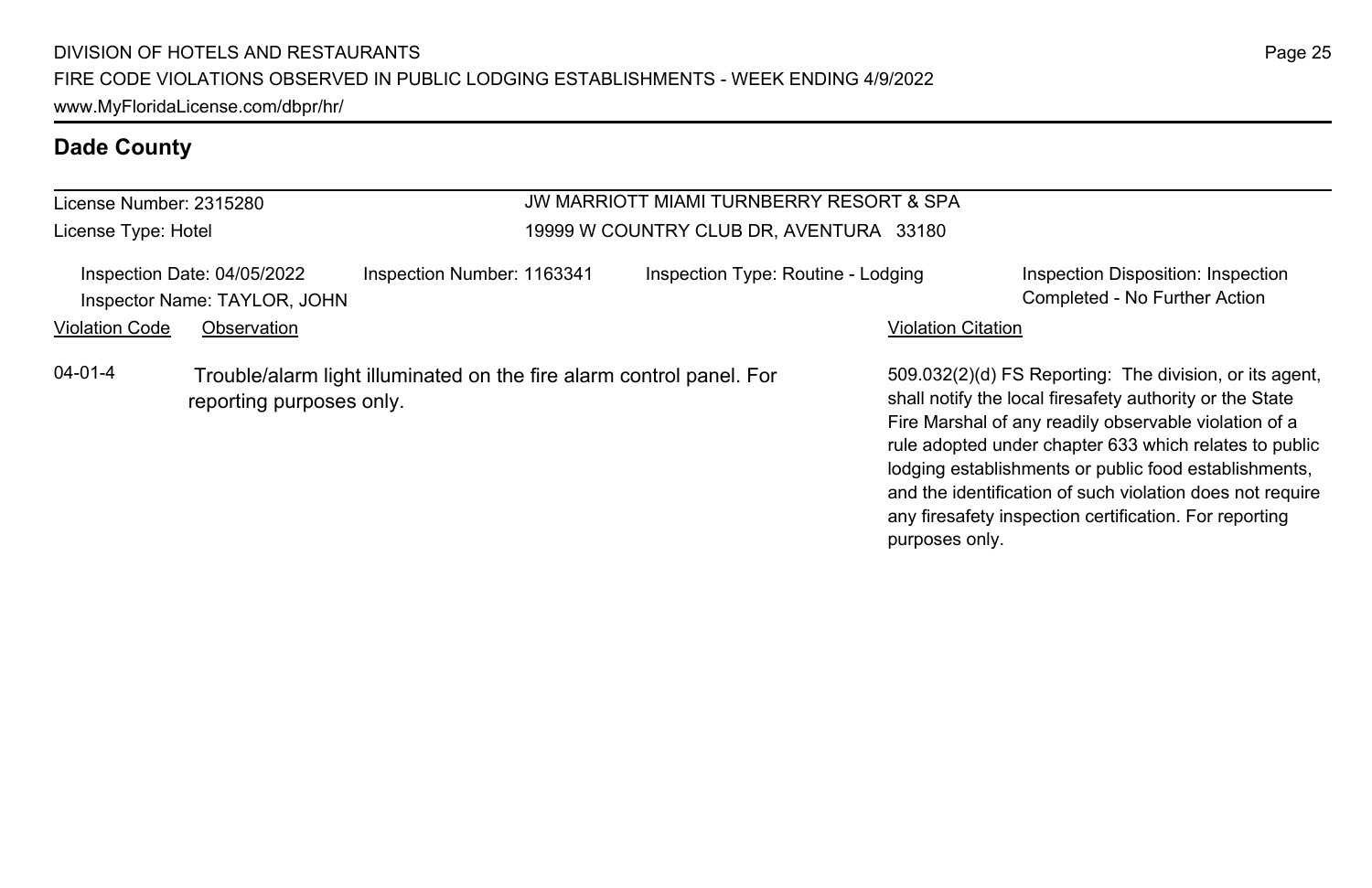# **Duval County**

| License Number: 2609313 |                                                                             |                                                                                                       | <b>RED ROOF INN</b> |                                                                            |                              |                                                                                                                                                                                                                                                                                                                                                                                                              |  |  |
|-------------------------|-----------------------------------------------------------------------------|-------------------------------------------------------------------------------------------------------|---------------------|----------------------------------------------------------------------------|------------------------------|--------------------------------------------------------------------------------------------------------------------------------------------------------------------------------------------------------------------------------------------------------------------------------------------------------------------------------------------------------------------------------------------------------------|--|--|
| License Type: Motel     |                                                                             |                                                                                                       |                     | 10901 HARTS RD, JACKSONVILLE 32218                                         |                              |                                                                                                                                                                                                                                                                                                                                                                                                              |  |  |
| <b>Violation Code</b>   | Inspection Date: 04/04/2022<br>Inspector Name: PERRY, DENNIS<br>Observation | Inspection Number: 1222595                                                                            |                     | Inspection Type: Complaint Full                                            | <b>Violation Citation</b>    | Inspection Disposition: Inspection<br>Completed - No Further Action                                                                                                                                                                                                                                                                                                                                          |  |  |
| $01 - 02 - 4$           |                                                                             | need of recharge. For reporting purposes only.<br>Fire extinguisher by room 301. **Repeat Violation** |                     | Portable fire extinguisher pressure gauge indicates the extinguisher is in | For reporting purposes only. | 509.032(2)(d) FS Reporting: (d) The division, or its<br>agent, shall notify the local firesafety authority or the<br>State Fire Marshal of any readily observable violation of<br>a rule adopted under chapter 633 which relates to<br>public lodging establishments or public food<br>establishments, and the identification of such violation<br>does not require any firesafety inspection certification. |  |  |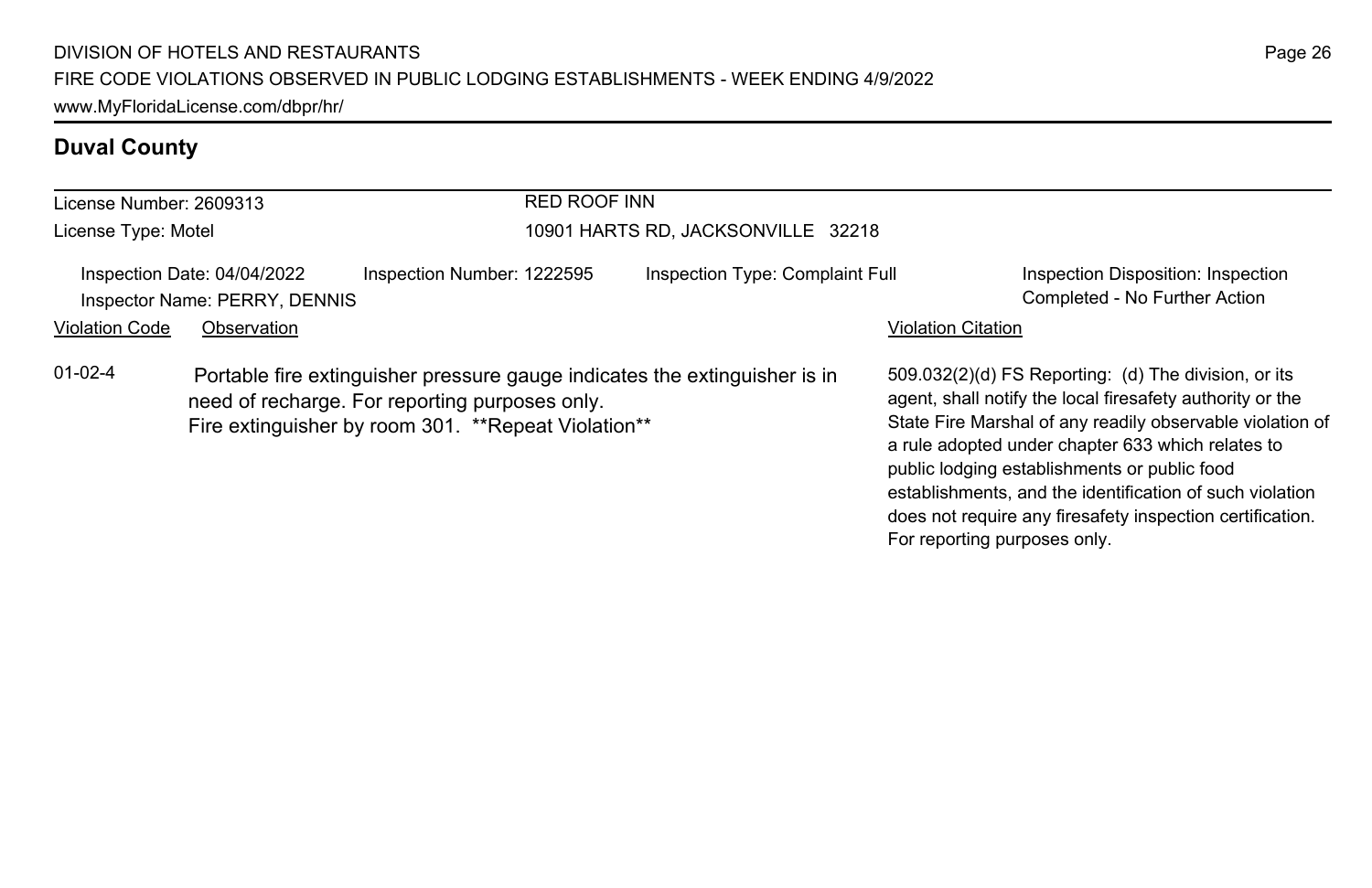| License Number: 3902852                                       |                          |                                                                        | THE GODFREY HOTEL AND CABANAS                  |                    |                                                                                                                                                                                                                                                                                                                                                                                                                                                                                                                                                                                                                                                                                   |  |
|---------------------------------------------------------------|--------------------------|------------------------------------------------------------------------|------------------------------------------------|--------------------|-----------------------------------------------------------------------------------------------------------------------------------------------------------------------------------------------------------------------------------------------------------------------------------------------------------------------------------------------------------------------------------------------------------------------------------------------------------------------------------------------------------------------------------------------------------------------------------------------------------------------------------------------------------------------------------|--|
| License Type: Hotel                                           |                          |                                                                        | 7700 W COURTNEY CAMPBELL CAUSEWAY, TAMPA 33607 |                    |                                                                                                                                                                                                                                                                                                                                                                                                                                                                                                                                                                                                                                                                                   |  |
| Inspection Date: 04/07/2022<br>Inspector Name: CANNELLA, MARK |                          | Inspection Number: 1163093                                             | Inspection Type: Routine - Lodging             |                    | Inspection Disposition: Inspection<br>Completed - No Further Action                                                                                                                                                                                                                                                                                                                                                                                                                                                                                                                                                                                                               |  |
| <b>Violation Code</b>                                         | Observation              |                                                                        |                                                | Violation Citation |                                                                                                                                                                                                                                                                                                                                                                                                                                                                                                                                                                                                                                                                                   |  |
| 08-01-4                                                       | reporting purposes only. | Boiler certificate or insurance inspector's boiler report expired. For |                                                | purposes only.     | 61C-1.004(10) FAC and 509.032(2)(d) FS Reporting:<br>61C-1.004(10) The insurance inspector's boiler report<br>is required annually for power boilers and high<br>pressure/high temperature boilers and biannually for<br>low pressure steam or vapor heating boilers.<br>509.032(2)(d) The division, or its agent, shall notify the<br>local firesafety authority or the State Fire Marshal of<br>any readily observable violation of a rule adopted under<br>chapter 633 which relates to public lodging<br>establishments or public food establishments, and the<br>identification of such violation does not require any<br>firesafety inspection certification. For reporting |  |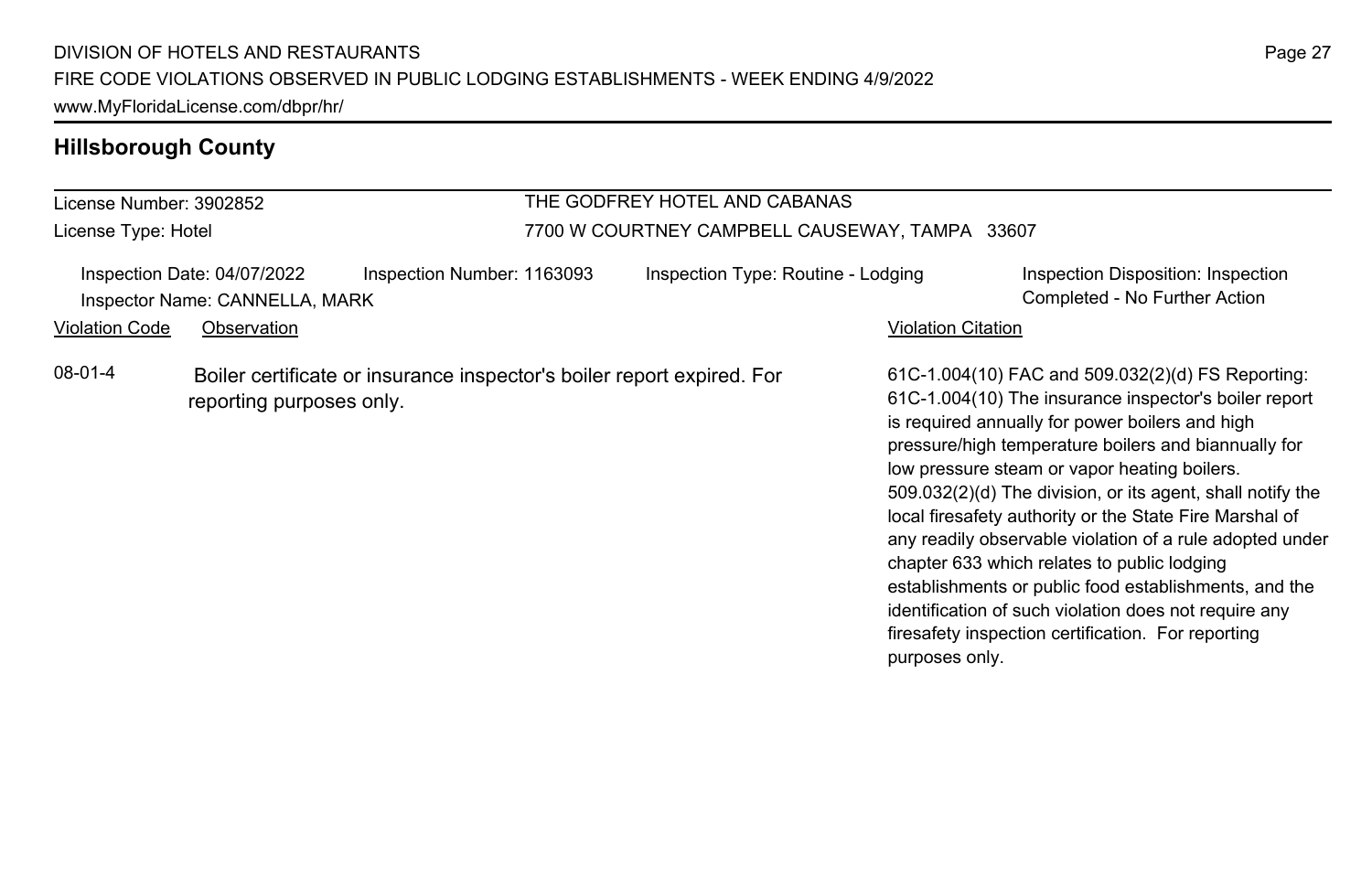| License Number: 3902668 |                                                               | <b>BEARRS INN &amp; SUITES</b>                                                                                 |                                    |                           |                                                                                                                                                                                                                                                                                                                                                                                                                        |
|-------------------------|---------------------------------------------------------------|----------------------------------------------------------------------------------------------------------------|------------------------------------|---------------------------|------------------------------------------------------------------------------------------------------------------------------------------------------------------------------------------------------------------------------------------------------------------------------------------------------------------------------------------------------------------------------------------------------------------------|
| License Type: Motel     |                                                               |                                                                                                                | 400 E BEARRS AVE, TAMPA 33613      |                           |                                                                                                                                                                                                                                                                                                                                                                                                                        |
|                         | Inspection Date: 04/07/2022<br>Inspector Name: REGAS, ANTHONY | Inspection Number: 1220833                                                                                     | Inspection Type: Routine - Lodging |                           | Inspection Disposition: Warning<br>Issued                                                                                                                                                                                                                                                                                                                                                                              |
| <b>Violation Code</b>   | Observation                                                   |                                                                                                                |                                    | <b>Violation Citation</b> |                                                                                                                                                                                                                                                                                                                                                                                                                        |
| $04 - 03 - 4$           |                                                               | Smoke detector/alarm in guest room/unit damaged as to appear to be<br>inoperable. For reporting purposes only. |                                    | purposes only.            | 509.032(2)(d) FS Reporting: The division, or its agent,<br>shall notify the local firesafety authority or the State<br>Fire Marshal of any readily observable violation of a<br>rule adopted under chapter 633 which relates to public<br>lodging establishments or public food establishments,<br>and the identification of such violation does not require<br>any firesafety inspection certification. For reporting |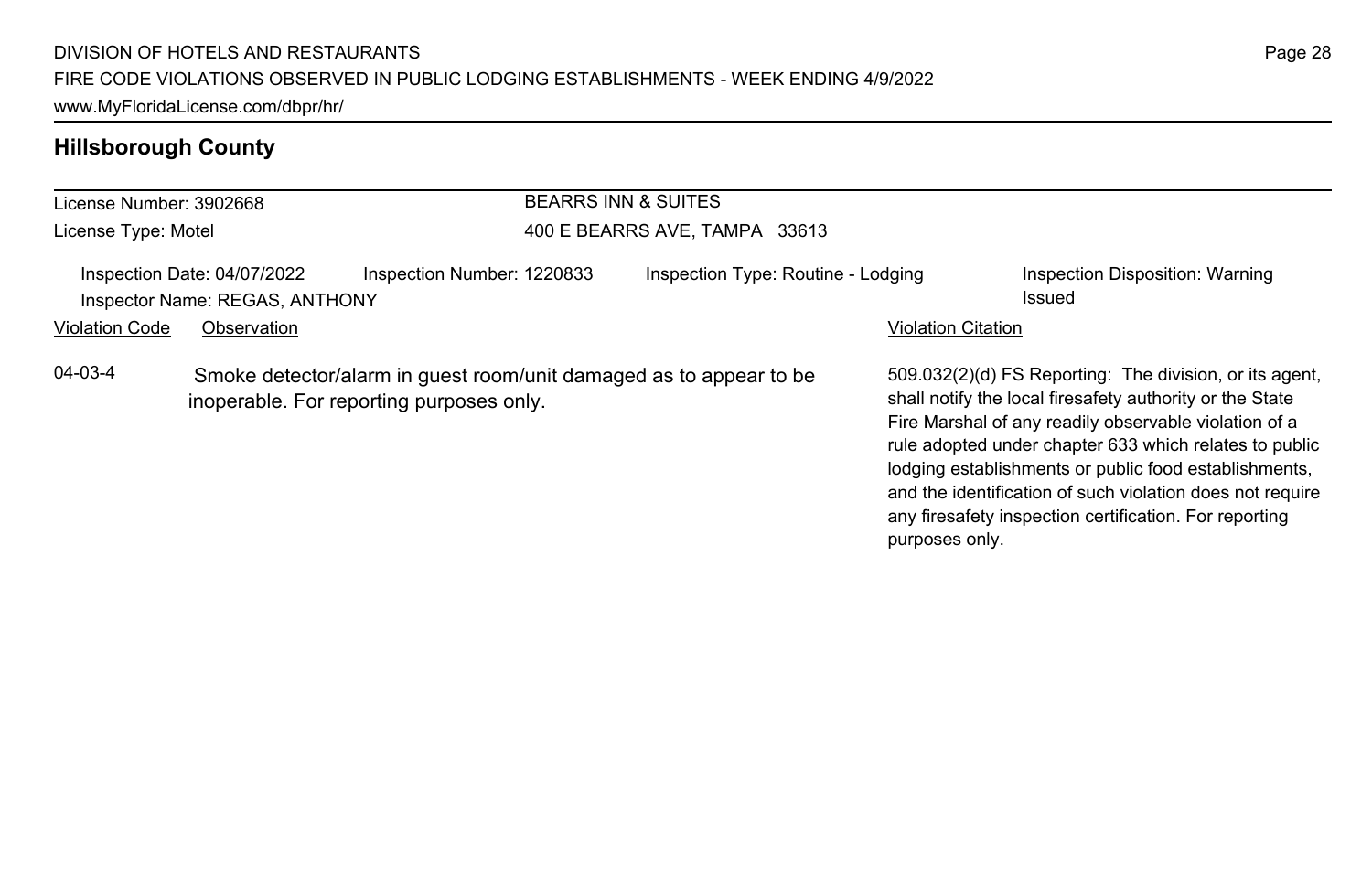| License Number: 3901892 |                                                                   |                            | <b>RANCH HOUSE MOTEL</b>                                                                                                                  |                           |                                                                                                                                                                                                                                                                                                                                                                                                                                              |
|-------------------------|-------------------------------------------------------------------|----------------------------|-------------------------------------------------------------------------------------------------------------------------------------------|---------------------------|----------------------------------------------------------------------------------------------------------------------------------------------------------------------------------------------------------------------------------------------------------------------------------------------------------------------------------------------------------------------------------------------------------------------------------------------|
| License Type: Motel     |                                                                   |                            | 2909 S 50 ST, TAMPA 336196045                                                                                                             |                           |                                                                                                                                                                                                                                                                                                                                                                                                                                              |
|                         | Inspection Date: 04/06/2022<br>Inspector Name: KLUSENDORF, JEANNE | Inspection Number: 1218129 | Inspection Type: Routine - Lodging                                                                                                        |                           | Inspection Disposition: Inspection<br>Completed - No Further Action                                                                                                                                                                                                                                                                                                                                                                          |
| <b>Violation Code</b>   | Observation                                                       |                            |                                                                                                                                           | <b>Violation Citation</b> |                                                                                                                                                                                                                                                                                                                                                                                                                                              |
| $01 - 06 - 4$           |                                                                   |                            | Portable fire extinguisher locked in a box with no means of access to the<br>fire extinguisher. For reporting purposes only. Near room 18 |                           | 509.032(2)(d) FS Reporting: (d) The division, or its<br>agent, shall notify the local firesafety authority or the<br>State Fire Marshal of any readily observable violation of<br>a rule adopted under chapter 633 which relates to<br>public lodging establishments or public food<br>establishments, and the identification of such violation<br>does not require any firesafety inspection certification.<br>For reporting purposes only. |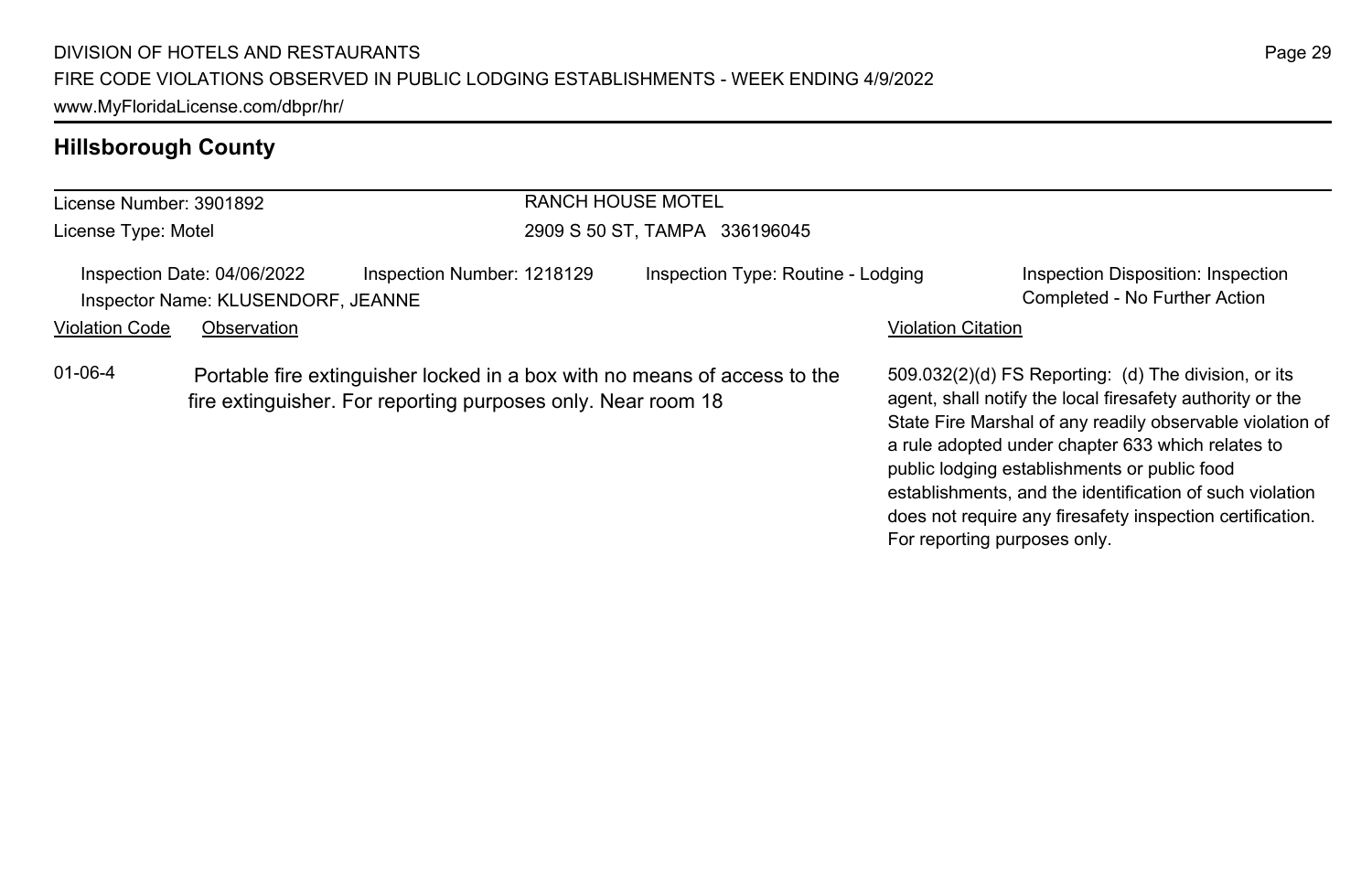License Number: 3906758 License Type: Apartment

THE DAWSON

15501 BRUCE B DOWNS BLVD, TAMPA 33647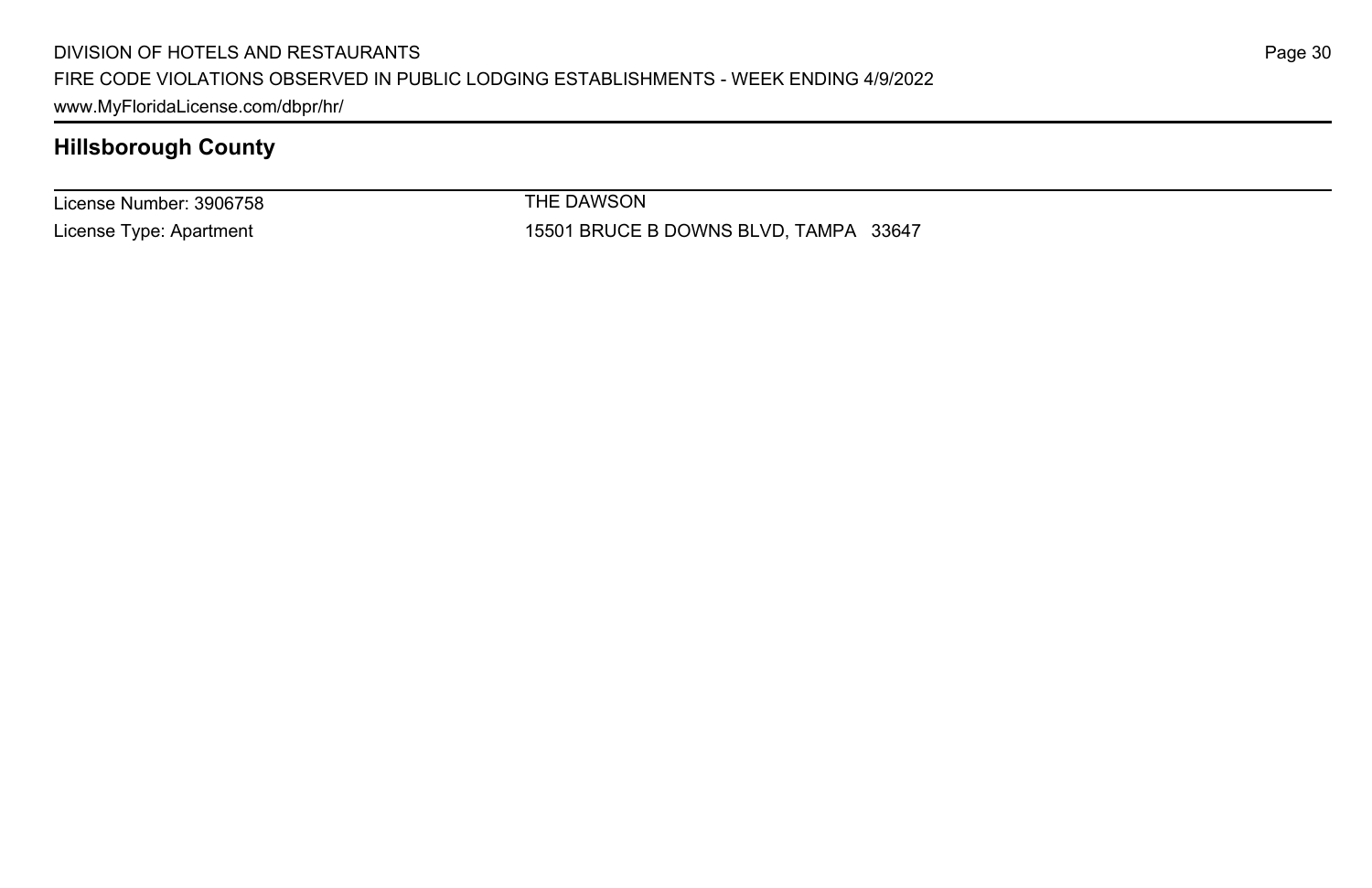Inspection Date: 04/06/2022 Inspection Number: 1534875 Inspection Type: Complaint Full Inspection Disposition: Warning Inspector Name: POWELL, DAVID **Issued** 

Violation Code Observation Violation Citation

01-02-4 Portable fire extinguisher pressure gauge indicates the extinguisher is in need of recharge. For reporting purposes only. Observed fire extinguisher dials displaying recharge on several buildings

01-03-4 Portable fire extinguisher missing from it's designated location (sign present indicating designated location). For reporting purposes only. Observed fire extinguishers missing from several buildings

509.032(2)(d) FS Reporting: (d) The division, or its agent, shall notify the local firesafety authority or the State Fire Marshal of any readily observable violation of a rule adopted under chapter 633 which relates to public lodging establishments or public food establishments, and the identification of such violation does not require any firesafety inspection certification. For reporting purposes only.

509.032(2)(d) FS Reporting: (d) The division, or its agent, shall notify the local firesafety authority or the State Fire Marshal of any readily observable violation of a rule adopted under chapter 633 which relates to public lodging establishments or public food establishments, and the identification of such violation does not require any firesafety inspection certification. For reporting purposes only.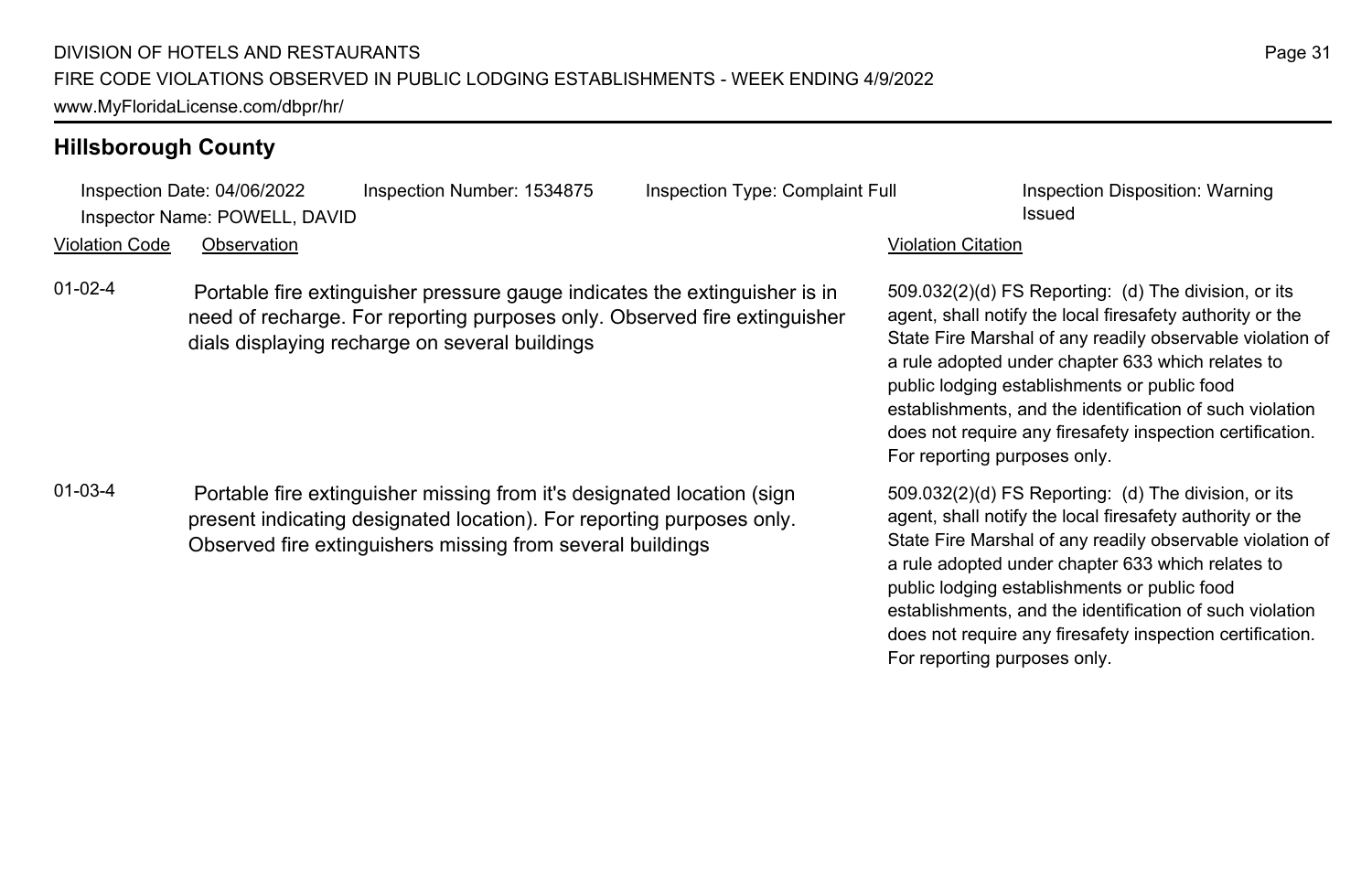04-06-4 Fire alarm control panel emitting an audible alarm. For reporting purposes only. Observed panel sounding alert on building 30, 17

509.032(2)(d) FS Reporting: The division, or its agent, shall notify the local firesafety authority or the State Fire Marshal of any readily observable violation of a rule adopted under chapter 633 which relates to public lodging establishments or public food establishments, and the identification of such violation does not require any firesafety inspection certification. For reporting purposes only.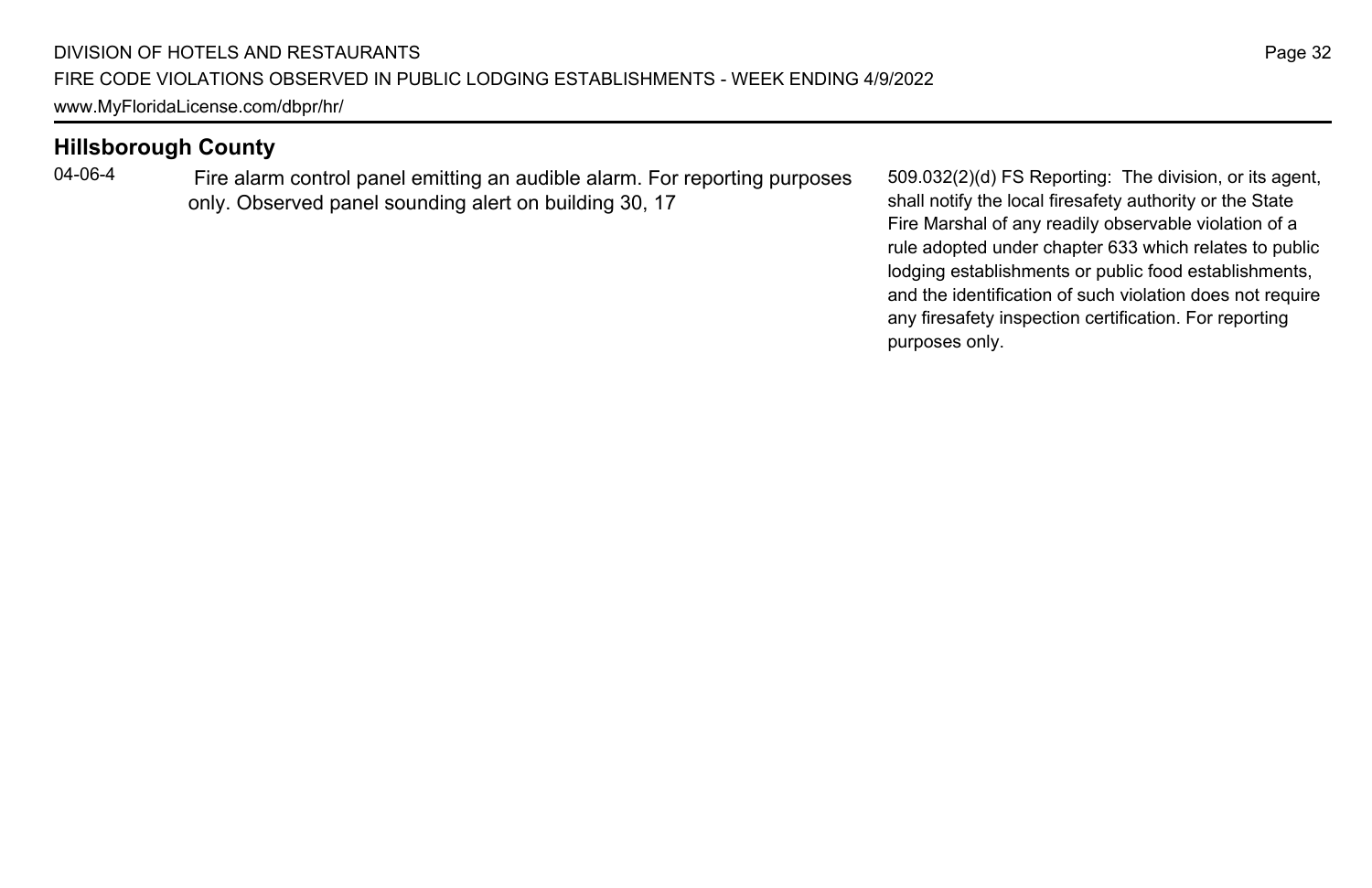# **Lee County**

| License Number: 4605198 |                                                              |                                                                                                                                                | DAYS INN & SUITES                    |                                 |                                                                                                                                                                                                                                                                                                                                                                                                                                              |  |  |
|-------------------------|--------------------------------------------------------------|------------------------------------------------------------------------------------------------------------------------------------------------|--------------------------------------|---------------------------------|----------------------------------------------------------------------------------------------------------------------------------------------------------------------------------------------------------------------------------------------------------------------------------------------------------------------------------------------------------------------------------------------------------------------------------------------|--|--|
| License Type: Hotel     |                                                              |                                                                                                                                                | 10150 DANIELS PKWY, FORT MYERS 33913 |                                 |                                                                                                                                                                                                                                                                                                                                                                                                                                              |  |  |
|                         | Inspection Date: 04/06/2022<br>Inspector Name: CANDO, JOHANA | Inspection Number: 1164364                                                                                                                     |                                      | Inspection Type: Complaint Full | Inspection Disposition: Warning<br>Issued                                                                                                                                                                                                                                                                                                                                                                                                    |  |  |
| <b>Violation Code</b>   | Observation                                                  |                                                                                                                                                |                                      |                                 | <b>Violation Citation</b>                                                                                                                                                                                                                                                                                                                                                                                                                    |  |  |
| $07-02-4$               |                                                              | Frayed electrical wire(s). For reporting purposes only. Observed exposed<br>wires by pipe line in the first floor staircase garbage exit door. |                                      |                                 | 509.032(2)(d) FS Reporting: (d) The division, or its<br>agent, shall notify the local firesafety authority or the<br>State Fire Marshal of any readily observable violation of<br>a rule adopted under chapter 633 which relates to<br>public lodging establishments or public food<br>establishments, and the identification of such violation<br>does not require any firesafety inspection certification.<br>For reporting purposes only. |  |  |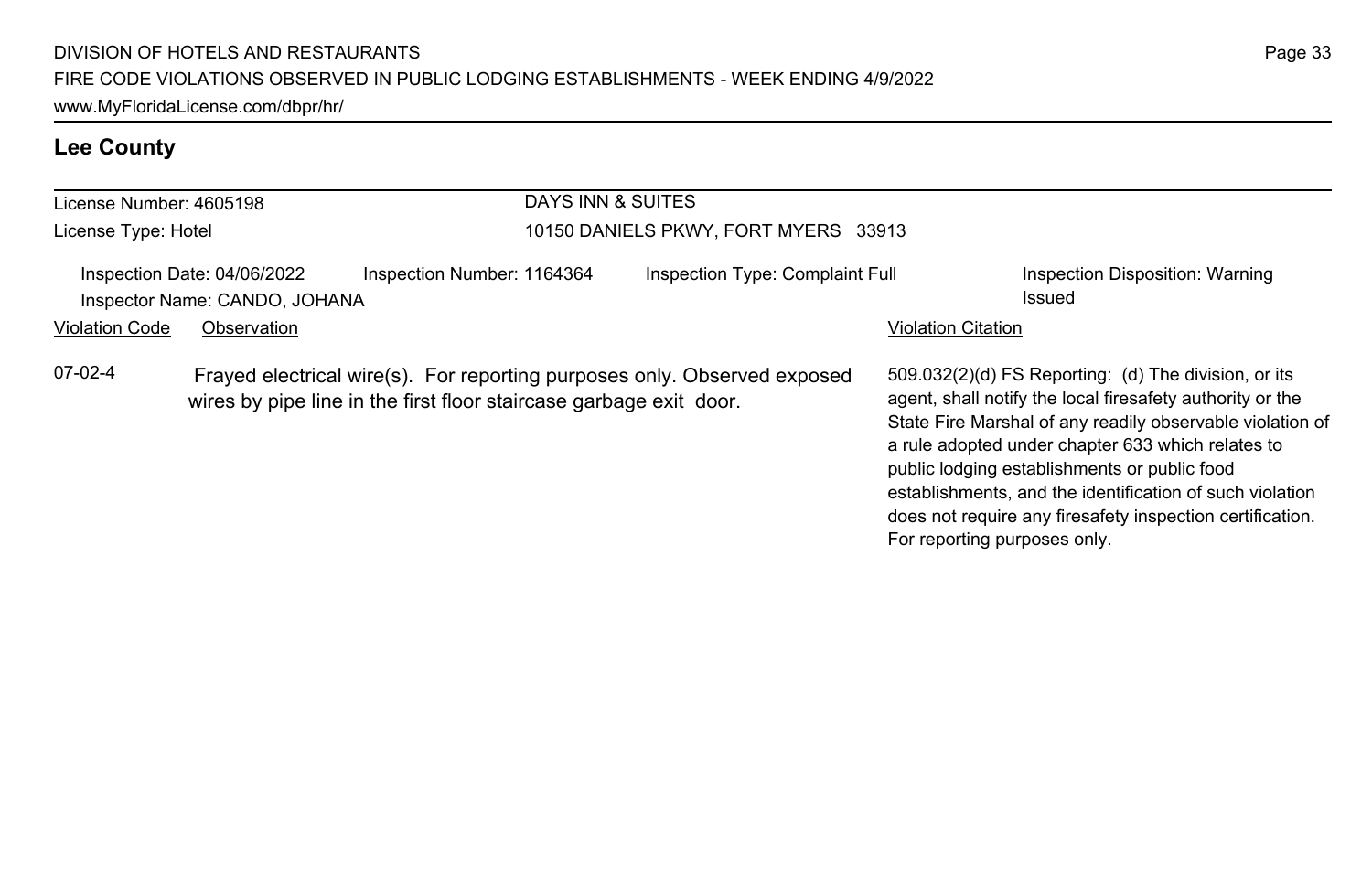#### **Lee County**

# License Number: 4605264

License Type: Hotel

#### HOMEWOOD SUITES BY HILTON BONITA SPRINGS 8901 HIGHLAND WOODS BLVD, BONITA SPRINGS 34135

Inspection Date: 04/07/2022 Inspection Number: 1164004 Inspection Type: Routine - Lodging Inspection Disposition: Inspection Inspector Name: DOMKOWSKI, DANIEL Completed - No Further Action

Violation Code Observation **Violation Code** Observation **Violation** Violation Citation Citation Citation Citation

08-01-4 Boiler certificate or insurance inspector's boiler report expired. For reporting purposes only. Two boiler certificates expired on 10/23/2021. 61C-1.004(10) FAC and 509.032(2)(d) FS Reporting: 61C-1.004(10) The insurance inspector's boiler report is required annually for power boilers and high pressure/high temperature boilers and biannually for low pressure steam or vapor heating boilers. 509.032(2)(d) The division, or its agent, shall notify the local firesafety authority or the State Fire Marshal of any readily observable violation of a rule adopted under chapter 633 which relates to public lodging establishments or public food establishments, and the identification of such violation does not require any firesafety inspection certification. For reporting purposes only.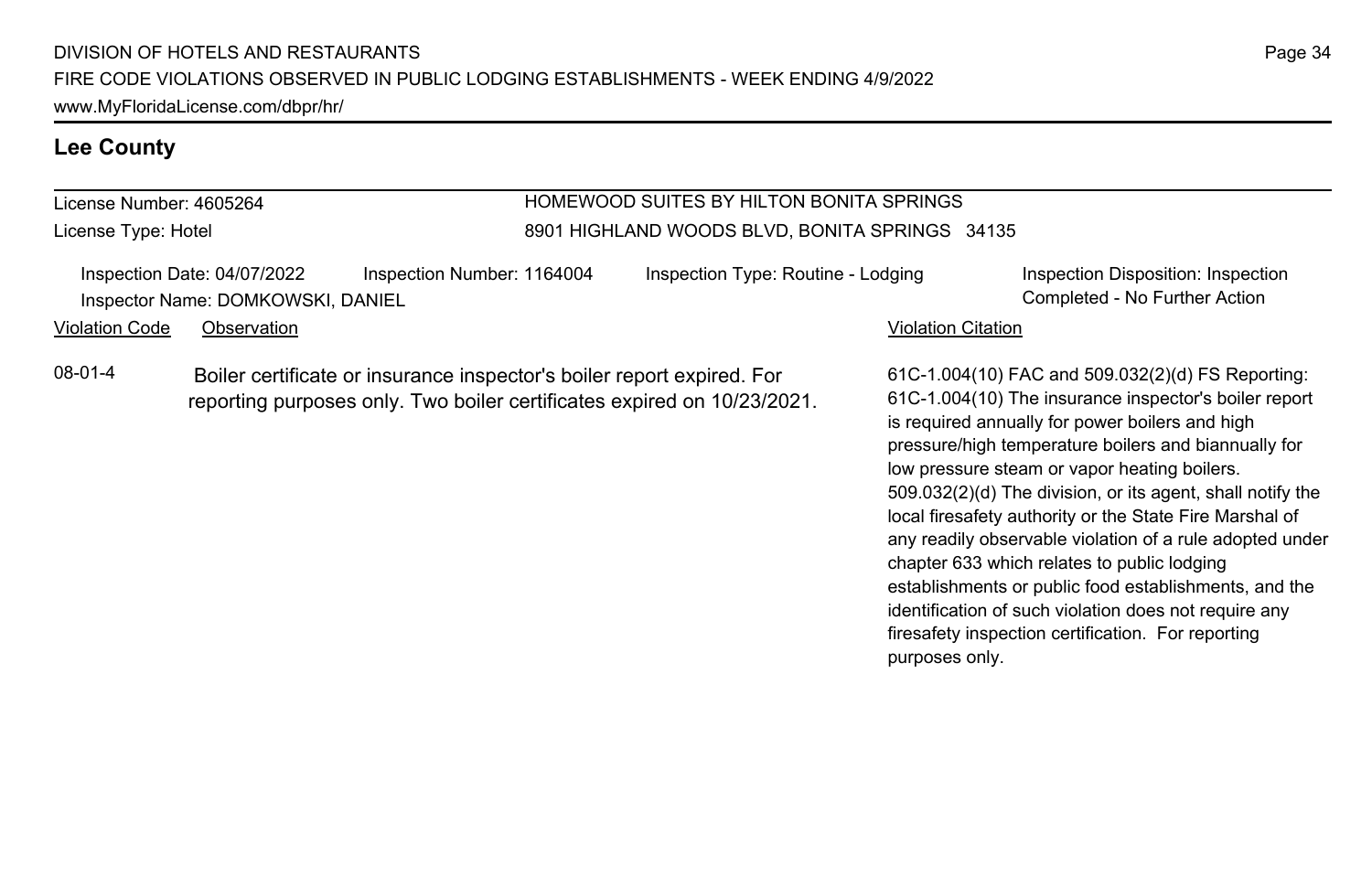**Leon County**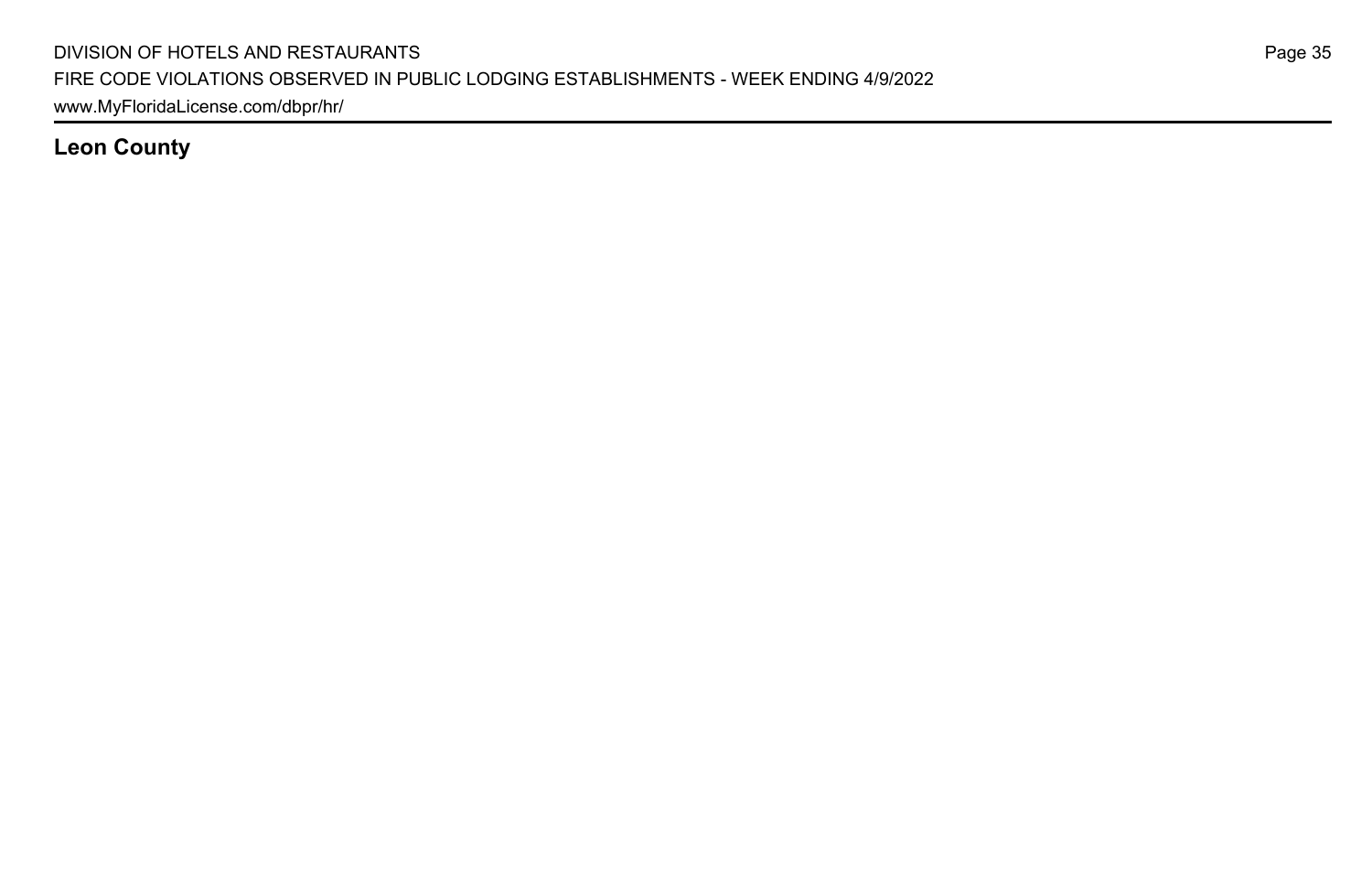# **Leon County**

License Number: 4703110 License Type: Hotel

HOTEL INDIGO - TALLAHASSEE COLLEGE TOWN 826 W GAINES ST, TALLAHASSEE 32304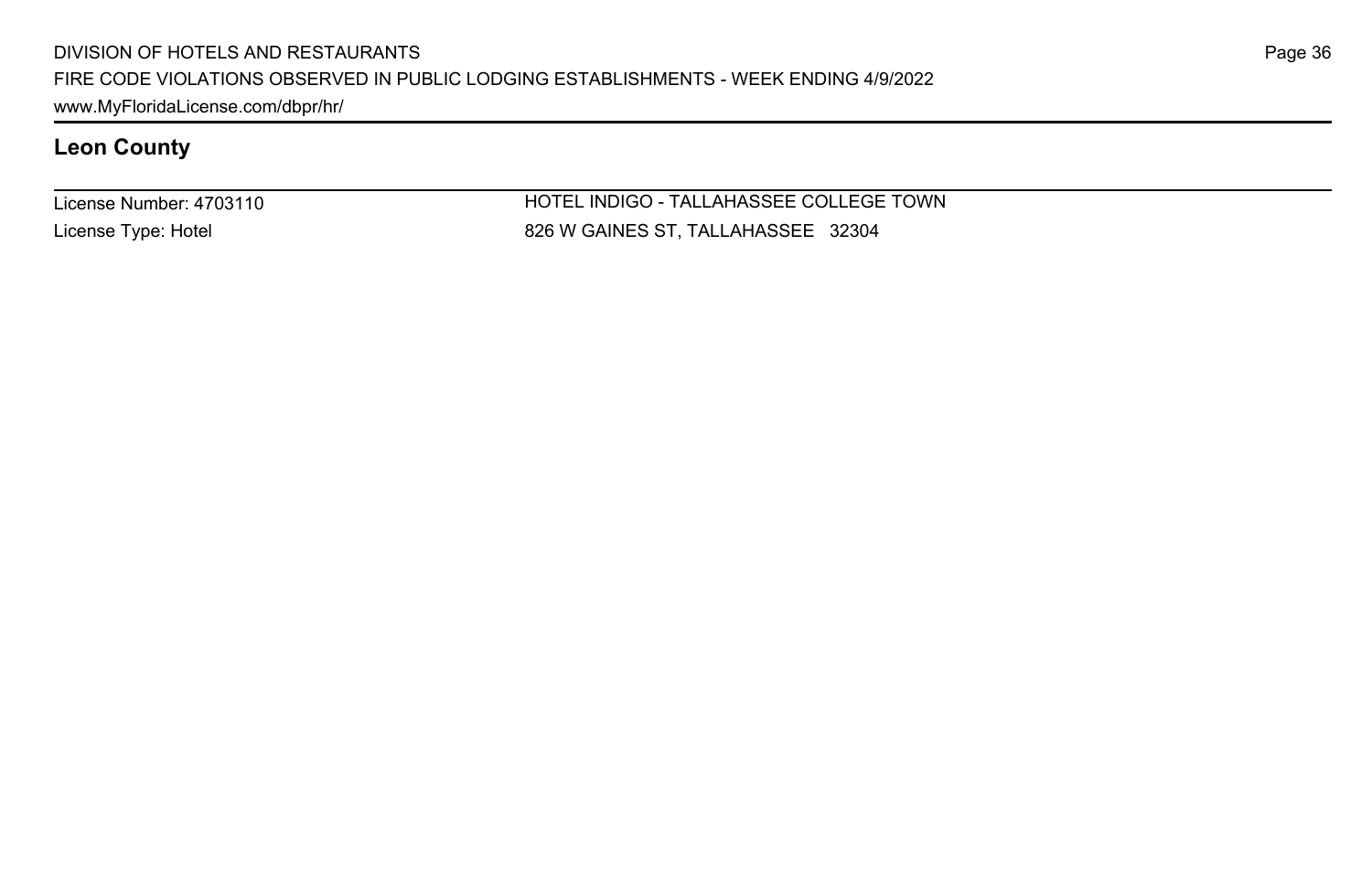## **Leon County**

Inspection Date: 04/05/2022 Inspection Number: 1162985 Inspection Type: Routine - Lodging Inspection Disposition: Inspection Inspector Name: DAVILA, NELSON Completed - No Further Action

Violation Code Observation Violation Citation

08-03-4 No boiler certificate or insurance inspector's boiler report available. For reporting purposes only.

08-04-4 Boiler certificate not posted in the boiler room. For reporting purposes only.

61C-1.004(10) FAC and 509.032(2)(d) FS Reporting: 61C-1.004(10) The insurance inspector's boiler report is required annually for power boilers and high pressure/high temperature boilers and biannually for low pressure steam or vapor heating boilers. 509.032(2)(d) The division, or its agent, shall notify the local firesafety authority or the State Fire Marshal of any readily observable violation of a rule adopted under chapter 633 which relates to public lodging establishments or public food establishments, and the identification of such violation does not require any firesafety inspection certification. For reporting purposes only.

61C-1.004(10) FAC and 509.032(2)(d) FS Reporting: 61C-1.004(10) The insurance inspector's boiler report shall be posted in the boiler room. 509.032(2)(d) The division, or its agent, shall notify the local firesafety authority or the State Fire Marshal of any readily observable violation of a rule adopted under chapter 633 which relates to public lodging establishments or public food establishments, and the identification of such violation does not require any firesafety inspection certification. For reporting purposes only.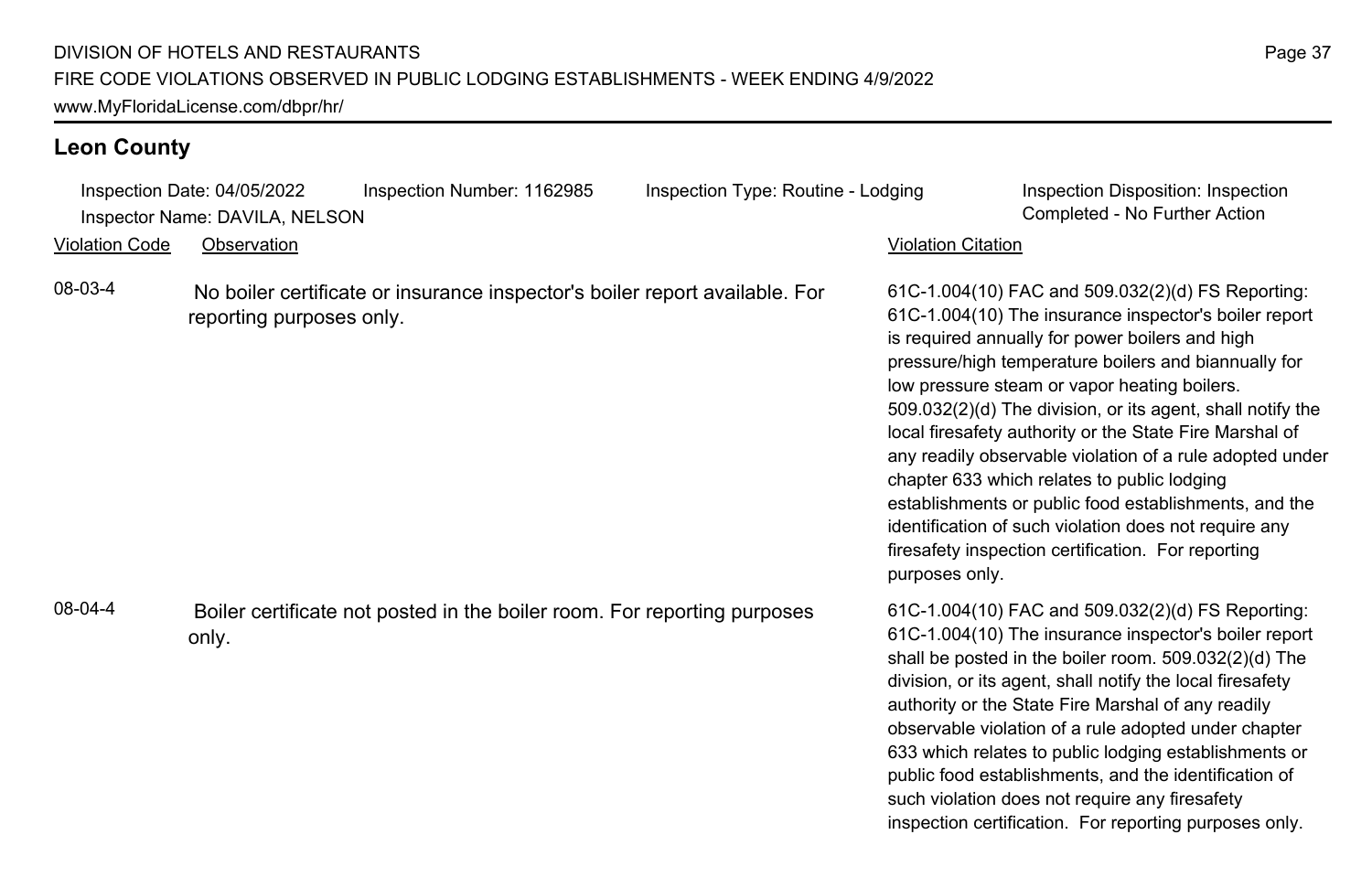# **Monroe County**

| License Number: 5402143 |                                                                  |                                                                      | REEFHOUSE RESORT & MARINA            |                           |                                                                                                                                                                                                                                                                                                 |  |
|-------------------------|------------------------------------------------------------------|----------------------------------------------------------------------|--------------------------------------|---------------------------|-------------------------------------------------------------------------------------------------------------------------------------------------------------------------------------------------------------------------------------------------------------------------------------------------|--|
| License Type: Hotel     |                                                                  |                                                                      | 103800 OVERSEAS HWY, KEY LARGO 33037 |                           |                                                                                                                                                                                                                                                                                                 |  |
|                         | Inspection Date: 03/23/2022<br>Inspector Name: GONZALEZ, RICARDO | Inspection Number: 1163367                                           | Inspection Type: Routine - Lodging   |                           | Inspection Disposition: Inspection<br>Completed - No Further Action                                                                                                                                                                                                                             |  |
| <b>Violation Code</b>   | Observation                                                      |                                                                      |                                      | <b>Violation Citation</b> |                                                                                                                                                                                                                                                                                                 |  |
| $04 - 01 - 4$           | reporting purposes only.                                         | Trouble/alarm light illuminated on the fire alarm control panel. For |                                      |                           | 509.032(2)(d) FS Reporting: The division, or its agent,<br>shall notify the local firesafety authority or the State<br>Fire Marshal of any readily observable violation of a<br>rule adopted under chapter 633 which relates to public<br>lodging establishments or public food establishments, |  |

and the identification of such violation does not require any firesafety inspection certification. For reporting

purposes only.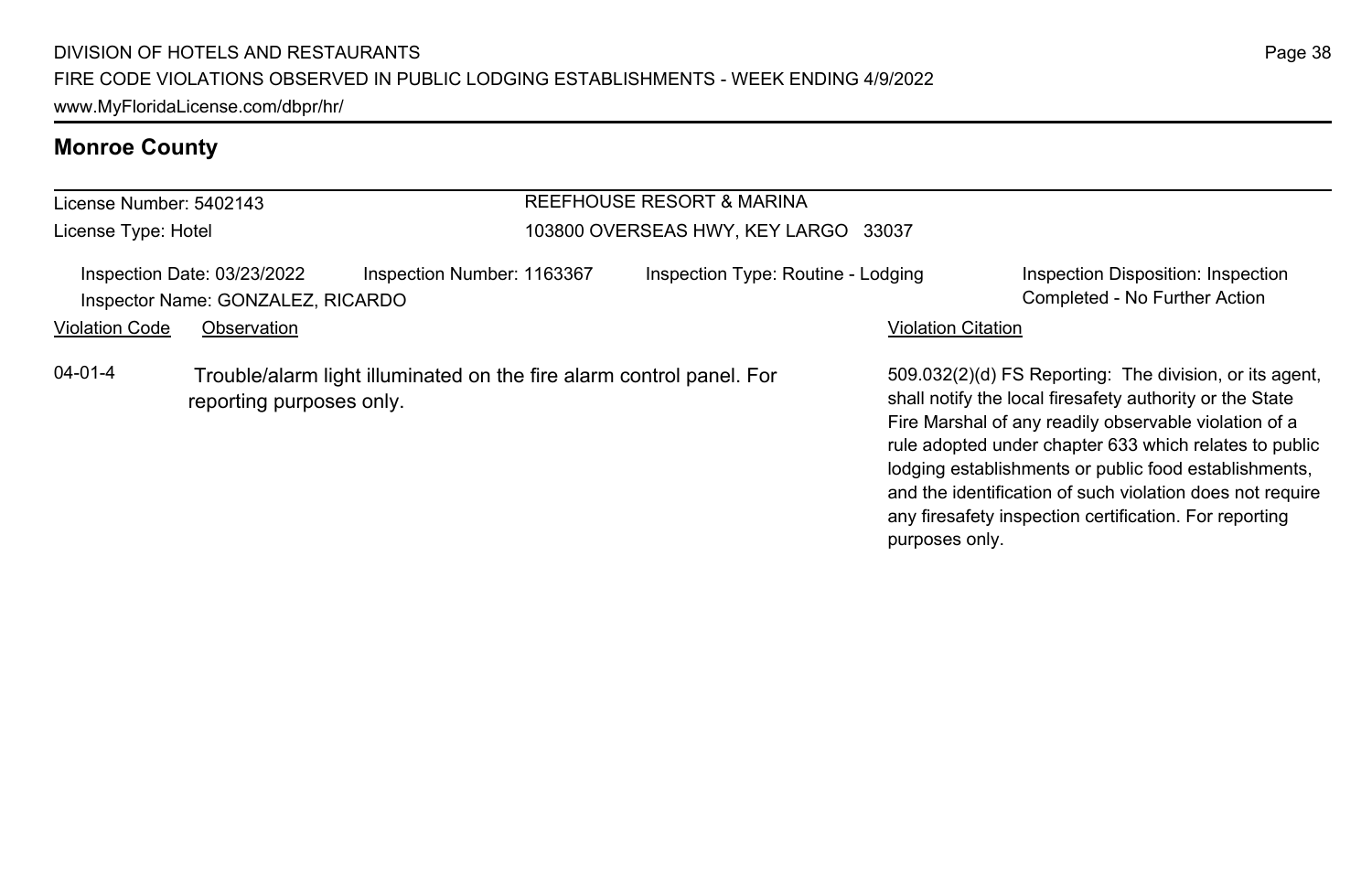# **Monroe County**

| License Number: 5401245                                          |                          |                                                                             | PEGASUS INT HOTEL                   |                    |                                                                                                                                                                                                                                                                                                                                                                                                                                                                                                                                                                                                                                                                                   |  |  |
|------------------------------------------------------------------|--------------------------|-----------------------------------------------------------------------------|-------------------------------------|--------------------|-----------------------------------------------------------------------------------------------------------------------------------------------------------------------------------------------------------------------------------------------------------------------------------------------------------------------------------------------------------------------------------------------------------------------------------------------------------------------------------------------------------------------------------------------------------------------------------------------------------------------------------------------------------------------------------|--|--|
| License Type: Hotel                                              |                          |                                                                             | 501 SOUTHARD ST, KEY WEST 330406835 |                    |                                                                                                                                                                                                                                                                                                                                                                                                                                                                                                                                                                                                                                                                                   |  |  |
| Inspection Date: 04/05/2022<br>Inspector Name: ORDONEZ, CATALINA |                          | Inspection Number: 1159850                                                  | Inspection Type: Routine - Lodging  |                    | Inspection Disposition: Warning<br>Issued                                                                                                                                                                                                                                                                                                                                                                                                                                                                                                                                                                                                                                         |  |  |
| <b>Violation Code</b>                                            | Observation              |                                                                             |                                     | Violation Citation |                                                                                                                                                                                                                                                                                                                                                                                                                                                                                                                                                                                                                                                                                   |  |  |
| 08-03-4                                                          | reporting purposes only. | No boiler certificate or insurance inspector's boiler report available. For |                                     | purposes only.     | 61C-1.004(10) FAC and 509.032(2)(d) FS Reporting:<br>61C-1.004(10) The insurance inspector's boiler report<br>is required annually for power boilers and high<br>pressure/high temperature boilers and biannually for<br>low pressure steam or vapor heating boilers.<br>509.032(2)(d) The division, or its agent, shall notify the<br>local firesafety authority or the State Fire Marshal of<br>any readily observable violation of a rule adopted under<br>chapter 633 which relates to public lodging<br>establishments or public food establishments, and the<br>identification of such violation does not require any<br>firesafety inspection certification. For reporting |  |  |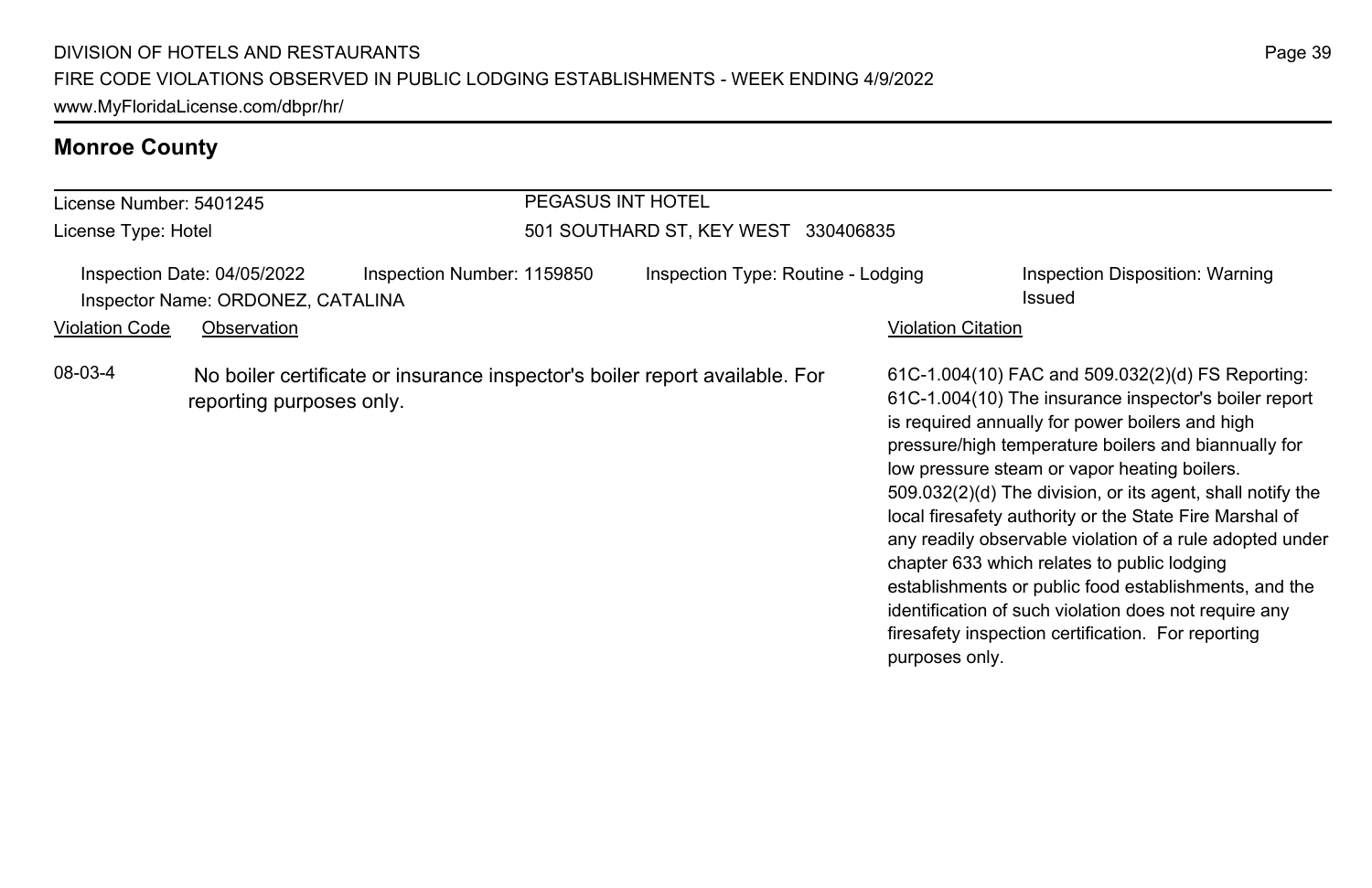License Number: 5800094

License Type: Vacation Rental - Condo

#### WESTGATE LAKES RESORT AND SPA 10000 TURKEY LAKE RD, ORLANDO 32819

|                       | Inspection Date: 04/08/2022    | Inspection Number: 1089439                                             | Inspection Type: Complaint Full |                           | Inspection Disposition: Inspection                                                                                                                                                                                    |
|-----------------------|--------------------------------|------------------------------------------------------------------------|---------------------------------|---------------------------|-----------------------------------------------------------------------------------------------------------------------------------------------------------------------------------------------------------------------|
|                       | Inspector Name: MANTI, KATHRYN |                                                                        |                                 |                           | Completed - No Further Action                                                                                                                                                                                         |
| <b>Violation Code</b> | Observation                    |                                                                        |                                 | <b>Violation Citation</b> |                                                                                                                                                                                                                       |
| $08-01-4$             | reporting purposes only.       | Boiler certificate or insurance inspector's boiler report expired. For |                                 |                           | 61C-1.004(10) FAC and 509.032(2)(d) FS Reporting:<br>61C-1.004(10) The insurance inspector's boiler report<br>is required annually for power boilers and high<br>pressure/high temperature boilers and biannually for |

Page 40

low pressure steam or vapor heating boilers.

chapter 633 which relates to public lodging

purposes only.

509.032(2)(d) The division, or its agent, shall notify the local firesafety authority or the State Fire Marshal of any readily observable violation of a rule adopted under

establishments or public food establishments, and the identification of such violation does not require any firesafety inspection certification. For reporting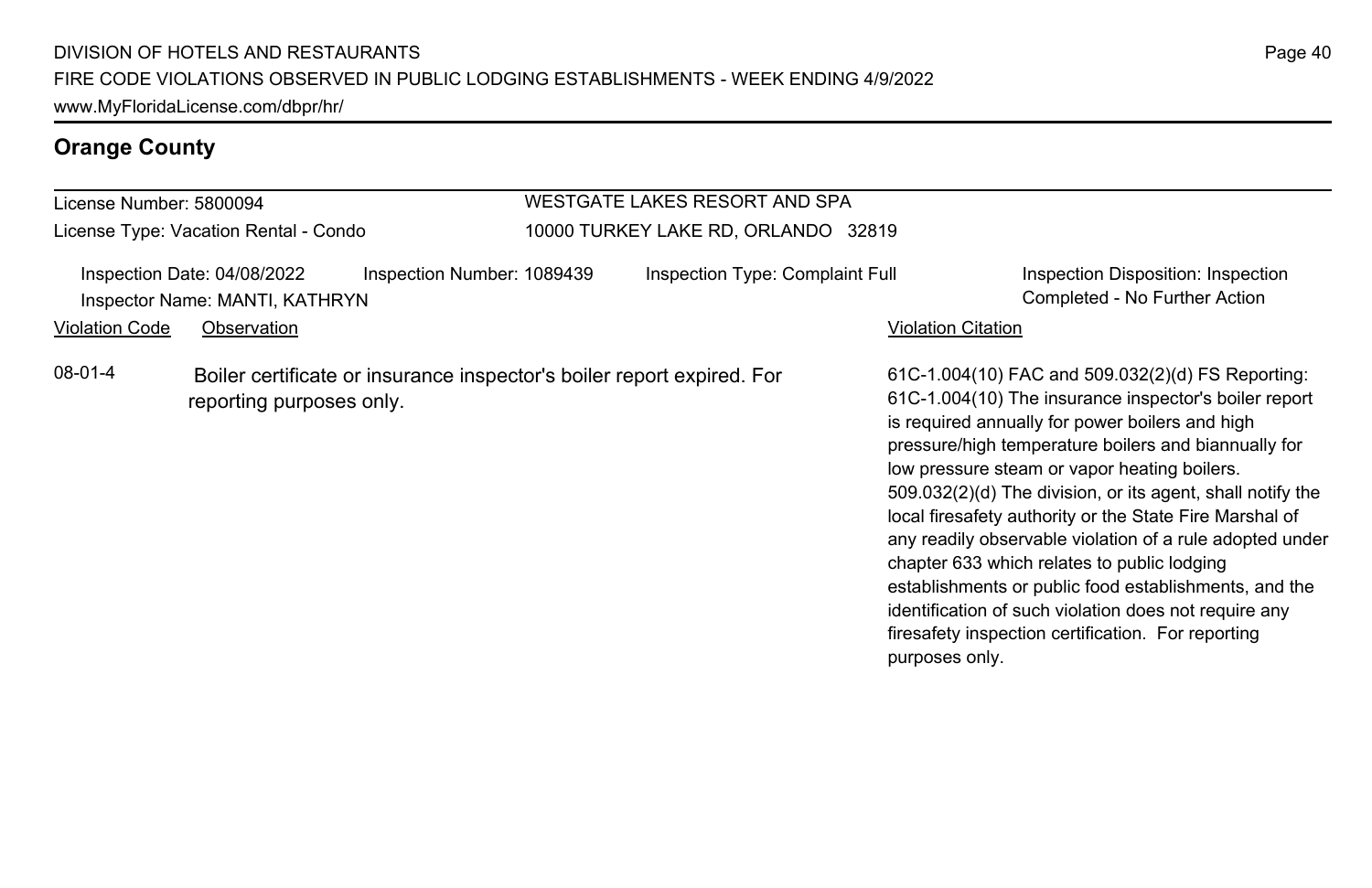#### License Number: 5801823 License Type: Hotel FOUR POINTS BY SHERATON ORLANDO INTERNATIONAL DRIVE 5905 INTERNATIONAL DR, ORLANDO 32819 Inspection Date: 04/06/2022 Inspection Number: 1162271 Inspection Type: Routine - Lodging Inspection Disposition: Call Back -Inspector Name: KOSTELNY, ROGER Complied Violation Code Observation Violation Citation 61C-1.004(10) FAC and 509.032(2)(d) FS Reporting: 61C-1.004(10) The insurance inspector's boiler report is required annually for power boilers and high pressure/high temperature boilers and biannually for low pressure steam or vapor heating boilers. 509.032(2)(d) The division, or its agent, shall notify the local firesafety authority or the State Fire Marshal of any readily observable violation of a rule adopted under chapter 633 which relates to public lodging establishments or public food establishments, and the identification of such violation does not require any firesafety inspection certification. For reporting purposes only. 08-01-4 - From initial inspection : Boiler certificate or insurance inspector's boiler report expired. For reporting purposes only. FL304076 exp 11/21/21, FL 283590 exp 11/21/21 - From follow-up inspection 2022-04-06: \*\*Time Extended\*\*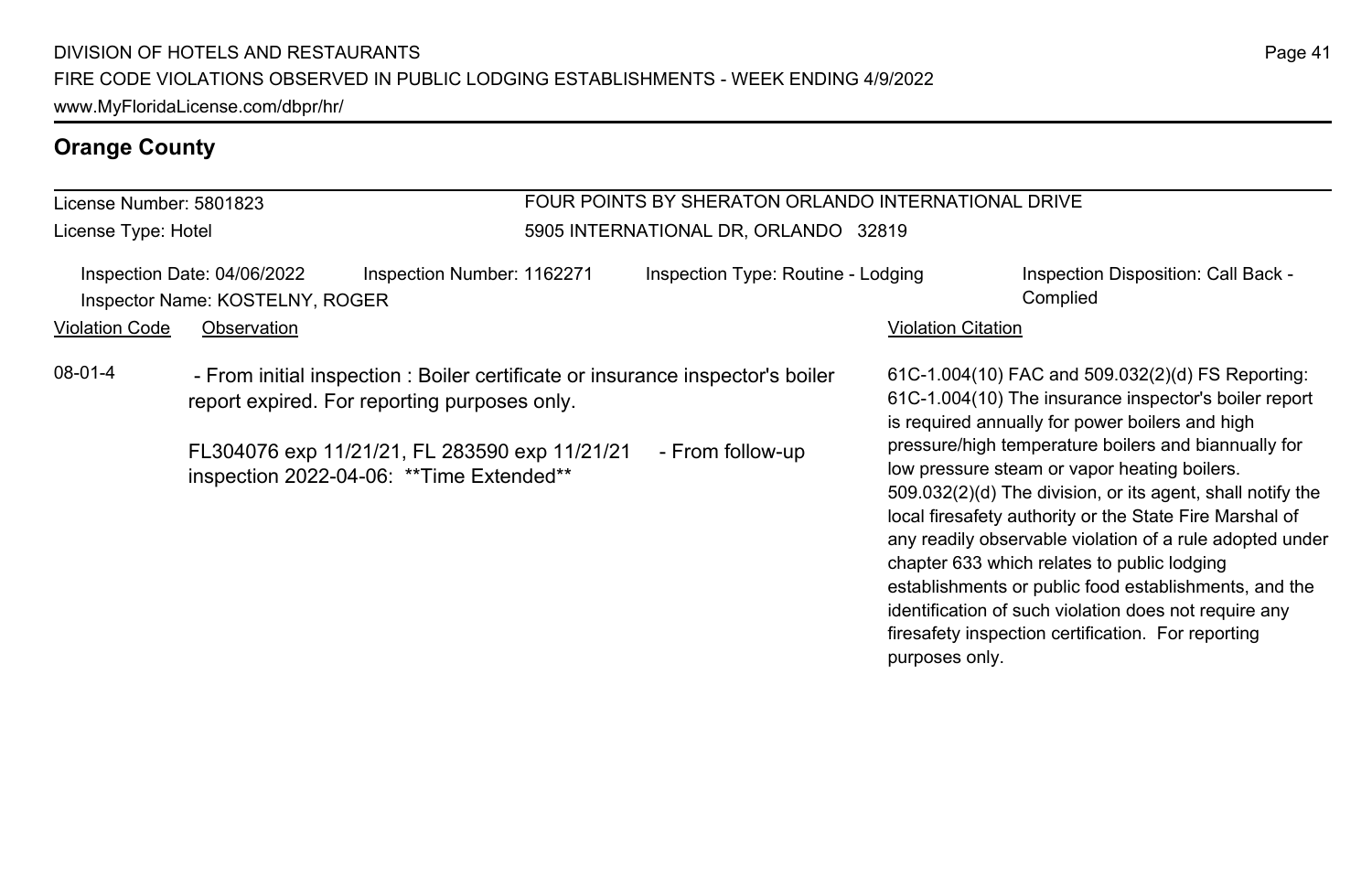| License Number: 5809992 |                                                                |                                                                                                                     | <b>HARD ROCK HOTEL</b>             |                                 |                           |                                                                                                                                                                                                                                                                                                                                                                                                                        |  |
|-------------------------|----------------------------------------------------------------|---------------------------------------------------------------------------------------------------------------------|------------------------------------|---------------------------------|---------------------------|------------------------------------------------------------------------------------------------------------------------------------------------------------------------------------------------------------------------------------------------------------------------------------------------------------------------------------------------------------------------------------------------------------------------|--|
| License Type: Hotel     |                                                                |                                                                                                                     | 5800 UNIVERSAL BLVD, ORLANDO 32819 |                                 |                           |                                                                                                                                                                                                                                                                                                                                                                                                                        |  |
|                         | Inspection Date: 04/08/2022<br>Inspector Name: KOSTELNY, ROGER | Inspection Number: 1164355                                                                                          |                                    | Inspection Type: Complaint Full |                           | Inspection Disposition: Inspection<br>Completed - No Further Action                                                                                                                                                                                                                                                                                                                                                    |  |
| <b>Violation Code</b>   | Observation                                                    |                                                                                                                     |                                    |                                 | <b>Violation Citation</b> |                                                                                                                                                                                                                                                                                                                                                                                                                        |  |
| $04 - 01 - 4$           | reporting purposes only.<br>Ground fault loop #3               | Trouble/alarm light illuminated on the fire alarm control panel. For<br>Main room behind security has trouble light |                                    |                                 |                           | 509.032(2)(d) FS Reporting: The division, or its agent.<br>shall notify the local firesafety authority or the State<br>Fire Marshal of any readily observable violation of a<br>rule adopted under chapter 633 which relates to public<br>lodging establishments or public food establishments,<br>and the identification of such violation does not require<br>any firesafety inspection certification. For reporting |  |

purposes only.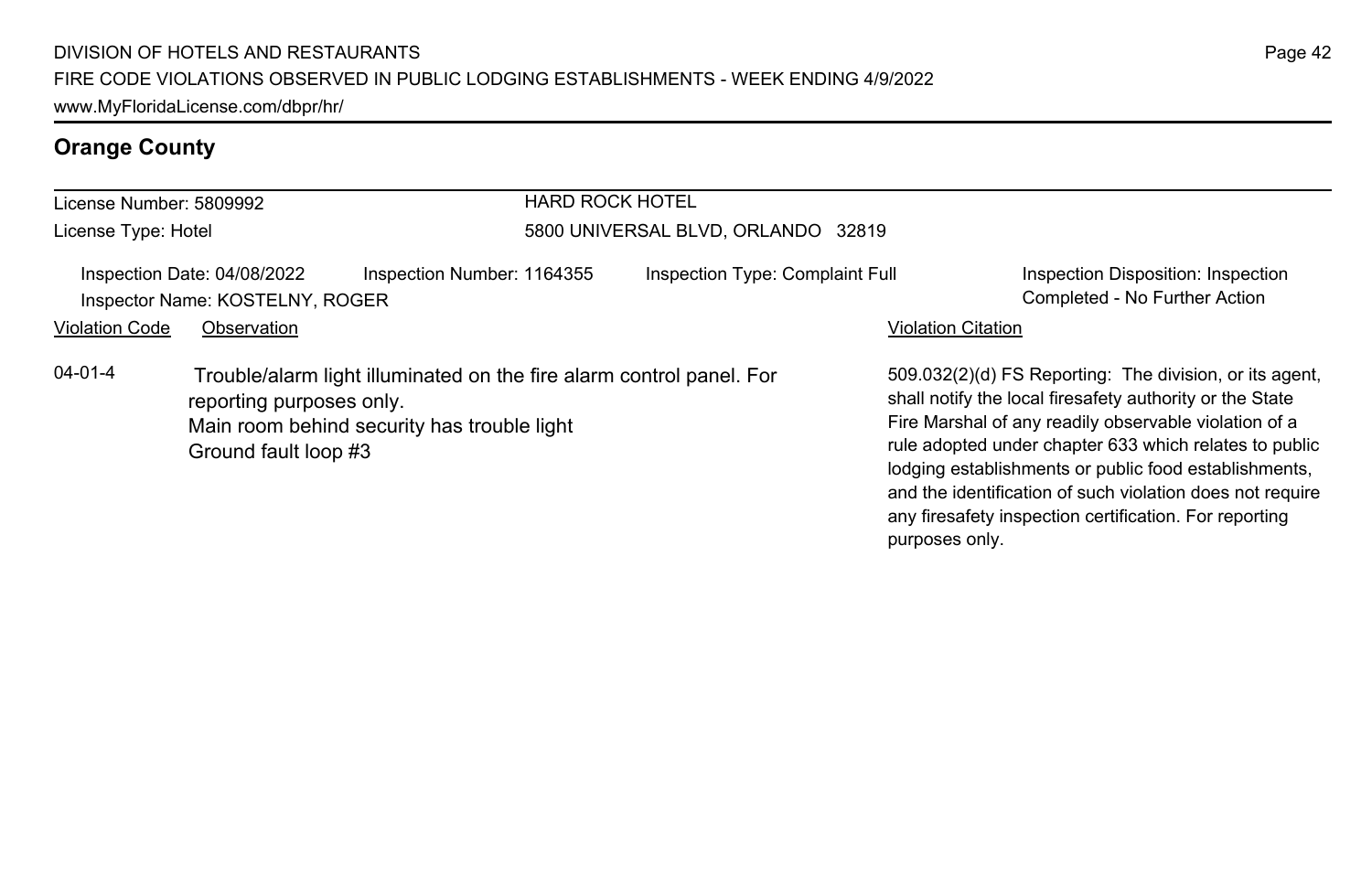| License Number: 5803629 |                                                                              |                                                                             | <b>HYATT REGENCY GRAND CYPRESS</b>  |                           |                                                                                                                                                                                                                                                                                                                                                                                                                                                                                                                                                                                                                                                                                   |
|-------------------------|------------------------------------------------------------------------------|-----------------------------------------------------------------------------|-------------------------------------|---------------------------|-----------------------------------------------------------------------------------------------------------------------------------------------------------------------------------------------------------------------------------------------------------------------------------------------------------------------------------------------------------------------------------------------------------------------------------------------------------------------------------------------------------------------------------------------------------------------------------------------------------------------------------------------------------------------------------|
| License Type: Hotel     |                                                                              |                                                                             | 1 GRAND CYPRESS BLVD, ORLANDO 32836 |                           |                                                                                                                                                                                                                                                                                                                                                                                                                                                                                                                                                                                                                                                                                   |
| <b>Violation Code</b>   | Inspection Date: 04/08/2022<br>Inspector Name: MANTI, KATHRYN<br>Observation | Inspection Number: 1164380                                                  | Inspection Type: Complaint Full     | <b>Violation Citation</b> | Inspection Disposition: Warning<br>Issued                                                                                                                                                                                                                                                                                                                                                                                                                                                                                                                                                                                                                                         |
| 08-03-4                 | reporting purposes only.                                                     | No boiler certificate or insurance inspector's boiler report available. For |                                     | purposes only.            | 61C-1.004(10) FAC and 509.032(2)(d) FS Reporting:<br>61C-1.004(10) The insurance inspector's boiler report<br>is required annually for power boilers and high<br>pressure/high temperature boilers and biannually for<br>low pressure steam or vapor heating boilers.<br>509.032(2)(d) The division, or its agent, shall notify the<br>local firesafety authority or the State Fire Marshal of<br>any readily observable violation of a rule adopted under<br>chapter 633 which relates to public lodging<br>establishments or public food establishments, and the<br>identification of such violation does not require any<br>firesafety inspection certification. For reporting |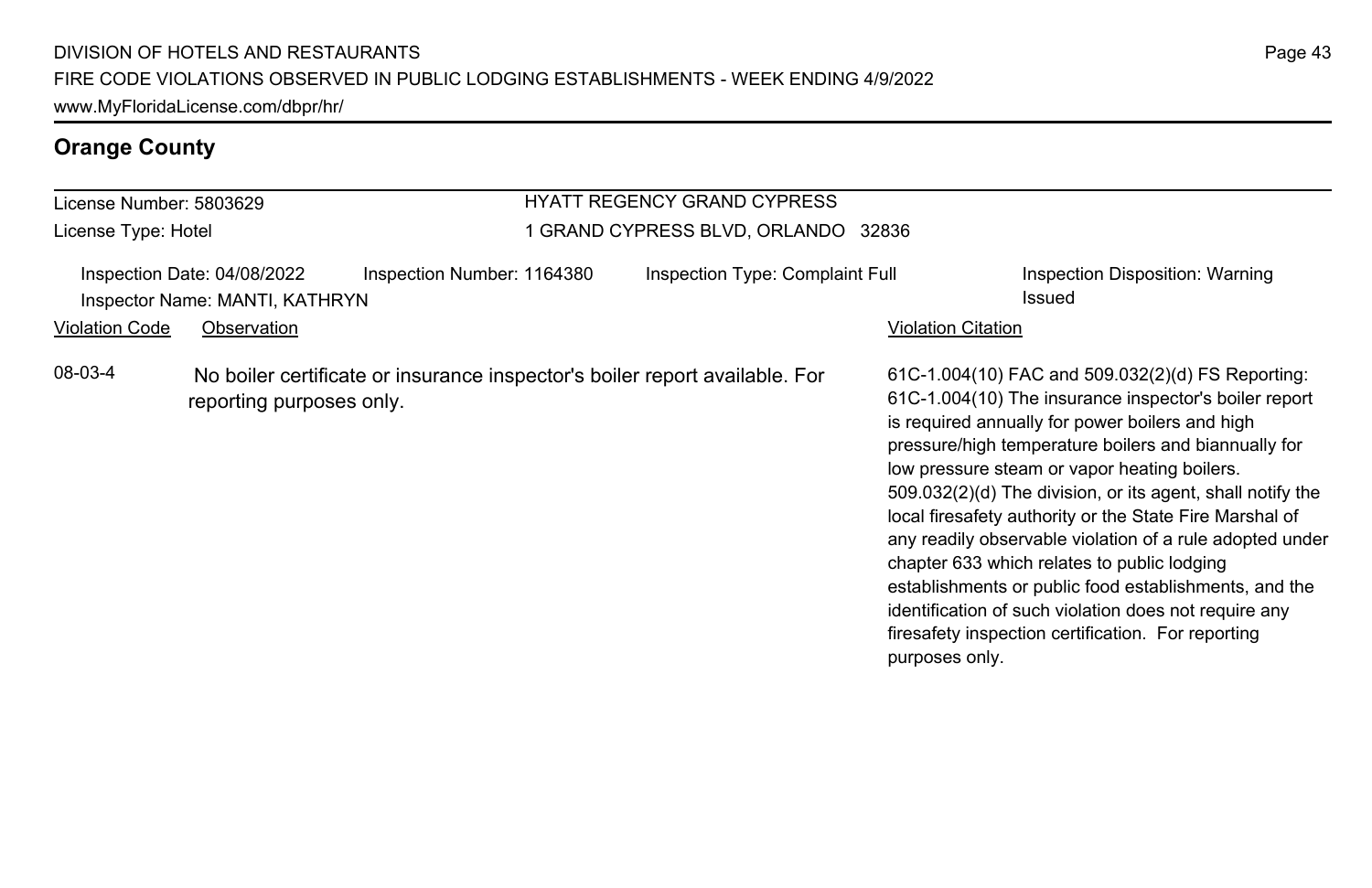#### **Osceola County**

License Number: 5914876

License Type: Vacation Rental - Condo

#### VACATION VILLAGE AT PARKWAY OWNER'S ASSOCIATION INC 2949 ARABIAN NIGHTS BLVD, KISSIMMEE 34747

|                       | Inspection Date: 04/04/2022<br>Inspector Name: IRVEN, RYAN | Inspection Number: 1089413                                                                                                                            | Inspection Type: Complaint Full | Inspection Disposition: Call Back -<br>Complied                                                            |
|-----------------------|------------------------------------------------------------|-------------------------------------------------------------------------------------------------------------------------------------------------------|---------------------------------|------------------------------------------------------------------------------------------------------------|
| <b>Violation Code</b> | Observation                                                |                                                                                                                                                       |                                 | <b>Violation Citation</b>                                                                                  |
| 08-03-4               |                                                            | - From initial inspection : No boiler certificate or insurance inspector's<br>boiler report available. For reporting purposes only. Building 20 has 8 |                                 | 61C-1.004(10) FAC and 509.032(2)(d) FS Reporting:<br>61C-1.004(10) The insurance inspector's boiler report |

boilers and no boiler certificate. - From follow-up inspection 2022-02-28: \*\*Time Extended\*\* - From follow-up inspection 2022-04-04: Establishment has applied for the certificates \*\*Time Extended\*\*

61C-1.004(10) The insurance inspector's boiler report is required annually for power boilers and high pressure/high temperature boilers and biannually for low pressure steam or vapor heating boilers. 509.032(2)(d) The division, or its agent, shall notify the local firesafety authority or the State Fire Marshal of any readily observable violation of a rule adopted under chapter 633 which relates to public lodging establishments or public food establishments, and the identification of such violation does not require any firesafety inspection certification. For reporting purposes only.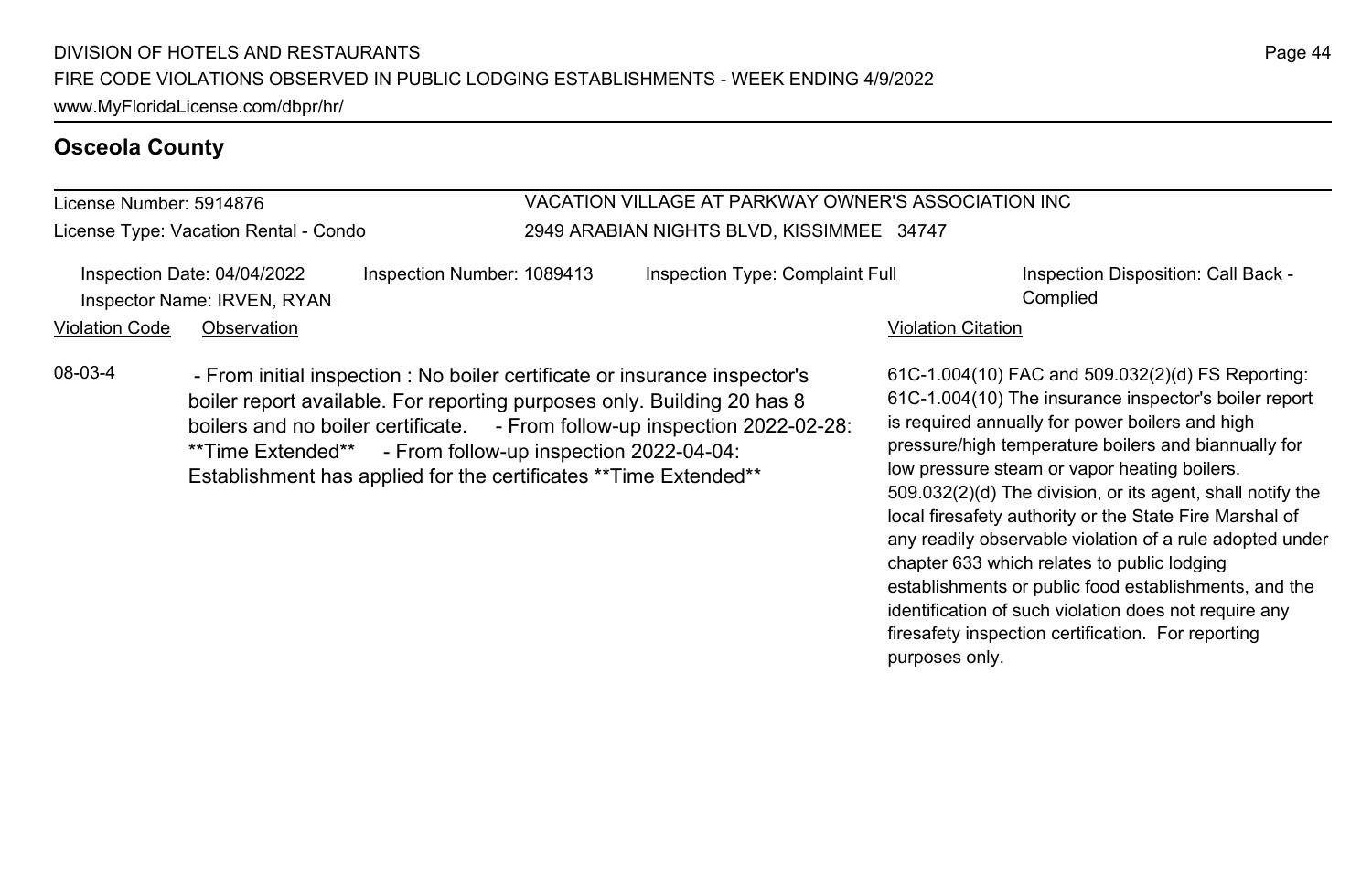# **Palm Beach County**

| License Number: 6010741 |                                                                | <b>HOLIDAY INN EXPRESS</b><br>13950 US HWY 1, JUNO BEACH 33408-1697                                                |  |                                    |                           |                                                                                                                                                                                                                                                                                                 |
|-------------------------|----------------------------------------------------------------|--------------------------------------------------------------------------------------------------------------------|--|------------------------------------|---------------------------|-------------------------------------------------------------------------------------------------------------------------------------------------------------------------------------------------------------------------------------------------------------------------------------------------|
| License Type: Hotel     |                                                                |                                                                                                                    |  |                                    |                           |                                                                                                                                                                                                                                                                                                 |
|                         | Inspection Date: 04/05/2022<br>Inspector Name: ROTONDI, VICTOR | Inspection Number: 1161813                                                                                         |  | Inspection Type: Routine - Lodging |                           | Inspection Disposition: Inspection<br>Completed - No Further Action                                                                                                                                                                                                                             |
| <b>Violation Code</b>   | Observation                                                    |                                                                                                                    |  |                                    | <b>Violation Citation</b> |                                                                                                                                                                                                                                                                                                 |
| $04 - 01 - 4$           |                                                                | Trouble/alarm light illuminated on the fire alarm control panel. For<br>reporting purposes only. Main lobby panel. |  |                                    |                           | 509.032(2)(d) FS Reporting: The division, or its agent.<br>shall notify the local firesafety authority or the State<br>Fire Marshal of any readily observable violation of a<br>rule adopted under chapter 633 which relates to public<br>lodging establishments or public food establishments, |

and the identification of such violation does not require any firesafety inspection certification. For reporting

purposes only.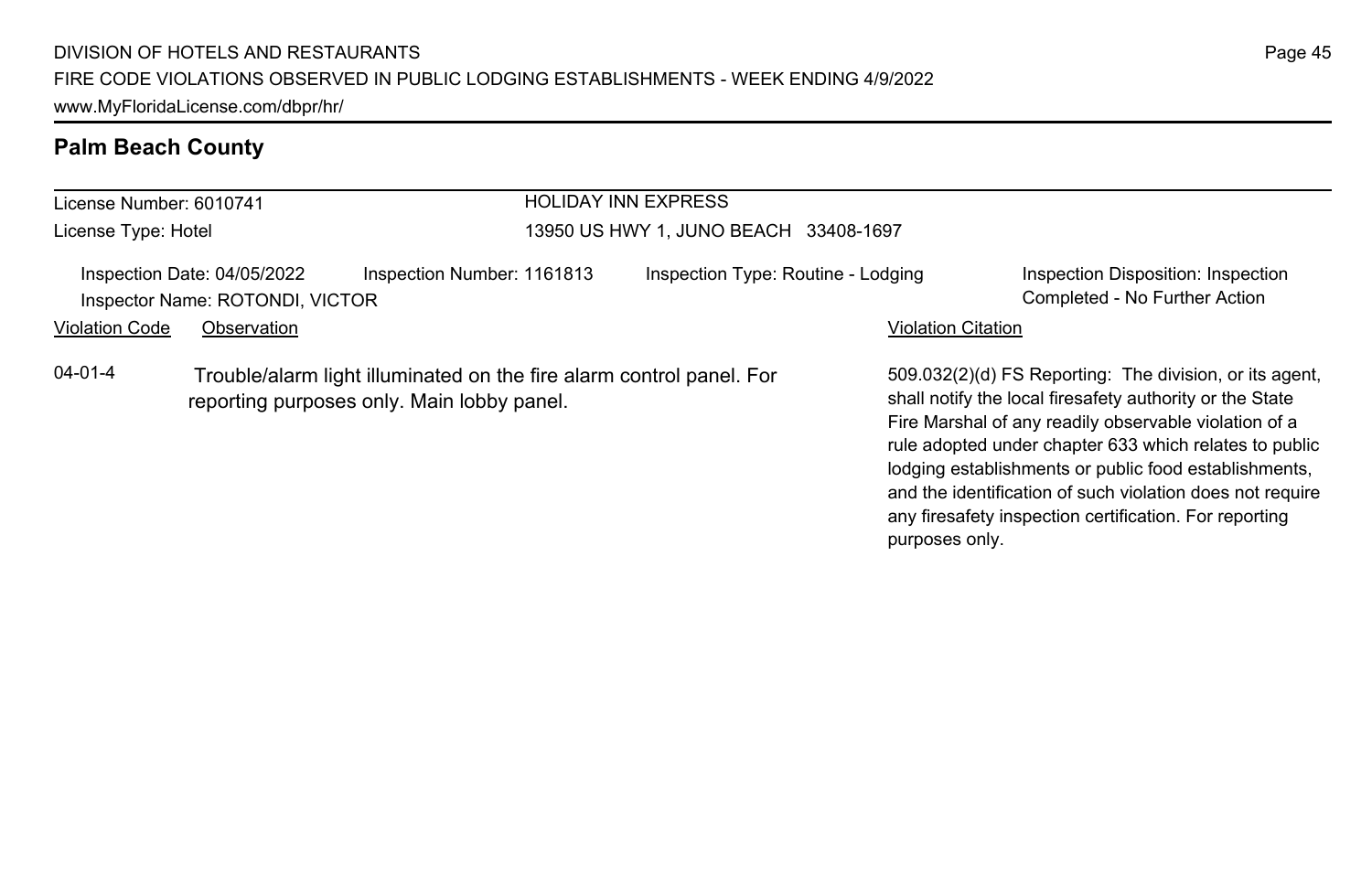# **Pinellas County**

| License Number: 6205421 |                                                              | SUPER 8 MOTEL                                                                                                                 |                                  |                                                                                                                                                                                                                                                                                                                                                                                                                                          |  |  |  |
|-------------------------|--------------------------------------------------------------|-------------------------------------------------------------------------------------------------------------------------------|----------------------------------|------------------------------------------------------------------------------------------------------------------------------------------------------------------------------------------------------------------------------------------------------------------------------------------------------------------------------------------------------------------------------------------------------------------------------------------|--|--|--|
| License Type: Motel     |                                                              |                                                                                                                               | 22950 HWY 19 N, CLEARWATER 33765 |                                                                                                                                                                                                                                                                                                                                                                                                                                          |  |  |  |
|                         | Inspection Date: 04/07/2022<br>Inspector Name: PEARCE, LAURA | Inspection Number: 1222568                                                                                                    | Inspection Type: Complaint Full  | Inspection Disposition: Warning<br>Issued                                                                                                                                                                                                                                                                                                                                                                                                |  |  |  |
| <b>Violation Code</b>   | Observation                                                  |                                                                                                                               |                                  | Violation Citation                                                                                                                                                                                                                                                                                                                                                                                                                       |  |  |  |
| $04 - 01 - 4$           |                                                              | Trouble/alarm light illuminated on the fire alarm control panel in closed in<br>front desk area. For reporting purposes only. |                                  | 509.032(2)(d) FS Reporting: The division, or its agent,<br>shall notify the local firesafety authority or the State<br>Fire Marshal of any readily observable violation of a<br>rule adopted under chapter 633 which relates to public<br>lodging establishments or public food establishments,<br>and the identification of such violation does not require<br>any firesafety inspection certification. For reporting<br>purposes only. |  |  |  |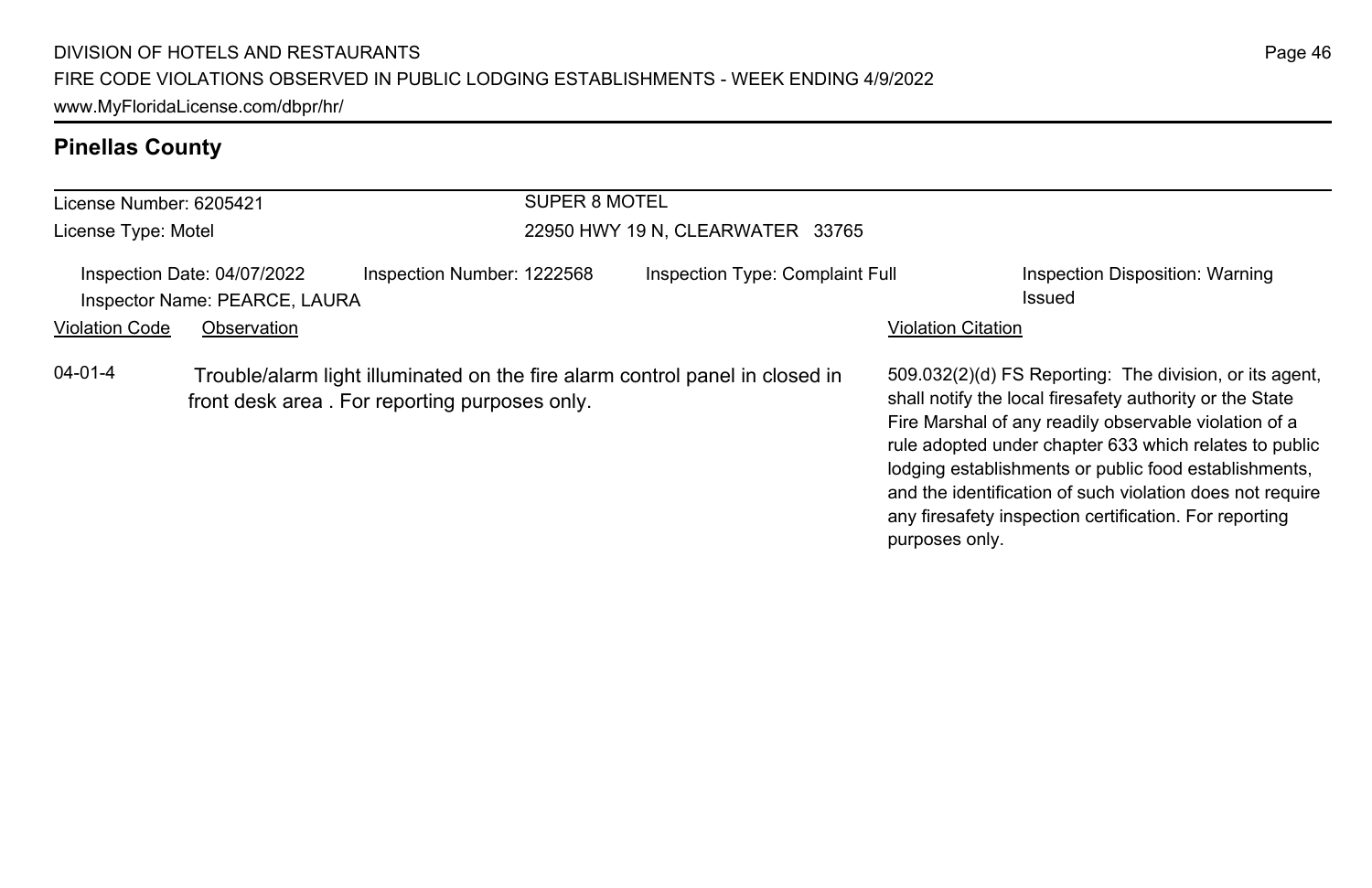# **Polk County**

| License Number: 6301106                                      |             |                                                                                                                                                | <b>MARREX APARTMENTS</b>           |                           |                                                                                                                   |  |  |
|--------------------------------------------------------------|-------------|------------------------------------------------------------------------------------------------------------------------------------------------|------------------------------------|---------------------------|-------------------------------------------------------------------------------------------------------------------|--|--|
| License Type: Apartment                                      |             |                                                                                                                                                | 1109 E ORANGE ST, LAKELAND 33801   |                           |                                                                                                                   |  |  |
| Inspection Date: 04/07/2022<br>Inspector Name: POWELL, DAVID |             | Inspection Number: 1526255                                                                                                                     | Inspection Type: Routine - Lodging |                           | Inspection Disposition: Administrative<br>complaint recommended                                                   |  |  |
| Violation Code                                               | Observation |                                                                                                                                                |                                    | <b>Violation Citation</b> |                                                                                                                   |  |  |
| 01-04-4                                                      |             | No portable fire extinguisher present on the premises. For reporting<br>purposes only. No observable fire extinguishers present outside of the |                                    |                           | 509.032(2)(d) FS Reporting: (d) The division, or its<br>agent, shall notify the local firesafety authority or the |  |  |

purposes only. No observable fire extinguishers present outside of the buildings. Unable to confirm presence in each unit as an office or manager are not present.

State Fire Marshal of any readily observable violation of a rule adopted under chapter 633 which relates to public lodging establishments or public food

For reporting purposes only.

establishments, and the identification of such violation does not require any firesafety inspection certification.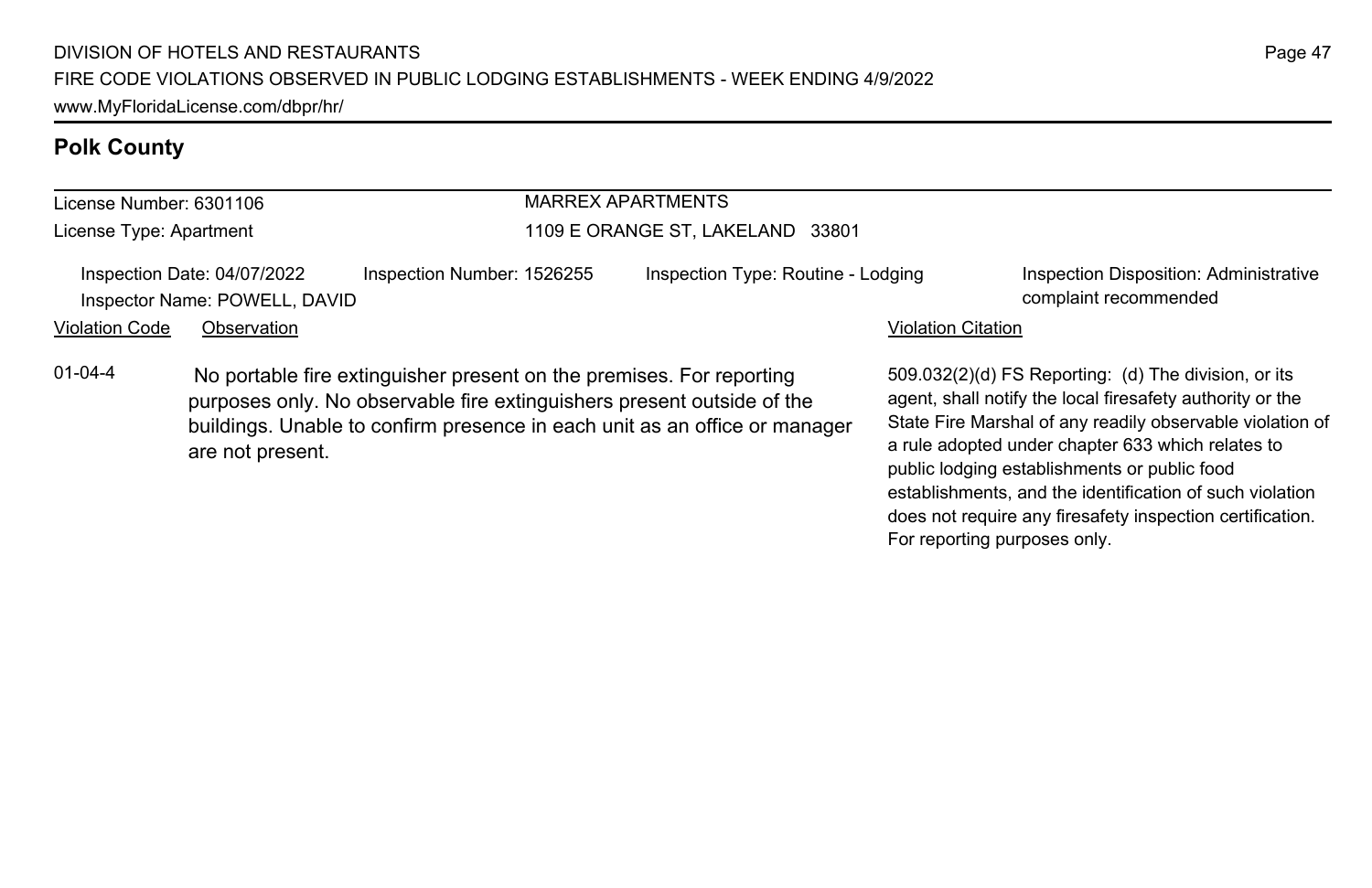#### **Seminole County**

License Number: 6903585 License Type: Hotel

#### HILTON GARDEN INN ORLANDO NORTH-LAKE MARY FL 705 CURRENCY CIR, LAKE MARY 32746

|                | Inspection Date: 04/06/2022        | Inspection Number: 1162430                                           | Inspection Type: Routine - Lodging | Inspection Disposition: Inspection                    |
|----------------|------------------------------------|----------------------------------------------------------------------|------------------------------------|-------------------------------------------------------|
|                | Inspector Name: THORNCROFT, ROBERT |                                                                      |                                    | Completed - No Further Action                         |
| Violation Code | Observation                        |                                                                      | <b>Violation Citation</b>          |                                                       |
| 04-01-4        |                                    | Trouble/elerm light illuminated on the fire elerm control nanol. For |                                    | E00.032(2)(d) ES Poporting. The division or its agent |

04-01-4 Trouble/alarm light illuminated on the fire alarm control panel. For reporting purposes only. System in trouble , operas working with its vendor to repair

509.032(2)(d) FS Reporting: The division, or its agent, shall notify the local firesafety authority or the State Fire Marshal of any readily observable violation of a rule adopted under chapter 633 which relates to public lodging establishments or public food establishments, and the identification of such violation does not require any firesafety inspection certification. For reporting purposes only.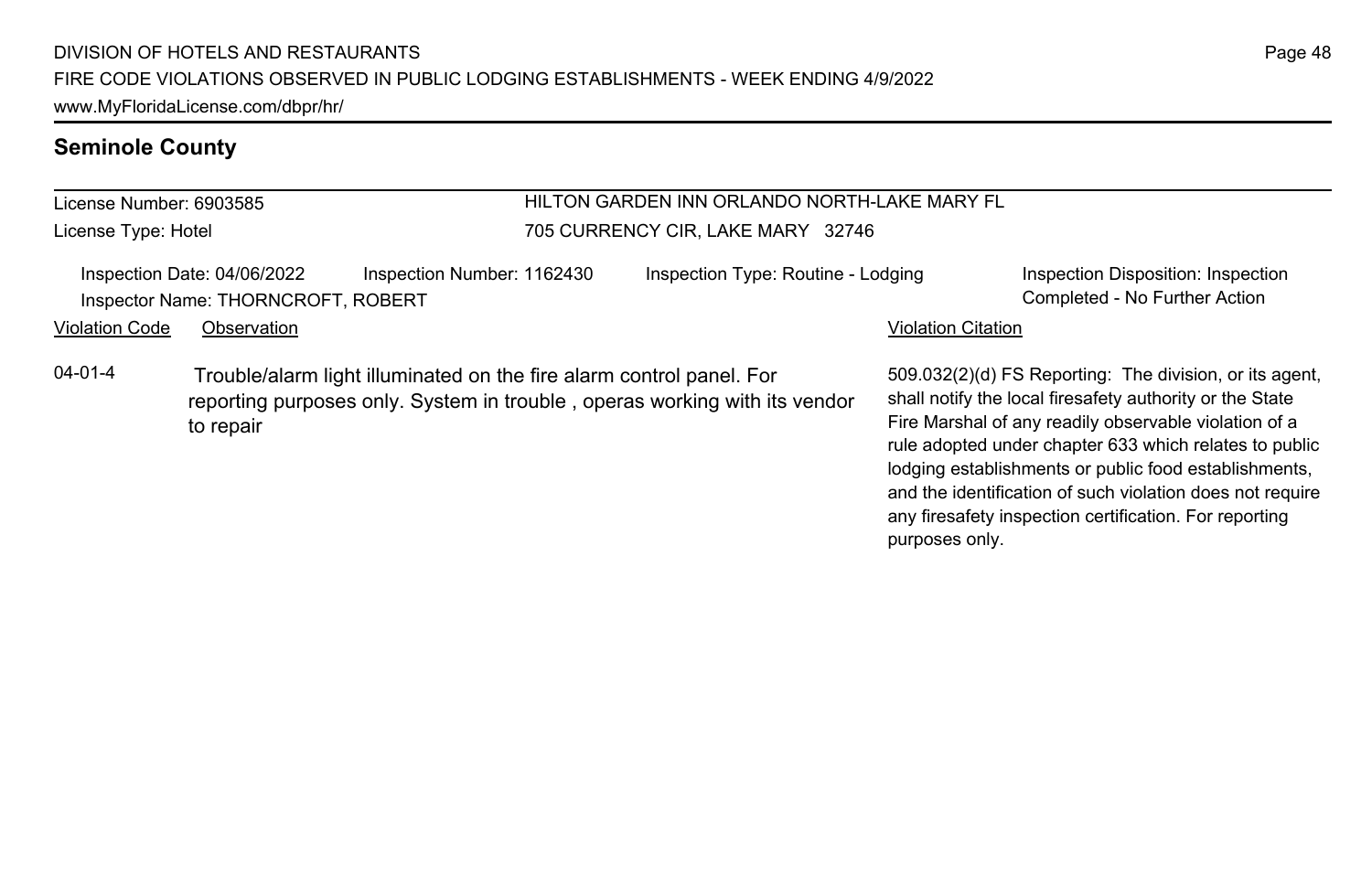# **Volusia County**

| License Number: 7400133 |                                                                                       |                                                                                                                            | <b>SEA SHELLS BEACH RESORT</b>           |                                                                                                                                                                                                                                                            |                                                                                                                                                                                |  |  |
|-------------------------|---------------------------------------------------------------------------------------|----------------------------------------------------------------------------------------------------------------------------|------------------------------------------|------------------------------------------------------------------------------------------------------------------------------------------------------------------------------------------------------------------------------------------------------------|--------------------------------------------------------------------------------------------------------------------------------------------------------------------------------|--|--|
| License Type: Motel     |                                                                                       |                                                                                                                            | 1014 N ATLANTIC AVE, DAYTONA BEACH 32118 |                                                                                                                                                                                                                                                            |                                                                                                                                                                                |  |  |
|                         | Inspection Date: 04/05/2022<br>Inspector Name: WOOD, JUSTIN                           | Inspection Number: 1222079                                                                                                 | Inspection Type: Routine - Lodging       |                                                                                                                                                                                                                                                            | Inspection Disposition: Warning<br>Issued                                                                                                                                      |  |  |
| <b>Violation Code</b>   | Observation                                                                           |                                                                                                                            |                                          | <b>Violation Citation</b>                                                                                                                                                                                                                                  |                                                                                                                                                                                |  |  |
| $02 - 07 - 4$           | Flammable chemicals stored near a source of ignition. For reporting<br>purposes only. |                                                                                                                            |                                          |                                                                                                                                                                                                                                                            | 509.032(2)(d) FS Reporting: (d) The division, or its<br>agent, shall notify the local firesafety authority or the<br>State Fire Marshal of any readily observable violation of |  |  |
|                         |                                                                                       | -large bag of charcoal stored up against water heater with open flame vent<br>stack, -employee moved **Corrected On-Site** |                                          | a rule adopted under chapter 633 which relates to<br>public lodging establishments or public food<br>establishments, and the identification of such violation<br>does not require any firesafety inspection certification.<br>For reporting purposes only. |                                                                                                                                                                                |  |  |